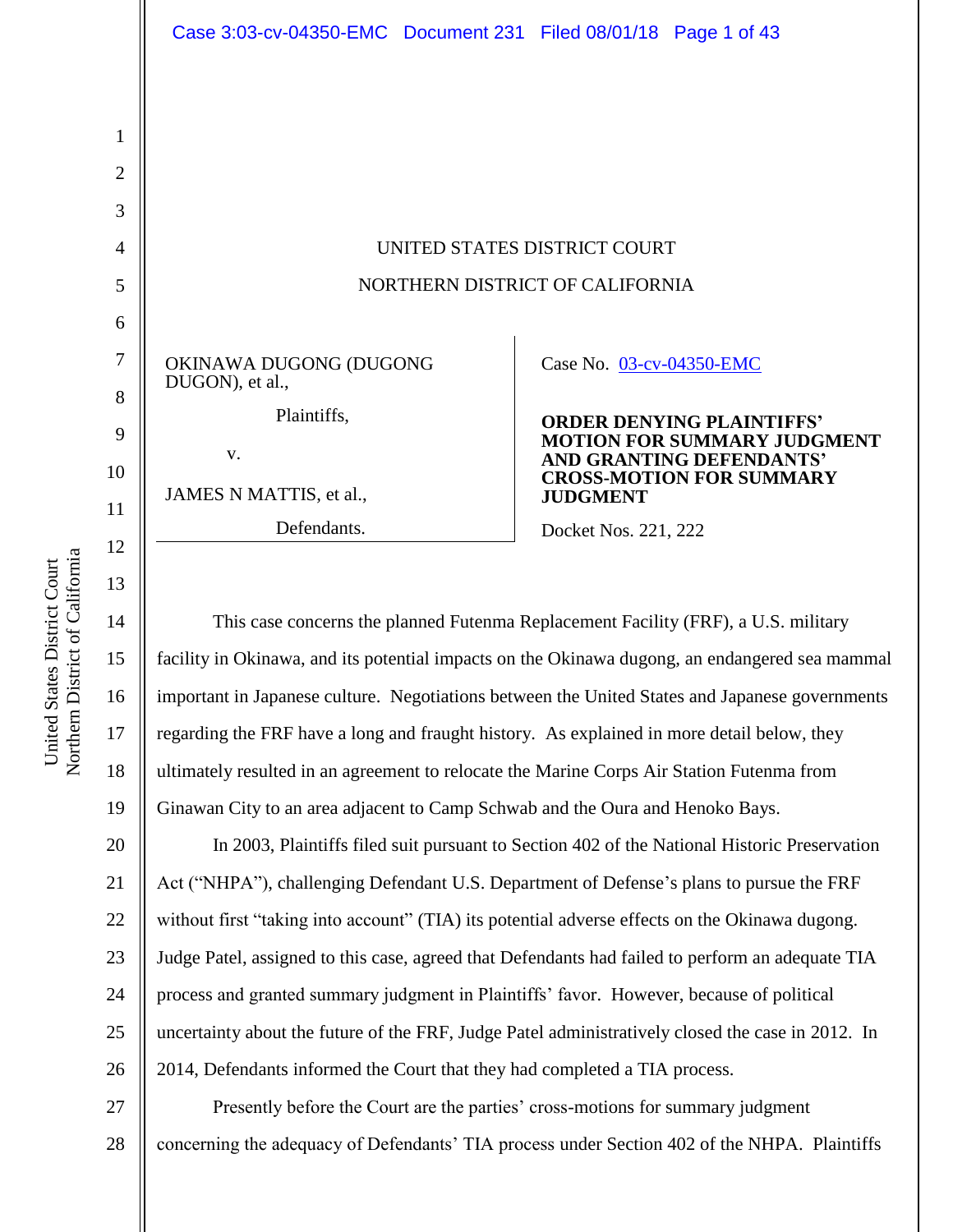contend that the process was inadequate because Defendants failed directly to consult Plaintiffs, cultural practitioners, local and Okinawa government officials, and failed to notify the public or Plaintiffs that the TIA process was underway. Plaintiffs also contend that, even if the Section 402 TIA process was adequate, Defendants' finding that the FRF would have no adverse effect on the Okinawa dugong were arbitrary and capricious under the Administrative Procedure Act ("APA"), 5 U.S.C. § 706, *et seq.*, because it ran contrary to the scientific evidence and failed to consider important aspects of the problem.

For the reasons explained below, the Court finds in favor of Defendants. Though Defendants' Section 402 process could possibly have been more inclusive, Defendants' efforts were sufficient to satisfy Section 402"s modest procedural requirements. Further, Defendants adequately explained their conclusions based on the evidence available to them, such that their conclusions were not arbitrary or capricious under the APA. Plaintiffs' motion for summary judgment is **DENIED** and Defendants" motion is **GRANTED**.

14

United States District Court Northern District of California

Northern District of California United States District Court

1

2

3

4

5

6

7

8

9

10

11

12

13

# 15

# **I. FACTUAL AND PROCEDURAL BACKGROUND**

# A. The FRF and Okinawa Dugong

16 17 18 19 20 21 22 23 24 25 Since the end of World War II and pursuant to various treaty arrangements, the United States has maintained military facilities on the Japanese island of Okinawa. This case concerns the planned relocation of the existing Marine Corps Air Station Futenma ("MCAS Futenma") in Ginawan City. The United States and Japan agreed to relocate it because its current location became problematic after substantial population growth in the surrounding area. The new site is referred to as the Futenma Replacement Facility ("FRF"). The plans for the FRF have been evolving for more than a decade pursuant to negotiations between Japan and the United States. According to a 2006 roadmap agreement, the two countries agreed that the FRF would be located offshore the existing Camp Schwab, near Henoko Point. The FRF plan calls for a "V-shaped" runway that will be partially built on landfill extending into Oura and Henoko Bays.

26 27 The intrusion into the Bays prompted this litigation. The waters in question are a habitat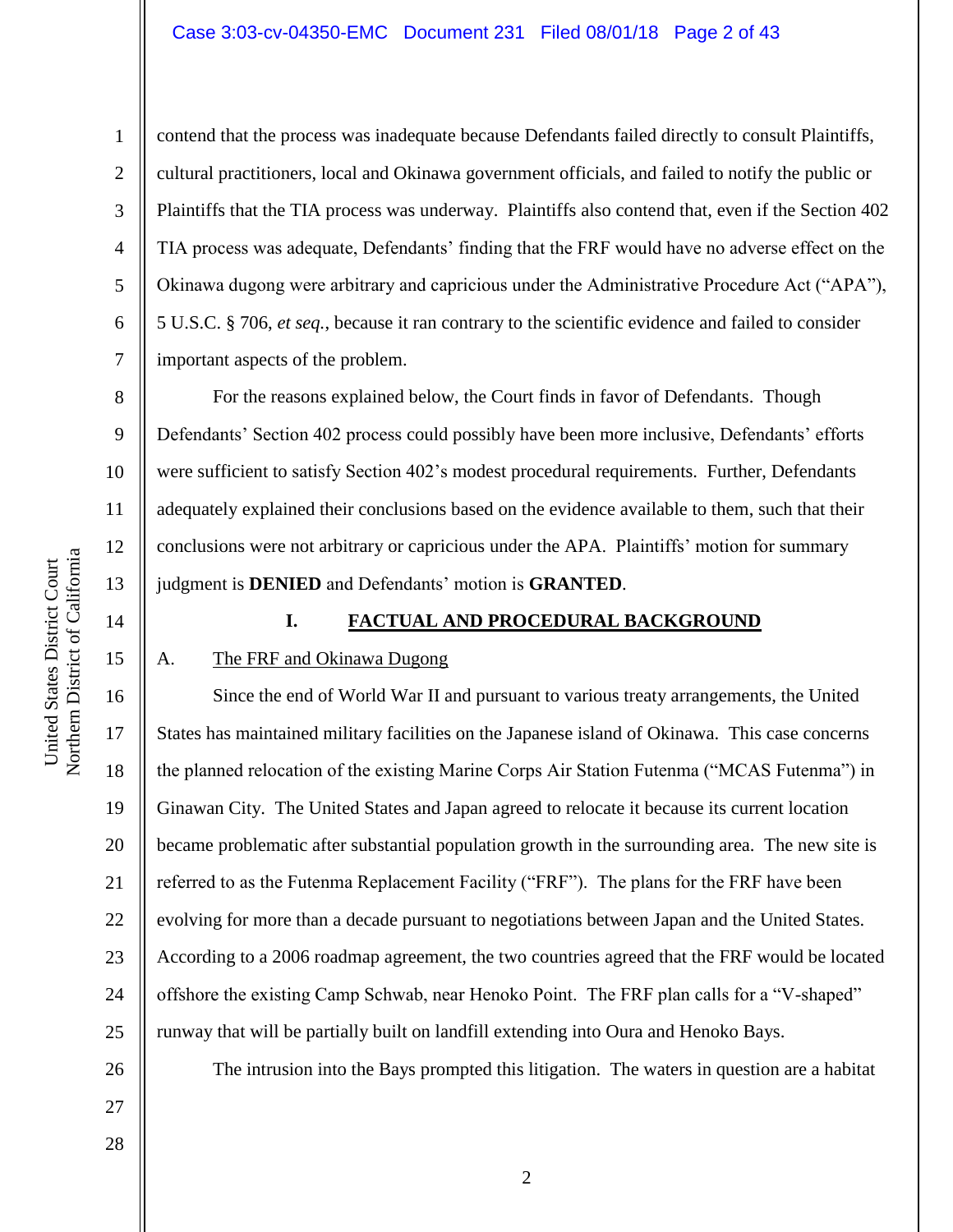used by the Okinawa dugong, an endangered sea mammal. Plaintiffs,  $1$  a group of Japanese individuals and environmental organizations concerned about the Okinawa dugong"s fate and the U.S.-based Center for Biological Diversity, filed suit in 2003 after relocation plans were first announced under Section 402 of the National Historic Preservation Act (NHPA). Section 402 of the NHPA provides:

> Prior to the approval of any undertaking outside the United States that may directly and adversely affect a property that is on the World Heritage List or on the applicable country"s equivalent of the National Register, the head of a Federal agency having direct or indirect jurisdiction over the undertaking shall take into account the effect of the undertaking on the property for purposes of avoiding or mitigating any adverse effect.

10 54 U.S.C. § 307101(e). Plaintiffs alleged that the Okinawa dugong was "property" on Japan"s

11 equivalent of the National Register within the meaning of Section 402. Judge Patel, then-

12 presiding over the case, agreed and declined to dismiss the case. *See Dugong v. Rumsfeld*, 2005

WL 522106 (N.D. Cal. Mar. 2, 2005) ("*Dugong I*"). Consequently, the NHPA required that,

"[p]rior to the approval of any undertaking outside the United States [*i.e.*, the FRF] that may

15 directly or adversely affect [the Okinawa dugong]," Defendants "shall take into account the effect

16 of the undertaking on the [dugong] for purposes of avoiding or mitigating any adverse effect." 54

U.S.C. § 307101(e). After Judge Patel's earlier ruling and a 2006 announcement about a new

roadmap for the FRF, plaintiffs filed a second amended complaint and Defendants produced an

administrative record to prepare for summary judgment.

20 21 22 23 24 25 At summary judgment, Judge Patel held that the FRF was a "federal undertaking" within the meaning of Section 402 of the NHPA, *Dugong v. Gates*, 543 F.Supp.2d 1082, 1101 (N.D. Cal. 2008) ("*Dugong II*"), and that Defendants were therefore required to "take into account the effect of the undertaking on the property for purposes of avoiding or mitigating any adverse effect." 54 U.S.C. § 307101(e). This is referred to as the "take into account" (TIA) process. Judge Patel sketched the basic outline of what a Section 402 TIA process should look like and held that

26

 $\overline{a}$ 

1

2

3

4

5

6

7

8

9

13

14

17

18

<sup>3</sup> 27 28 1 Plaintiffs are the Center for Biological Diversity, the Turtle Island Restoration Network, the Japanese Environmental Lawyers Federation, the Save the Dugong Foundation, and individuals Anna Shimabukuro, Takuma Higashionna, and Yoshikazu Makishi. *See* First Suppl. Compl. (Docket No. 152-1) ¶¶ 8-15.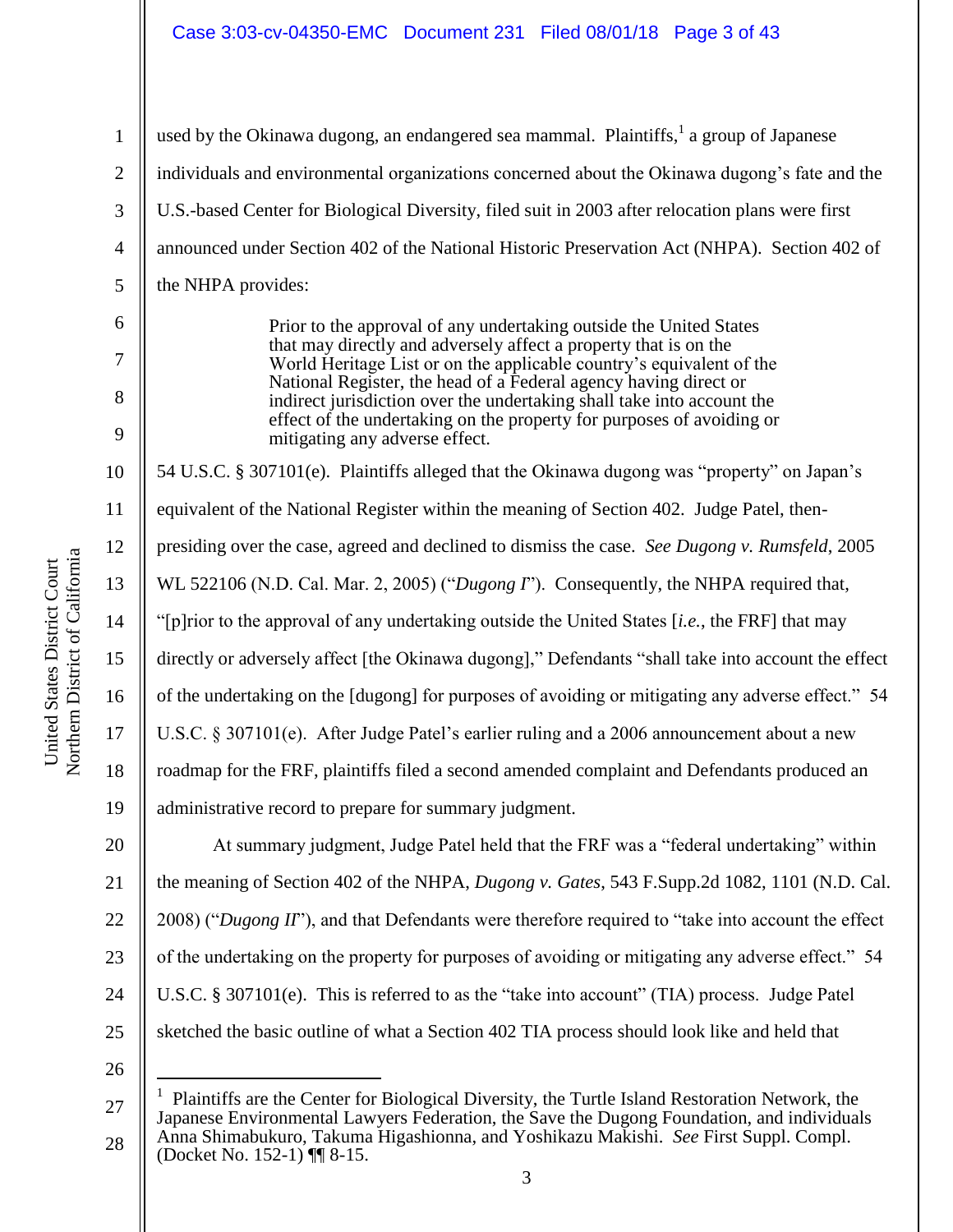#### Case 3:03-cv-04350-EMC Document 231 Filed 08/01/18 Page 4 of 43

Defendants had failed to comply. *Dugong II*, 543 F.Supp.2d at 1102-1111. She entered summary judgment for Plaintiffs and ordered Defendants to comply with NHPA Section 402. Due to subsequent uncertainty over the future of the FRF, Judge Patel held the case in abeyance and administratively closed it in February 2012, instructing the parties to move to re-open the case "[w]hen plans for Henoko become more finalized or are abandoned." Docket No. 147 at 4-5.

Over two years later, in April 2014, Defendants filed a notice that they had completed the Section 402 TIA process. *See* Docket No. 151. With the Court's leave, Plaintiffs thereafter filed a supplemental complaint. *See* Docket No. 152-1. Defendants successfully moved to dismiss for lack of jurisdiction, *see* Docket No. 186, 188, but the Ninth Circuit reversed and remanded. *See*  Docket No. 198. On remand, the parties filed cross motions for summary judgment concerning the adequacy of Defendants" TIA process and the soundness of their conclusions under the APA. Those motions are now before the Court. *See* Docket Nos. 221, 222, 223.

B. Defendants' "Take Into Account" Process

Subsequent to Judge Patel"s order, Defendants undertook a TIA process that involved several components. Each is described in more detail below, but the steps included, *inter alia*, (1) a report on the FRF"s potential impact on the dugong"s *biological* well-being prepared by Dr. Thomas Jefferson (the "Jefferson Report"); (2) a report on the FRF"s potential impact on the dugong"s *cultural* significance prepared by a private research institute, International Archeological Research Institute, Inc. (IARII) (the "Welch 2010 Report"); (3) the Japanese government"s Environmental Impact Statement ("EIS") regarding the FRF; and (4) miscellaneous other reports or sources of information described below. *See* US 10997. After considering these reports, Defendants rendered their findings that the FRF would not have adverse effects on the dugong. /// /// /// /// ///

1

2

3

4

5

6

7

8

9

10

11

12

13

14

15

United States District Court Northern District of California

Northern District of California United States District Court

16

17

18

19

20

21

22

23

24

25

28 ///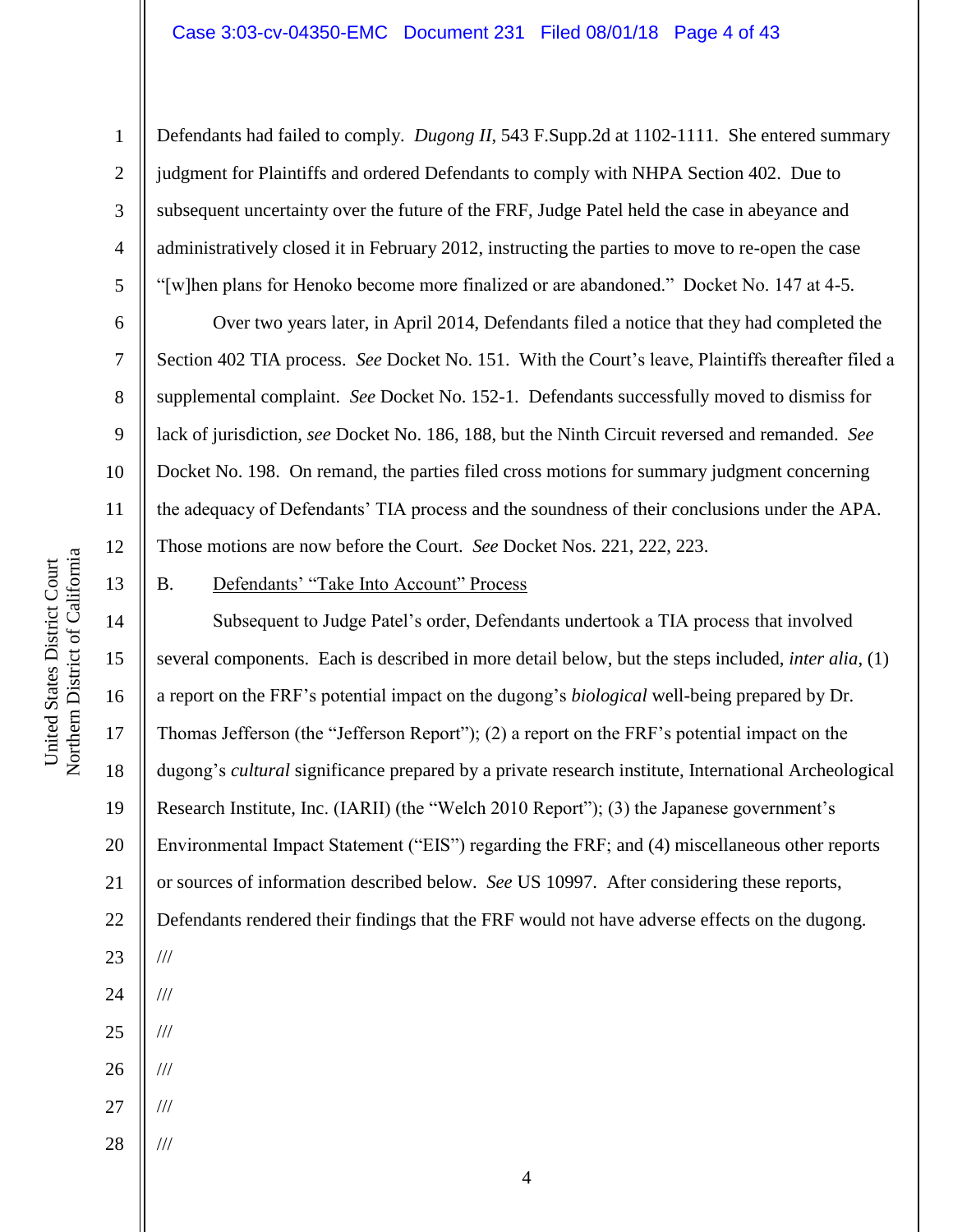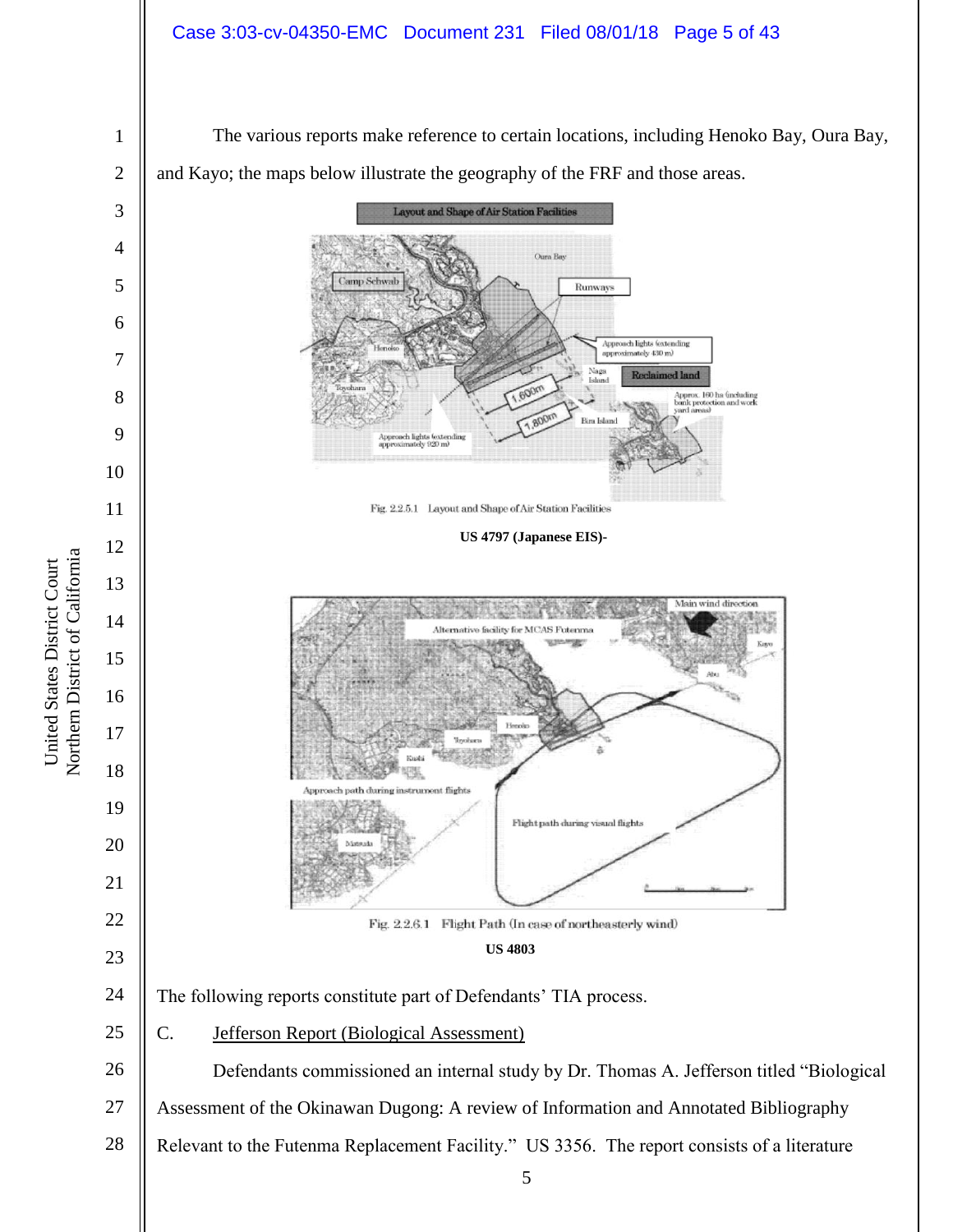1

2

review concerning the taxonomy of the dugong, their distribution and abundance, typical lifespan, ecology, behavior and social organization, and threats to their population. *Id.* The general threats to the Okinawa dugong identified were hunting, bycatch, vessel traffic, chemical pollution, and habitat loss/degradation. US 3368-69. The threats directly linked to military activities were identified as pollution (noise, chemical, sedimentation, and radioactivity) and habitat destruction/alteration. US 3369.

Dr. Jefferson concluded that, for conservation purposes, "[m]anagement actions must be focused on human activities known to be actual causes of mortality for dugongs in this population, and this generally means the closure or relocation of gillnet and setnet fisheries that catch dugongs to locations outside the population"s range." US 3373. He also noted that stopping the FRF would be futile in preserving the dugong without additional conservation efforts: "Eliminating activities that may have the potential to limit population recovery (*e.g.*, the FRF), while ignoring the issues **known** to be causing population decline (e.g., possible illegal hunting and incidental catches in fisheries), will not help the population." *Id.* (emphasis in original). Rather, "[a]n integrated management plan . . . is the only way to preserve this dugong population." *Id.*

## D. Welch 2010 Report (Cultural Assessment)

17 18 19 20 Defendants commissioned the IARII, a private research consulting firm, to produce a report on the cultural significance of the Okinawa dugong. US 4163. Although the bulk of the report focuses on the cultural significance of the dugong, it also reviews biological and ecological literature concerning the dugong, including threats to their existence. US 4175-4184.

21

### 1. Sources of Information

22 23 24 25 26 27 28 IARII assembled a team of archeologists, a cultural anthropologist, and a biologist to prepare the report. The team consulted with cultural and natural resource specialists at Marine Corps Base Camp Butler and ultimately interviewed 16 informants, including seven archaeologists, two biologists, three archivists/professors, and four folklorists or individuals with local traditional knowledge about the dugong. The researchers also visited a number of organizations and museums, including Uruma City Cultural Sea Museum, University of the Ryukyus Museum, Higashi Village Museum, Ishigaki City Yaeyama Museum, Nakijin Village

Northern District of California Northern District of California United States District Court United States District Court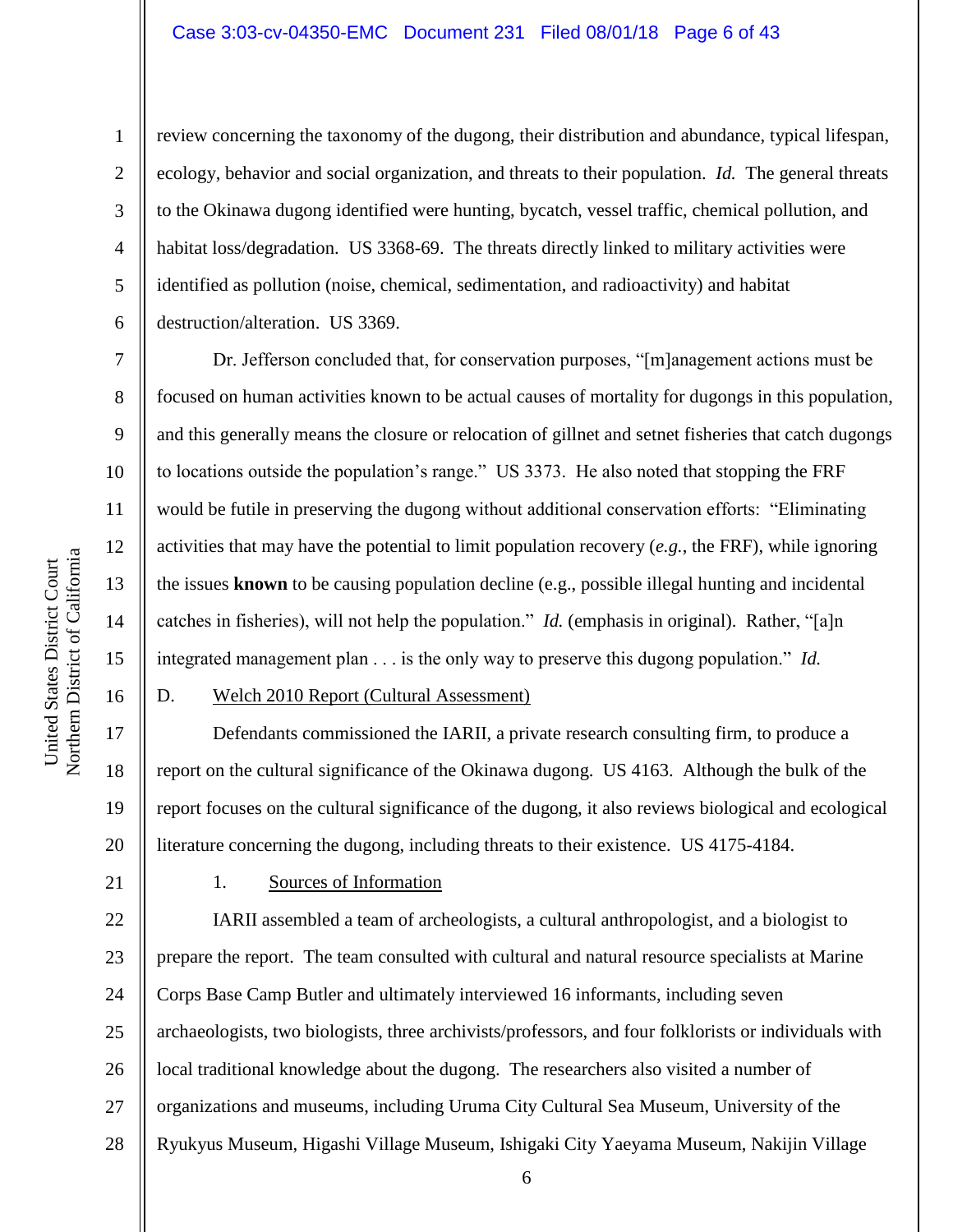1 2 3 4 5 6 7 8 9 10 11 12 13 14 15 16 17 18 19 20 21 22 23 24 25 26 27 Museum of Culture and History, Nago Museum, Okinawa Churaumi Aquarium, and the Okinawa Prefectural Archaeology Center (organizations which were on Plaintiffs" list). US 4170. Additionally, the team visited the Okinawa Prefectural Board of Education and municipal Boards of Education nearest to the proposed project (Chatan Town, Ginoza Village, Nakijin Village, and Nago City). The researchers also conducted a review of relevant academic literature. 2. Findings of Adverse Effect Based on their research, the authors of the Welch report discussed both direct and indirect effects on the dugong"s cultural significance. Direct effects were those that might directly affect the *cultural* importance of the dugong, while indirect effects were those that might cause *biological* harm to the species and thereby indirectly diminish its cultural significance. With respect to the "direct" effects, the report concludes: Based on the results of this study, the construction and operation of the FRF should have little direct adverse impact on the cultural significance of the dugong or on traditional cultural practices associated with the dugong. Since the area in which the FRF will be built . . . is already off-limits to the general Okinawan population, no cultural events or social/religious ritual ceremonies involving the dugong take place in these areas. Because of the dugong's rareness, its status as a GOJ endangered biological species, and its designation as a protected cultural property, hunting has not taken place, except perhaps surreptitiously and only occasionally, since the immediate post-war years. Because hunting is now illegal, the FRF will not directly affect hunting. US 4253. The study noted, however, that certain rituals honoring the sea deity are still held in Henoko Village adjacent to Camp Schwab and that "temporary construction activities and later operational activities could disturb the performance of these rituals." *Id.* It further concluded that although the seagrass beds in the vicinity of Henoko might be impacted by the FRF because of the feeding trenches in the area, "the project research found no indication that any culturally important activities are conducted in or associated with this area." *Id.* The Welch report then discussed "indirect" effects on the dugong's cultural significance based on its assessment that "[i]f the dugong population is lost, then it is likely that those traditions that help create Okinawan identity will become increasingly meaningless to future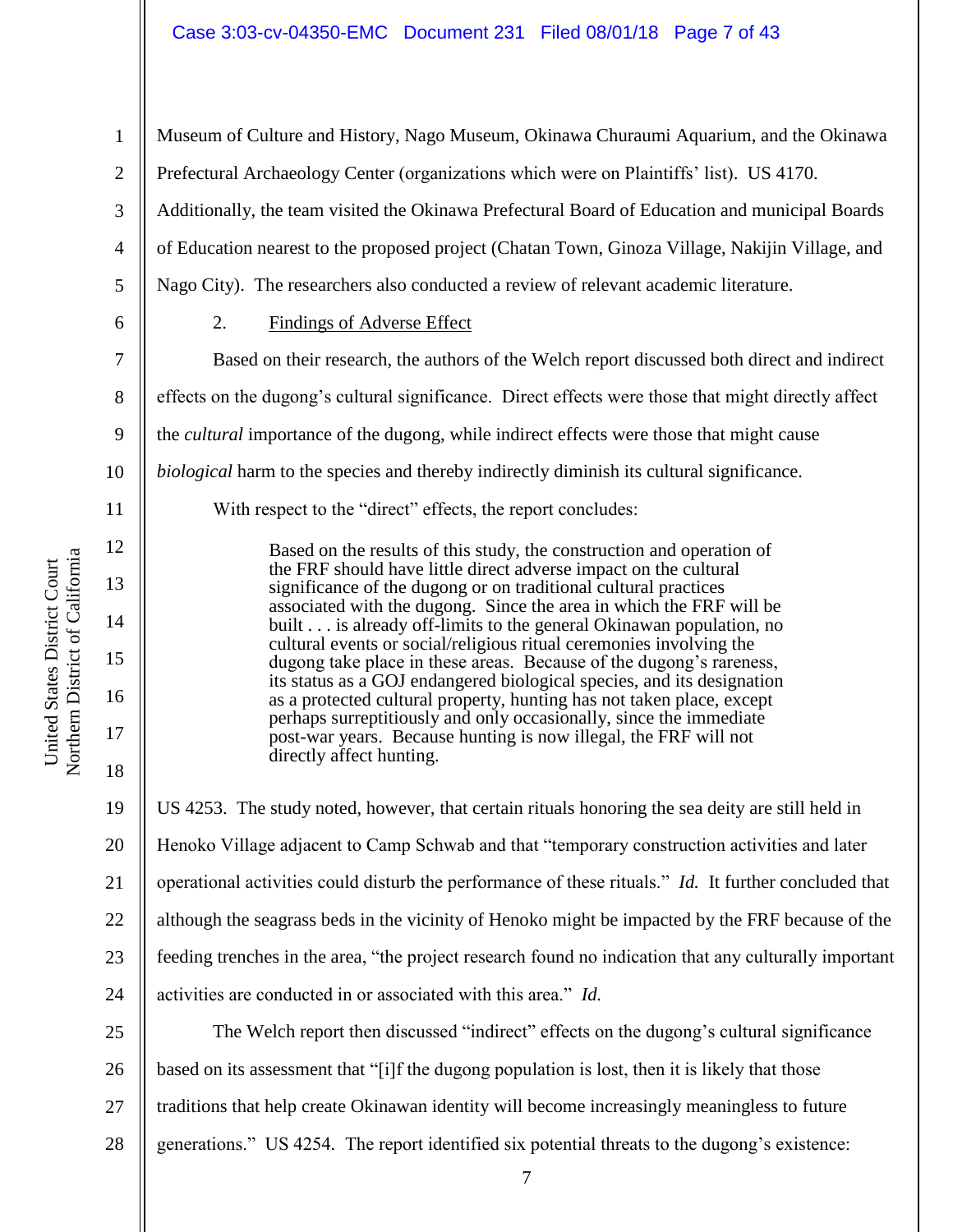#### Case 3:03-cv-04350-EMC Document 231 Filed 08/01/18 Page 8 of 43

1

2

3

4

5

6

7

8

9

10

11

12

13

14

15

16

17

18

19

20

21

22

23

24

25

hunting, bycatch/incidental catch, vessel traffic, acoustic disturbance, chemical pollution, and habitat loss/degradation. AR 4180-83. Among these, the report stated that habitat destruction/alteration, pollution, and vessel collisions are the potential threats from military activities. Based on review of biological literature, the report stated that although dugongs were not currently living in Henoko Bay, "destruction of seagrass beds along Henoko Bay will limit areas that could provide habitat in the event of recovery and increase in the current dugong populations." US 4254*.* It also states that "noise from the construction and operation of the FRF could still affect the dugongs in [the area to the east of Oura Bay]." US 4255.

Although the Welch report identified these "potential" or "possible" effects, it made no attempt to quantify the likelihood that the threats would materialize. In other words, the Welch report does not analyze the FRF or related operations and the likelihood that they would cause harm to the dugong. It merely identified a list of possible threats worth consideration.

#### <span id="page-7-0"></span>E. Bi-Lateral Expert Study Group (2010)

The United States-Japan Security Consultative Committee also directed a group of experts to study the FRF"s location, configuration, and construction method to help achieve the earliest possible relocation. US 7306. This study evaluated two alternative construction plans in consideration of the safety of local communities and U.S. military personnel, operational requirements for U.S. forces, noise impact, environmental concerns, and effects on the local community. US 7307. It concluded that one plan (the "V" plan) would require losing a beach on the east side of Camp Schwab and thus "result[] in the loss of some animal and plant habitat," without further elaboration. US 7309. The other plan (the "I" plan) would preserve the beach but "the impact on animal and plant habitat remains to be assessed." US 7311. Plaintiffs have cited the latter language as evidence of an incomplete process, but because Defendants have adopted the "V" plan, the language regarding the "I" plan is not material to the question of compliance with Section  $402.<sup>2</sup>$ 

26

27

 $\overline{a}$ 

<sup>28</sup> 2 Plaintiffs have not argued, for example, that the "I" plan was an under-explored alternative that would have been less harmful to the dugong.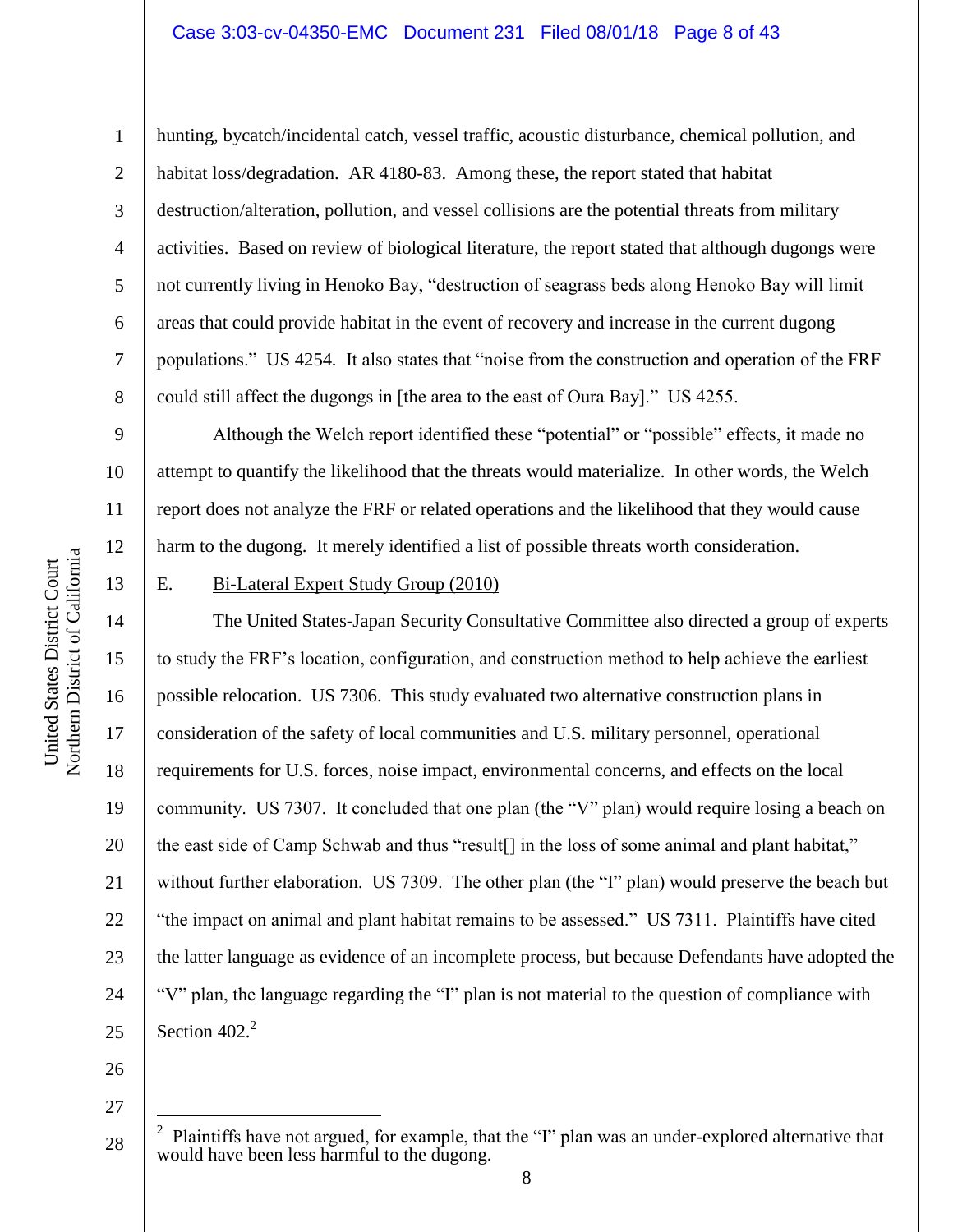3

4

5

6

7

8

9

10

11

12

## F. Survey of Marine Mammals in Okinawa (SuMMO) (2011-2012)

This report was commissioned to update the Integrated Natural Resources/Cultural Resources Management Plan for Marine Corps Base Camp Smedly D. Butler, of which Camp Schwab is a part. US 9245. This report did not draw conclusions about the density of dugong presence in or around Henoko and Oura Bay. AR 9269. It is discussed where relevant below.

## G. Japanese Environmental Impact Study ("EIS")

Defendants relied heavily on an independent Environmental Impact Study undertaken by the Japanese government pursuant to Japanese law, a draft of which was released in in 2009 and a final version published in December 2012. *See* US 11056. The Japanese EIS is over 1600 pages long. US 4793. It involves a comprehensive analysis of how likely the FRF"s construction and planned manner of operation is to impact the Okinawa dugong. The Japanese EIS also underwent a robust public notice and comment process. These components are discussed below.

13

14

15

17

18

19

21

23

25

## 1. Public Notice and Public Comment

16 20 22 24 The Japanese EIS had 3 phases of public comment: first, about the planned scope of the EIS; second, about the draft EIS; and third, about the final EIS. *See* US 3032 (flow chart of process). The administrative record includes an English translation summary of 32-pages of public comments regarding the Japanese EIS"s proposed scoping. *See* US 1218. With respect to seagrass beds and dugong, the comments include, *inter alia*, concerns that "[t]he sea areas in the vicinity of Henoko are considered as very important breeding ground for the small population of Japanese dugongs," comments regarding whether the planned survey period would be of sufficient duration, whether research about dugongs in other countries could be applied directly to the Okinawa dugong, whether the planned survey to observe dugong was sufficiently broad in its geographic scope, how the survey would account for measuring impact of sound on dugong, and so on. US 1238-41. Indeed, about four pages of translated public comment in the Japanese EIS are dedicated specifically to the Okinawa dugong.

26 27 28 Plaintiffs do not allege that they were unable to participate in this process. As explained above, the record indicates that members of the Japanese public were able to participate. The Okinawa Prefecture, akin to the regional government of Okinawa state, was also actively involved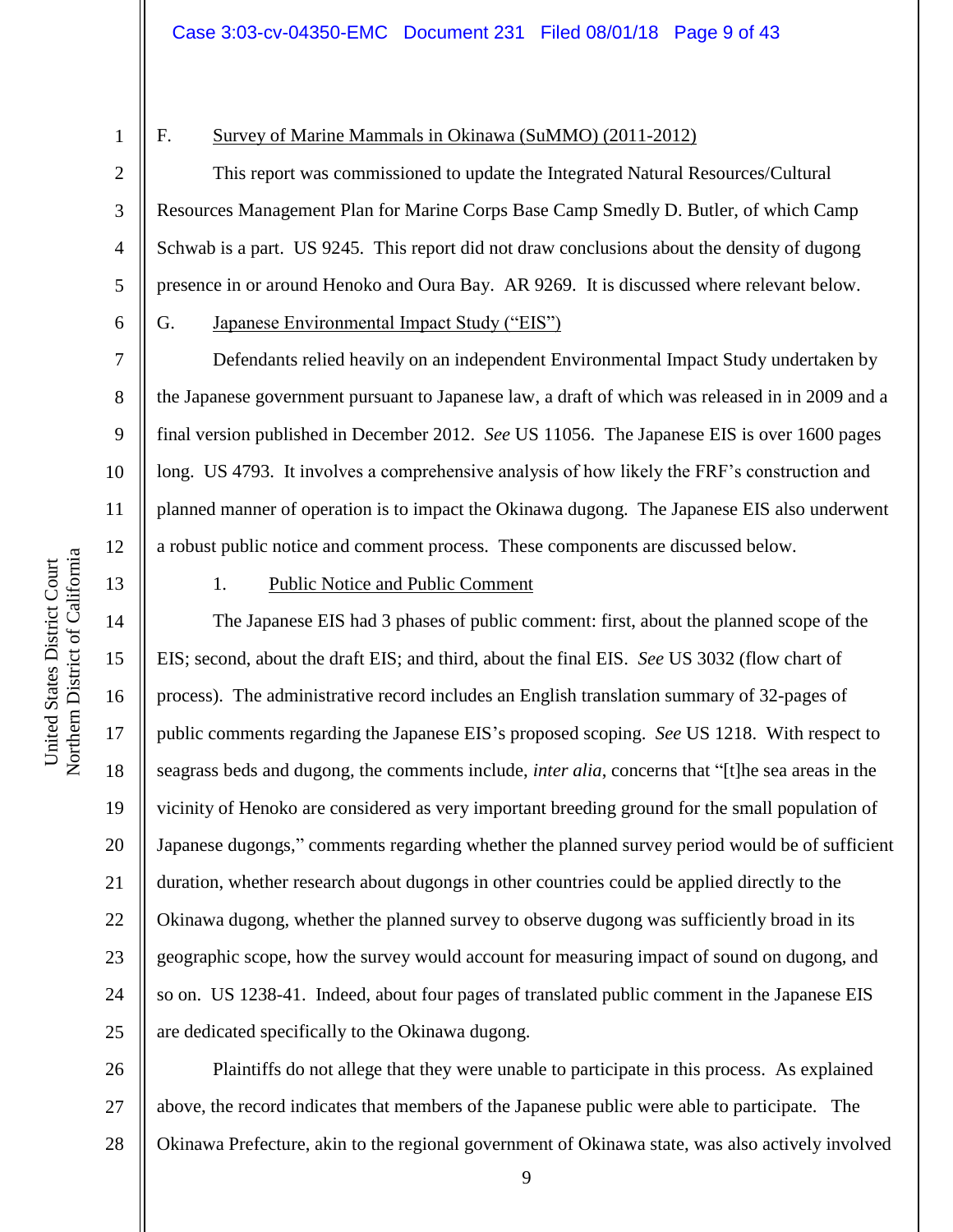in the public comment process. The then-governor of Okinawa, Hirokazu Nakaima, submitted public comment regarding the proposed scope of the Japanese EIS on December 21, 2007 and January 21, 2008. *See* US 1251, 1319. The translated documents are 28-29 pages long. The comments are robust and detailed, and include, among other things, recommendations for how to assess impact caused by acoustic noise and vibrations, aircraft noise, water contamination, turbidity caused by sediments, impact on seaweeds and seagrasses used by dugong, and impacts on the dugong themselves. *See*, *e.g.*, US 1269-71.

On March 4, 2008, the Department of Cultural and Environmental Affairs of the Okinawa Prefectural Government also submitted "Comments on the Additions and Revisions to the Environmental Impact Assessment Scoping Document" for the FRF. US 1567. This also includes comments regarding seagrass beds and dugong, including, for example, that the EIS should consider "[c]hanges in the use and visit to the sea area and seagrass beds," "[c]hanges in the function and value of habitat, and their impacts on sustainability of individuals or population of dugongs in the Henoko coastal area," and "[i]mpacts on sustainability of dugong's population in Okinawa based on the degree of impacts on sustainability in the coastal area of Henoko." *See* US 1575-77.

20 22 Governor Nakaima also submitted comments regarding the final EIS document, sharply criticizing the Japanese central government"s report, generating significant attention in Japanese media. Defendants were aware of these criticisms and internally circulated media coverage. *See* US 8150-8158 (e-mail thread reproducing media coverage of Okinawa prefecture's criticism of the Japanese EIS). This included criticism of the report"s findings regarding potential effects on the dugong but the substance of the critique is unclear from the record.

23

28

## 2. Substantive Findings of Japanese EIS

24 25 26 27 Whereas the Welch and Jefferson reports only identify *potential* adverse effects to the dugong from military activities, the Japanese EIS purports to determine the *likelihood* such harm will occur in light of the specific construction and operation plans for the FRF. The Japanese EIS"s analysis with respect to construction and operation are summarized below.

1

2

3

4

5

6

7

8

9

10

11

12

13

14

15

16

17

18

19

21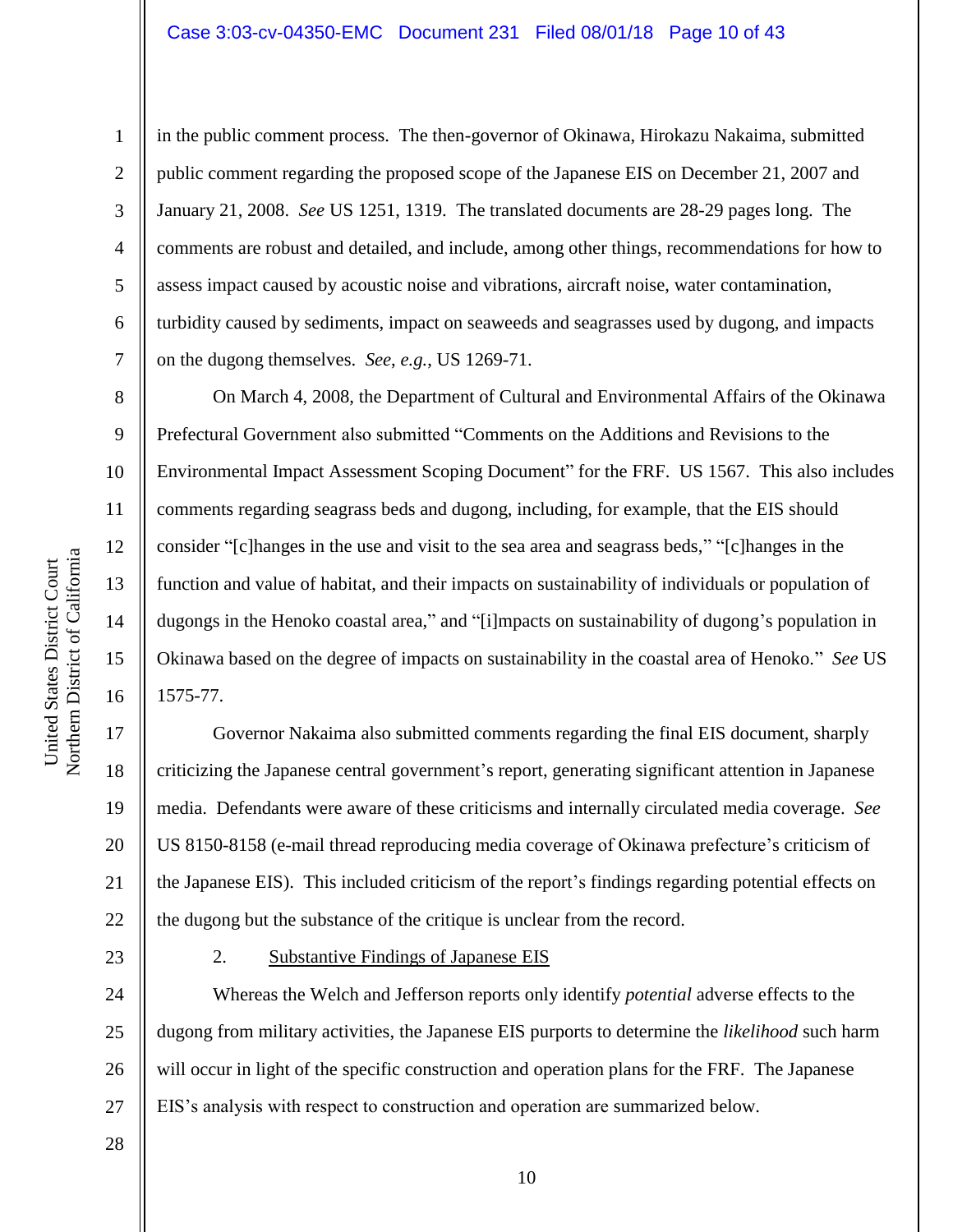3

4

5

6

7

8

9

10

11

12

13

14

15

16

17

18

19

20

1

#### a. Adverse Effects Related to Construction

The Japanese EIS considered adverse effects related to noise, vibrations, night lighting, and ship collision as summarized below.

i. Noise

The report focused on construction activities likely to produce noise below the surface: piling work and riprapping work. US 6140. It calculated the decibel range that could affect dugongs and the geographic range in which harm could result. US 6141. It concluded that because there are shore reefs at the mouth of the Oura Bay between the construction site and sea areas off Kayo where dugongs live, "it is expected that these shore reefs will block the underwater noise." *Id.* Thus, dugongs near Kayo would not be adversely affected. However, the report notes that noise could reach the dugong to the southwest if they were to move to that area or if they actually entered the Oura Bay. *Id.*

## ii. Vibration

The Japanese EIS also analyzed the effect of construction-related vibrations of the sea floor. It noted the likely magnitude of such vibrations, how far they could be felt, and at what magnitude they might affect dugong. The report concluded that because "[d]ugongs rarely touch the sea bed except when they graze seagrasses," and because "the feeding ground for dugongs that live around the project implementation site is located in sea areas off Kayo, over 5km away from the piling site," "it is projected that sea bed vibrations during the construction work will have little practical effect on the behavior of dugongs." US 6141.

21

22

23

### iii. Night Lighting

24 The report explained that marine construction would only occur in the day time, and that night lighting was expected only to be used for a short three-month period during pavement work at the airport. Because dugongs "are highly likely to stay in sea areas off Kayo . . . it is assumed that little light from the lighting apparatuses . . . will reach [them]." *Id.*

# 26

25

## iv. Navigation of Work Ships

27 28 The Japanese EIS noted that ship routes would be set to avoid areas where the dugong have been observed so encounters between the ships and the animals would be unlikely, but that if

Northern District of California Northern District of California United States District Court United States District Court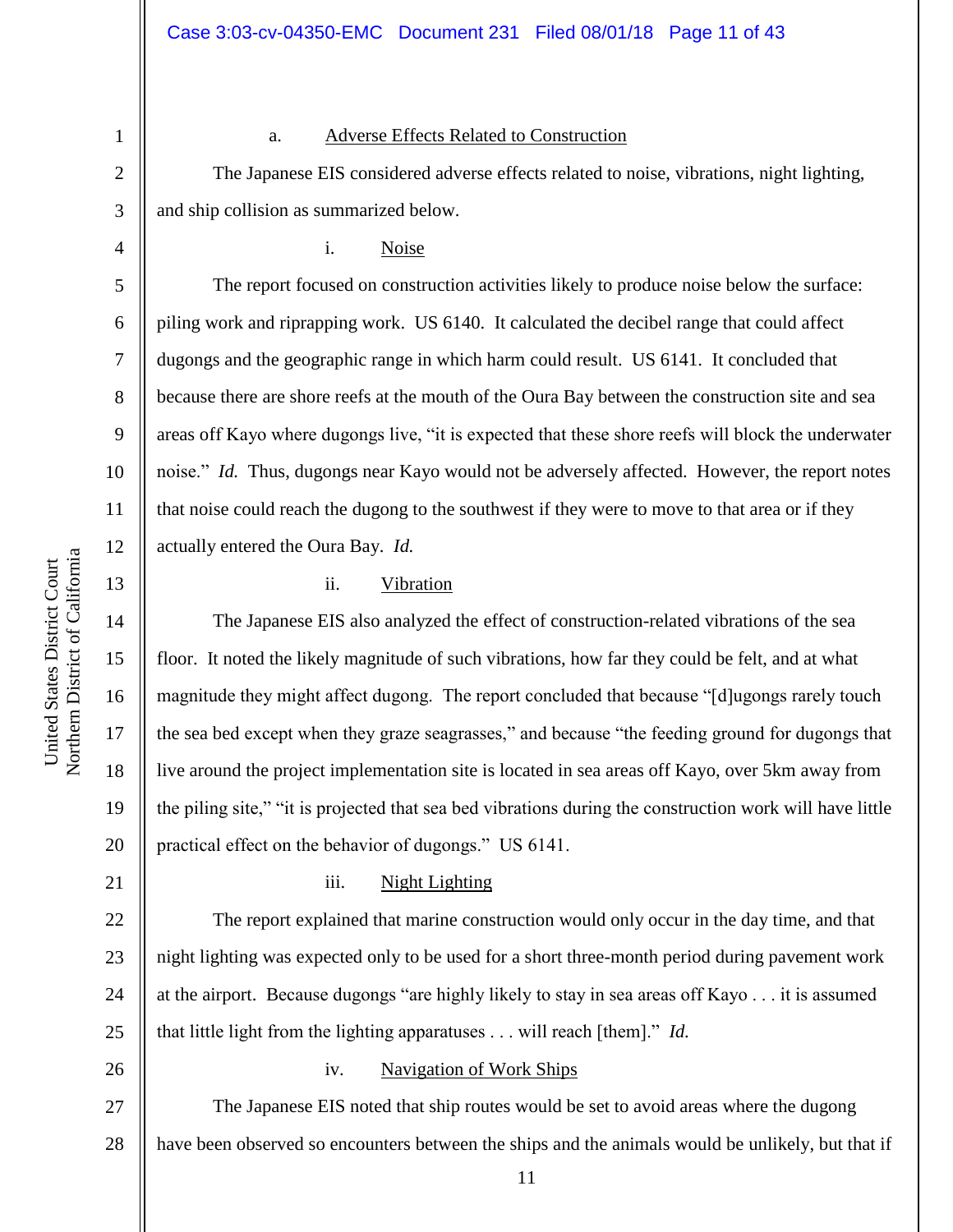dugong moved out of those spaces, they might encounter ships. US 6141. Alternatively, if they entered Oura Bay, the dugong might be caught in gill nets. US 6141.

In sum, with respect to construction activities, the Japanese EIS concludes: "it is projected that the effects of muddy water, noise, and the navigation of work ships during the construction work will not reach the sea areas where the seagrass beds that dugongs use as feeding grounds are distributed. It is also projected that if dugongs remain within their hitherto observed habitat, there is no possibility that implementation of the project will change the functions and value of dugongs" living environment. Nor will implementation of the project practically affect the lives of individual dugongs that live around the project implementation site. [Finally] nor is there practically any possibility that implementation of the project affects the conservation of all individual dugongs in Okinawa prefecture." US 6142.

12

13

14

15

16

17

18

19

21

23

1

2

3

4

5

6

7

8

9

10

11

# b. Adverse Effects Related to Operational Use

The Japanese EIS considered the following impacts of operational use of the FRF (postconstruction): decreased availability of sea surface (due to reclamation of sea land to expand the runways); water quality; aircraft noise; and ship navigation.

## i. Reduction in Sea Surface

20 22 24 The report considered whether the reduction in sea surface would affect the dugong's habitat or feeding grounds. It concluded that "the habitat . . . will not decrease much" and "will not decrease areas where seagrass beds . . . grow" because the main dugong feeding grounds are in a different location, off Kayo. AR 6145. The report also concluded that "changes in ocean flows, waves, and water quality due to the existence of facilities . . . will practically not alter the living environment of seagrass beds, the main feeding grounds for dugongs." *Id.* The new marine structures will not interfere with dugong travel routes because they are not observed in the areas where the land will be reclaimed, or where fuel piers and approach lights are to be installed. *Id.*

25

## ii. Aircraft Noise

26 27 28 The report considered the noise levels of aircrafts, their flight paths, and the extent to which noise might penetrate the sea in light of the particular flight trajectories and the noise levels that might affect the dugong. The report concludes that "it is projected that sound pressure levels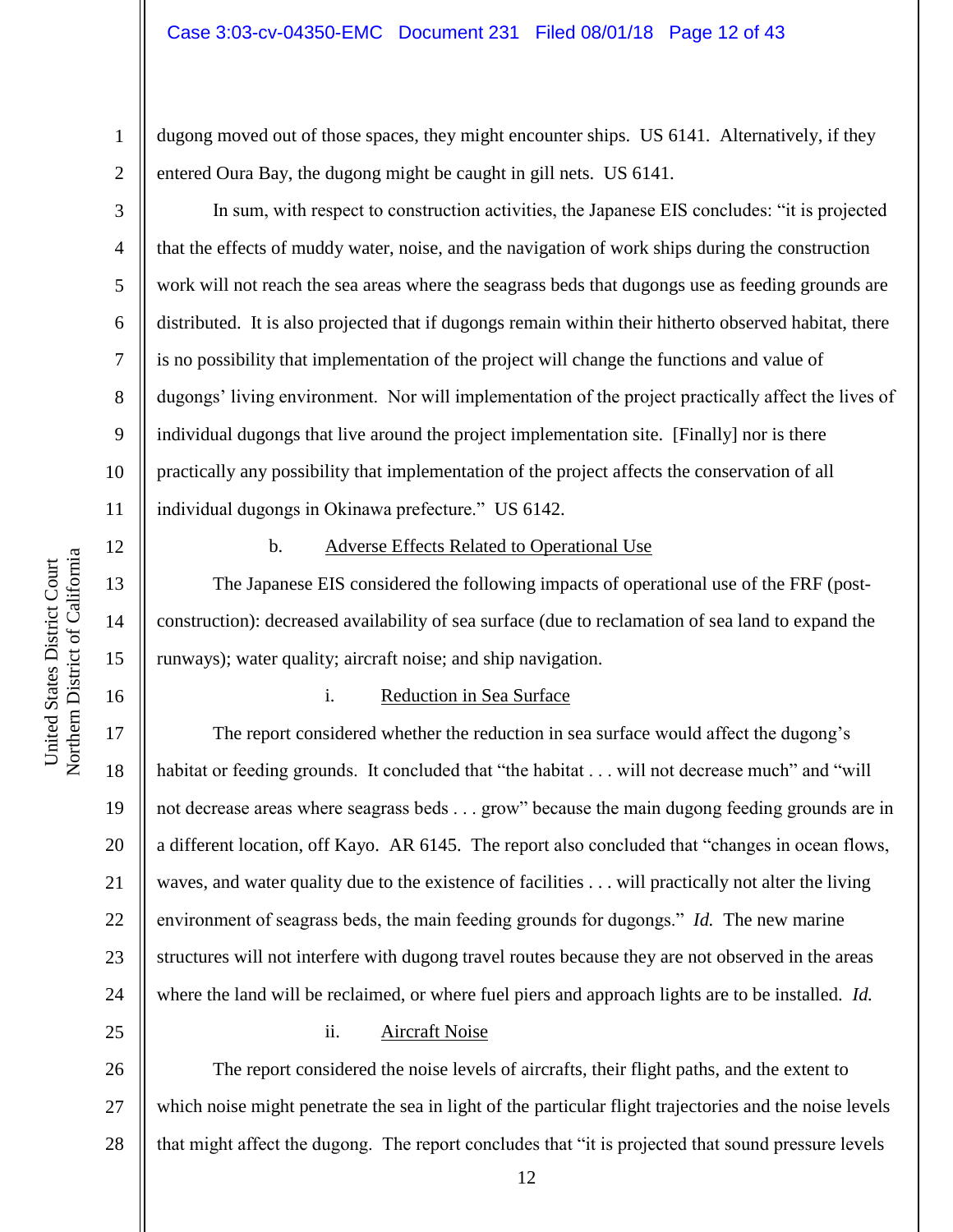## Case 3:03-cv-04350-EMC Document 231 Filed 08/01/18 Page 13 of 43

1 2 3 that exceed those which affect dugongs will be limited to small areas directly below the flight routes," and that "low-frequency sounds . . . are projected to go below the lowest low-frequency sound pressure level that affects dugongs." *Id.* at 6145-46.

The report concludes "there will be practically no change to the quality of water around

iii. Water Quality

6 7 8 9 10 11 seagrass beds off Kayo, a major feeding ground for dugongs." US 6146. iv. Ship Routes The report projected that ship routes would be unlikely to affect the dugong because the routes were planned through areas where dugong are not known to live and have not been observed. *Id.*

In sum, the Japanese EIS concludes that "if dugongs remain within their hitherto observed habitat, there is no possibility that implementation of the project changes the functions and value of their living environment," and that "[t]here is practically no possibility that implementation of the project affects the conservation of all individual dugongs in Okinawa Prefecture." US 6147.

H. Defendants' Findings

16 20 21 Defendants considered the aforementioned reports in making their independent findings. They determined the dugong had cultural significance for four distinct segments of Japanese society, identified "those aspects of the dugong that are intrinsic to its cultural significance," and then determined whether the FRF would adversely affect such aspects. As in the Welch report, Defendants considered both direct impacts on the dugong"s cultural significance and indirect impact that could result from biological harm to the dugong.

4

5

12

13

14

15

17

18

19

22

///

///

///

///

///

///

///

23

24

25

26

27

28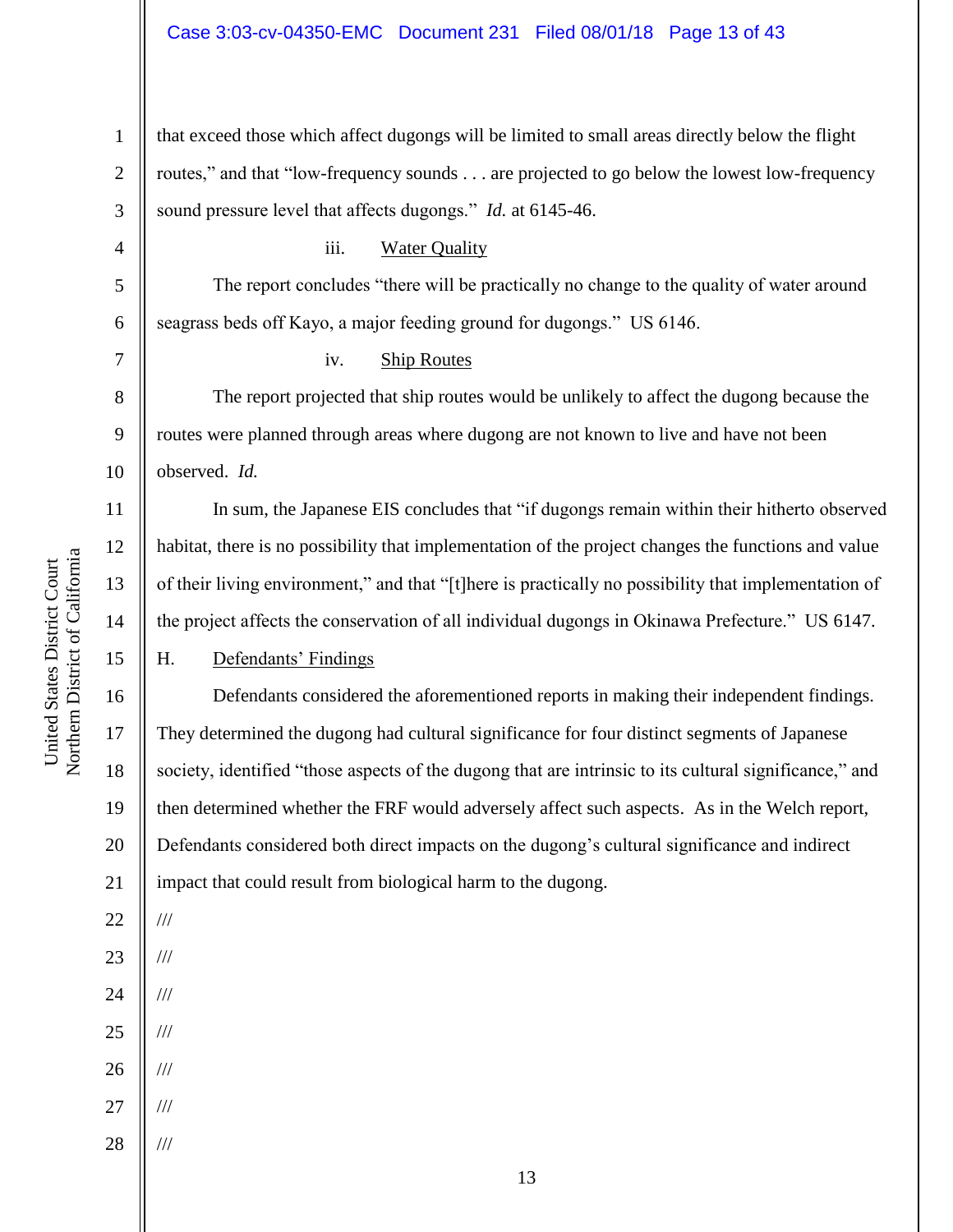# 1. Direct Effects on Cultural Significance

Defendants' findings regarding cultural significance are summarized in the table below.

2

1

| 3              |                                                                   |                                                                  |                                                                 |
|----------------|-------------------------------------------------------------------|------------------------------------------------------------------|-----------------------------------------------------------------|
| $\overline{4}$ | <b>Group For Whom Dugong</b><br><b>Is Significant</b>             | <b>Intrinsic Cultural</b><br><b>Significance</b>                 | <b>Finding of Adverse Effect</b>                                |
| 5              | 1. Researchers and scholars                                       | Cultural knowledge or data                                       | Little or no potential to affect                                |
| 6              | who "perceive the Okinawa"<br>dugong as having cultural           | available for conducting<br>research, which is contained         | the repositories housing<br>cultural knowledge                  |
| $\tau$         | significance related to its<br>historical role and its            | in archives, archeological<br>deposits, and memories of          |                                                                 |
| 8              | inclusion in Okinawa                                              | people who practice rituals                                      |                                                                 |
| 9              | mythology, songs, and oral<br>traditions," US 10986               | and pass on oral traditions                                      |                                                                 |
| 10             |                                                                   |                                                                  |                                                                 |
| 11             | 2. Ritual practitioners who<br>"possess some specialized          | Cultural and historic<br>knowledge embodied in                   | Little or no potential to affect<br>because no rituals actually |
| 12             | knowledge about the role of<br>dugong in traditional myths,       | songs, oral traditions, myths,<br>and rituals, although the      | occur within the various<br>named seagrass bed areas            |
| 13             | oral histories, rituals, and<br>songs," including some for        | places where rituals are<br>conducted and their timing           |                                                                 |
| 14             | whom "dugongs are perceived<br>as intermediaries between the      | may also have elements of<br>significance                        |                                                                 |
| 15             | world of humans and the                                           |                                                                  |                                                                 |
| 16             | world of the supernatural," US<br>10986                           |                                                                  |                                                                 |
| 17             | 3. Aragusuku-jima Island                                          | Oral traditions and written                                      | No potential to affect islands                                  |
| 18             | community for whom "oral<br>traditions and records                | records regarding hunting<br>dugong during the Ryuku             | where rituals and festivals are<br>performed and little to no   |
| 19             | document[] the past<br>requirement that they hunt the             | Kingdom Period and practices<br>such as hunting, dugong-         | potential to affect the<br>knowledge of the people of           |
| 20             | dugong and furnish dugong                                         | related rituals, and the shrines<br>where they occur             | the islands                                                     |
| 21             | meat in lieu of paying taxes to<br>the Kingdom," US 10986         |                                                                  |                                                                 |
| 22             | 4. Popular culture in the<br>sense that "Okinawans have           | The dugong's image and                                           | Minimal potential to result in                                  |
| 23             | rallied [around the dugong                                        | arguably its survival as a local<br>population because "symbols  | extinction or significant<br>degradation of the species, so     |
| 24             | symbol] to protest the<br>continued use of areas on               | are more effective if they are<br>tied to something tangible and | "no potential to affect the use<br>of the dugong as a political |
| 25             | Okinawa by the U.S.                                               | able to be seen periodically by                                  | symbol"                                                         |
|                | military," relating to "public"<br>perception of the animal as an | the community that uses the<br>symbol," US 10987                 |                                                                 |
| 26<br>27       | endangered species having<br>special ties to Okinawa," id.        |                                                                  |                                                                 |

United States District Court<br>Northern District of California Northern District of California United States District Court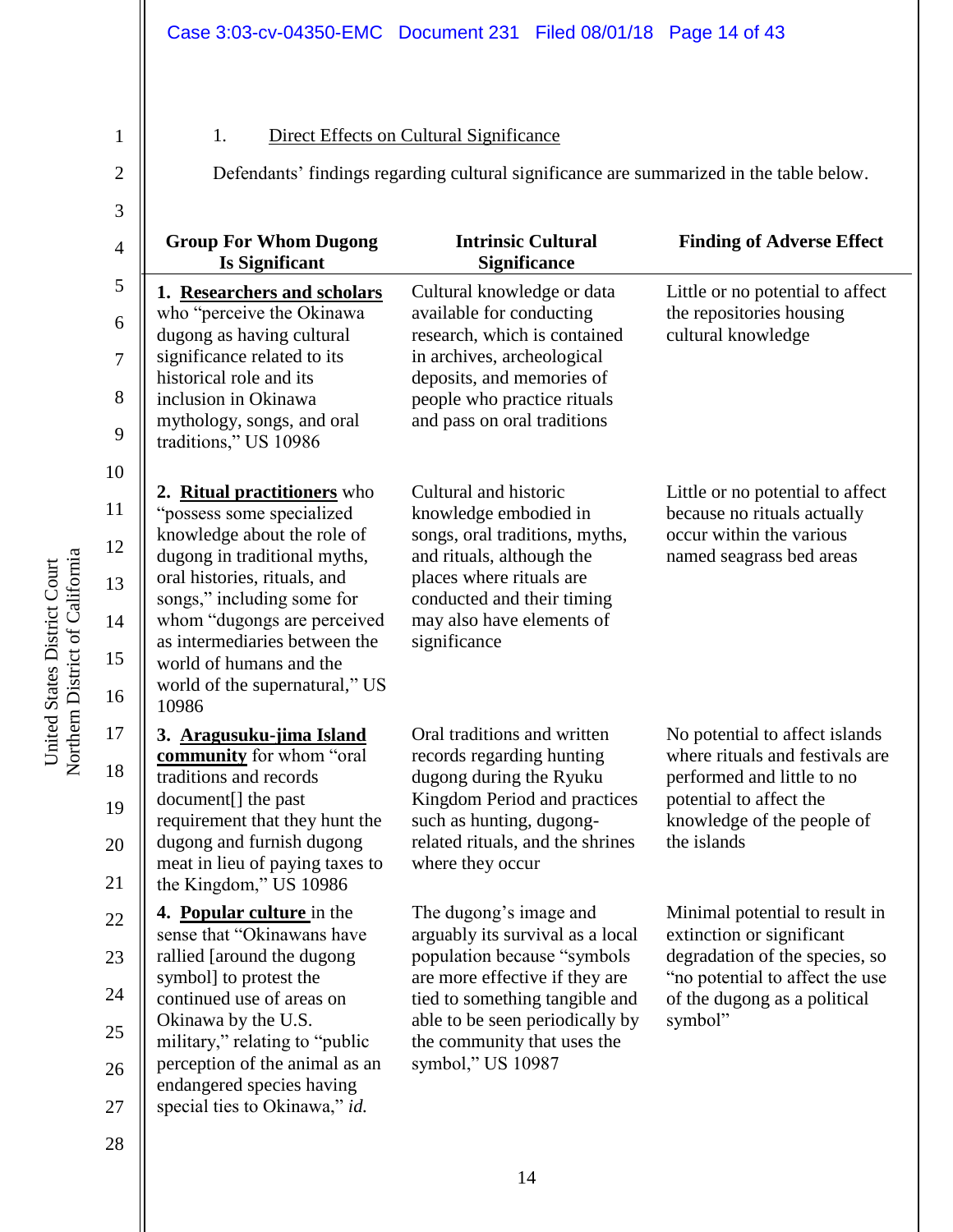Relatedly, Defendants recognized potential indirect effects on the performance of dugongrelated rituals in Henoko Village as a result of noise or visual intrusions during construction and operation. But "[t]he secretive nature of the ritual practitioners has prevented the USMC from acquiring information important to determining the affect [sic], if any," US 10993, that would be caused. The report states that if the information becomes available, Defendants will make a determination. *Id.*

1

### 2. Indirect Effects on Cultural Significance Through Biological Harm

Defendants also recognized that biological harm to the dugong could adversely affect the creature's cultural significance. Defendants' analysis presumed that "an activity is deemed to have an adverse effect either on the dugong as a natural monument, or on an intrinsic element of the dugong from a cultural perspective, if the activity destroys, harms, or alters either the dugong or its intrinsic elements." US 10987. Thus, "in order for the Undertaking to have an adverse effect on the Okinawa dugong, dugongs would have to be present in the [Area of Potential Effects ("APE")] and subject to activities that could destroy, harm or alter those intrinsic characteristics that make the Okinawa dugong a natural monument." US 10988.

16 17 18 19 20 21 22 23 24 25 A key basis for Defendants" analysis is that although "the data are not sufficient to establish population size, status, and viability," the data were "sufficient to conclude that a remnant population of dugongs exists around Okinawa," sighted "sporadically" or "intermittently" in the FRF or FRF footprint area. US 10988. Moreover, seagrass beds used for feeding were found to the north of the FRF at Kayo and south in Henoko Bay, outside the FRF area. *Id.* The low density of dugong presence in the FRF area is critical to Defendants' ultimate finding of "no" adverse effect" "because of the extremely low probability of Okinawa dugongs being in the APE" and the conclusion that, to the extent they were present, "the construction and operational activity is primarily of the type that would not have an adverse effect." *Id.* The only exception noted was construction noise. *Id.*

Defendants' analysis of each of the adverse effects associated with construction and operation is summarized below.

28

26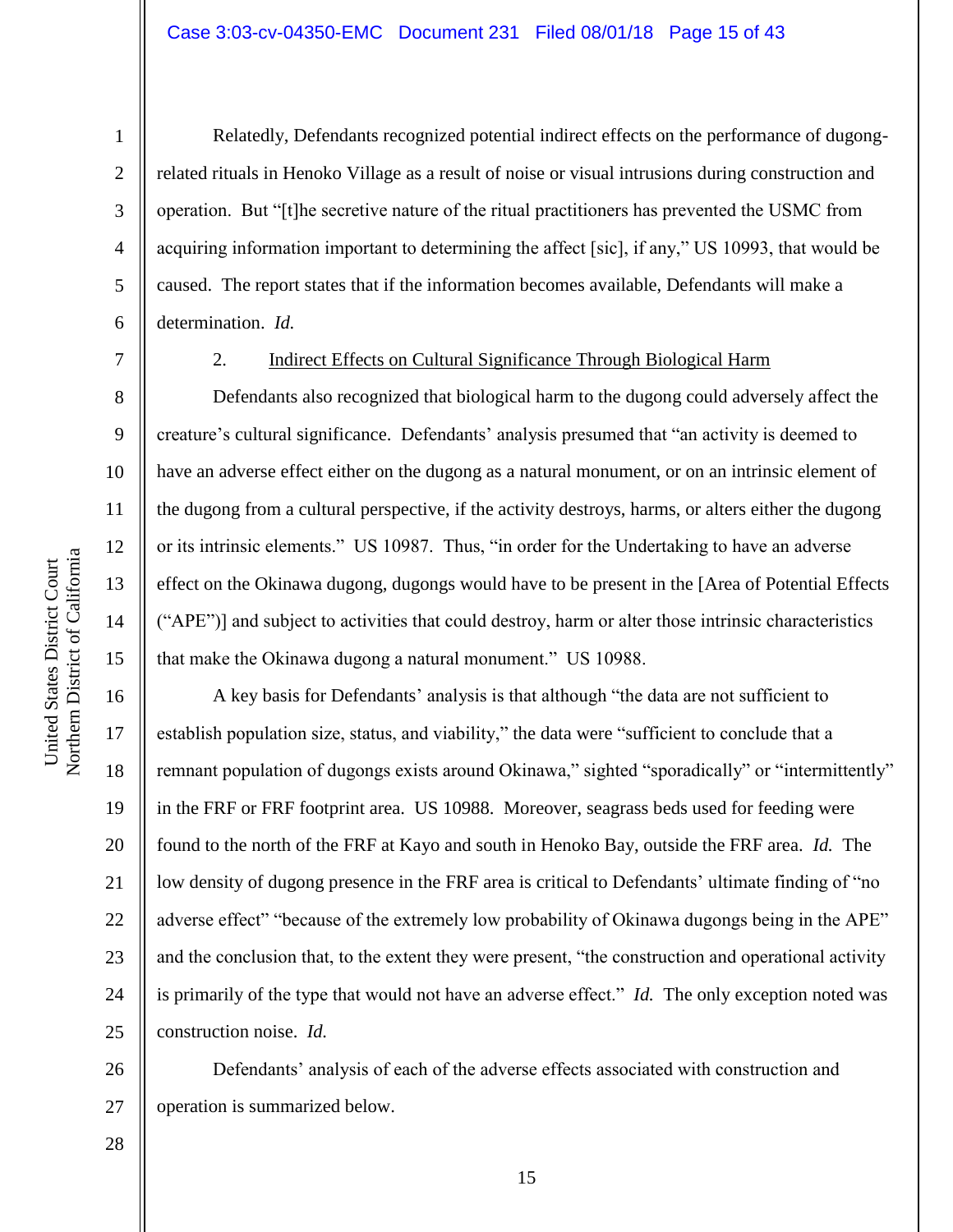3

## a. Construction Effects

With respect to construction effects, Defendants considered vessel impacts, land reclamation, red soil runoff, and acoustic and visual disturbance:

4 5 6 7 8 9 Vessel Impacts: Defendants concluded that adverse effects from collisions "are highly unlikely given the observed low presence numbers of individual dugong in Henoko and Oura bays." US 10988. Further, with respect to ship noise, Defendants cited a study that noise would interrupt feeding time only 0.8-6% of the time, which "would not affect survivorship." *Id.* Though reduced nutrition could reduce reproductive rates, "due to the very small and infrequent presence of Okinawa dugong in the APE, there would be no adverse effect on reproductive rates."

*Id.*

10

11

12

13

14

15

16

17

18

19

20

21

22

23

24

25

Land reclamation: The FRF-construction will result in loss of 7.3% of the seagrass beds in the sea area in front of Henoko Bay and 37.7% of the seabeds on the side of Oura Bay (13% of the areas in both bays combined). US 10989. Defendants" analysis of seabeds is specific and non-

conclusory. Defendants explained:

As shown in Table 6.15.2.3.3 of the GoJ DEIS (Okinawa Defense Bureau 2009), the total area of seagrass beds with 5% coverage or more that would disappear due to FRF construction is 78.1 ha: 3.6 ha in the sea area in front of Henoko Bay and 42.5 ha on the side of Oura Bay. This amounts to the loss of  $7.5\%$  of the seagrass beds in the sea area in front of Henoko Bay and 37.7% of the beds on the side of Oura Bay (13% of the 600.4 hectares in both bays combined). Based on an independent evaluation of the data provided in the GoJ DEIS and the data collected and presented in the USMC [United States Marine Corps]"s expert's report (Encl 1), the USMC finds that, while the seagrass beds in Henoko and Oura bays are a potential natural habitat and food source for the Okinawa dugong, because these seagrass beds are not consistently or routinely used by resident dugong and there are other seagrass beds sufficient to maintain the current population of Okinawa dugong, the loss of some of the seagrass beds in Henoko and Oura bays is not considered an adverse effect on the Okinawa dugong as a natural monument. Accordingly, loss of seagrass beds from FRF construction will have no adverse effects on the Okinawa dugong. US 10989. For the proposition that other seagrass beds outside of Henoko and Oura Bays are

- 27 accompanying that chart states that "[t]here is about 2,000 ha of seaweed beds distributed around
- 28 Okinawa Main Island" and "the larger beds are concentrated on the east side of the island." US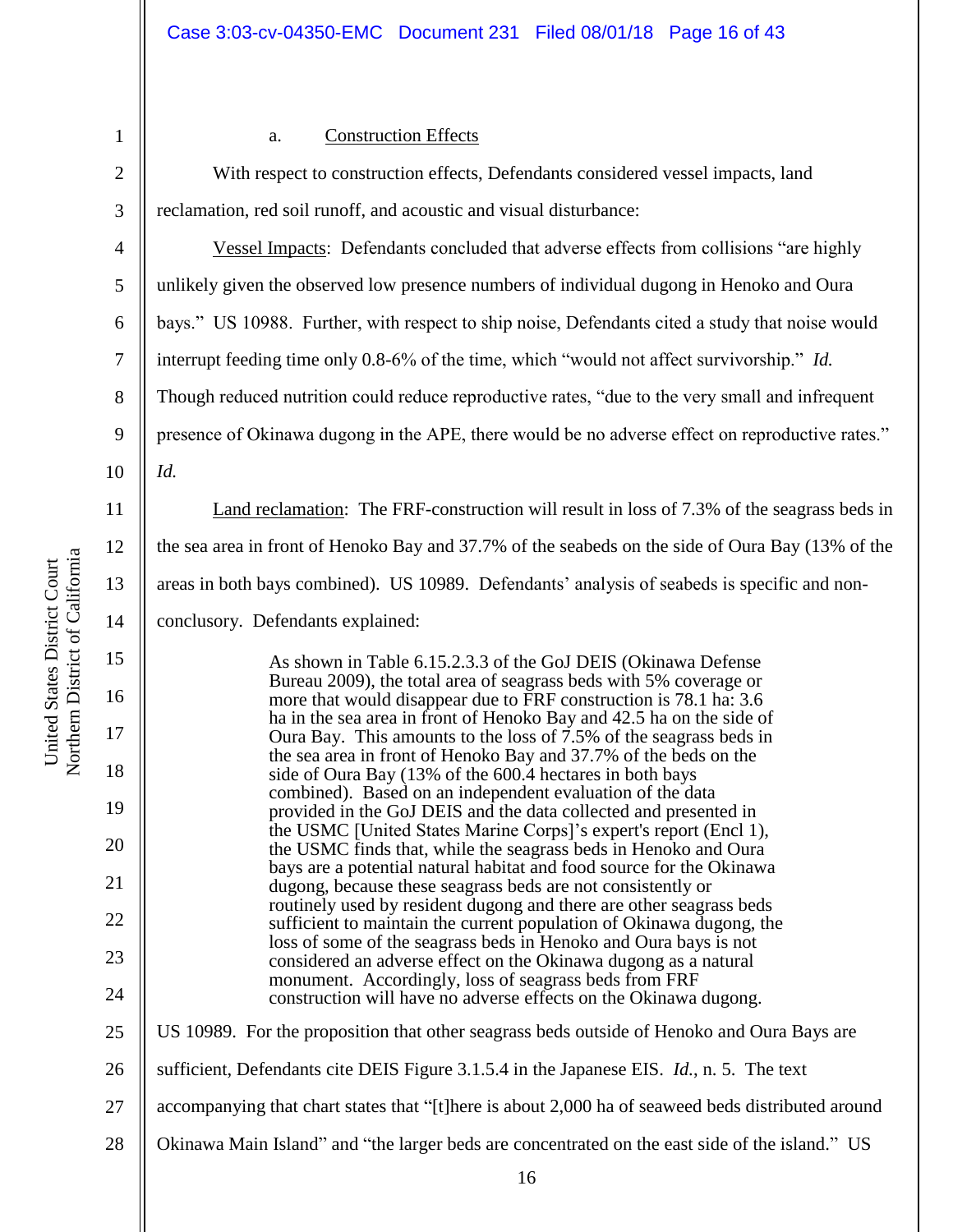5008. The Japanese EIS identifies evidence of feeding trails showing that the dugong frequent the seabeds off of Kayo (outside the FRF area) and only use the Henoko Bay seabeds (in or near the FRF area) infrequently. *See* US 5020-5022. Thus, although the Henoko Bay seabeds represent 69% (173 ha) of the 249 ha of available seabeds around Nago City and Ginoza Village, the dugongs do not presently utilize them with frequency. *Id.* Defendants explicitly considered this research in reaching their finding regarding the relationship between lost seagrass beds and potential adverse effects on the dugong.

Red Soil Runoff: Soil runoff has the potential to carry toxins into the sea and lead to bioaccumulation in seagrass beds. Defendants' review of the literature "indicates mixed findings regarding whether or not dugong are susceptible to toxin bio-accumulation." *Id.* Defendants state that despite the lack of evidence of harm to Okinawa dugong or the presence of contaminants in the red soil at Camp Schwab, various mitigation measures will be implemented to reduce the risk. Thus, Defendants conclude that "[w]ith implementation of these avoidance, minimization and mitigation efforts, combined with very low and infrequent presence of Okinawa dugong in the APE, the USMC finds there will be no adverse effects." US 10989-90.

16 17 18 19 20 21 22 23 24 25 26 27 28 Acoustic Disturbance: Defendants reviewed the Japanese EIS and agreed with its findings regarding impacts associated with noise. US 10990. Specifically, "the impact of underwater sound is not expected to cause physical damage to dugongs, should they be present while construction noise occurs." *Id.* "[A]lthough sound pressure levels during stage 1 of construction could cause impacts [if they are present], cumulative sound exposure is not expected to significantly affect dugong behavior in this area." *Id.* Underwater sound would not cause physical damage but could impact behavior, but only if dugongs are present. *Id.* In light of known dugong behavior, "[s]hould [they] be present when construction activities are initiated, it is anticipated that they will vacate the area while construction noise is occurring." US 10991. In consideration of all the factors, Defendants concluded that "no adverse effects will occur due (1) to the limited use of Henoko and Oura bays by dugongs, (2) the implementation by [Japan] of noise minimization techniques during construction, (3) the suspension by [Japan] of noisegenerating activities when Okinawa dugongs are present, and (4) the tendency for Okinawa

1

2

3

4

5

6

7

8

9

10

11

12

13

14

15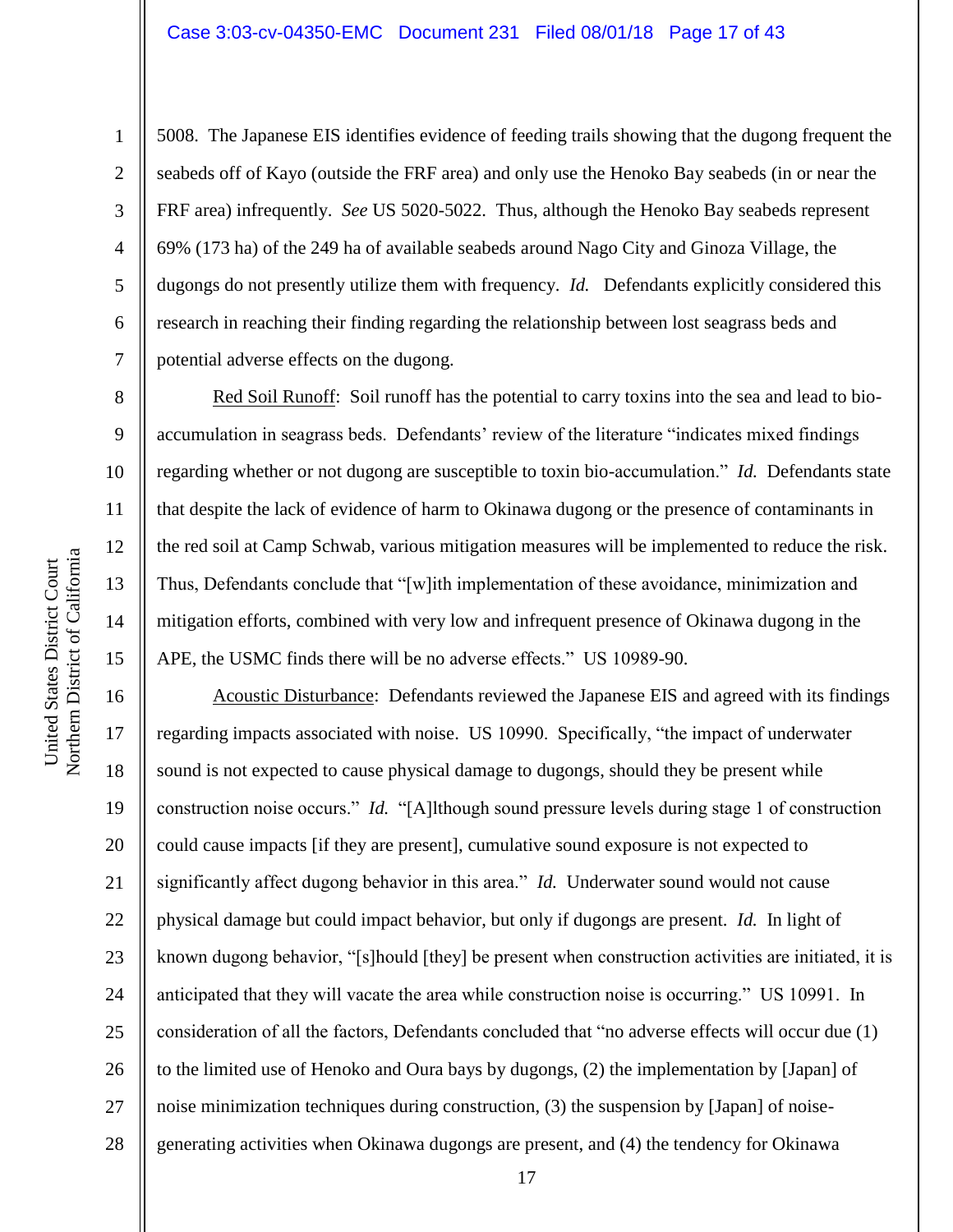3

4

5

6

7

8

9

11

12

13

14

15

16

17

18

19

dugongs to move to deeper waters when exposed to such noise." *Id.*

Visual Disturbance: With respect to lighting that may make the area undesirable for dugong feeding, Japan "does not intend to conduct any marine construction at night hours with the possible exception of runway paving over a three month period," for which Defendants recommended that Japan "place lighting cones to direct lighting up and away from the water so that light pollution is reduced in the water column." *Id.* No adverse effect was anticipated.

#### b. Operational Effects

10 Defendants also considered possible adverse effects related to day-to-day operation of FRF after construction is completed, including vessel impacts, storm-water runoff, and acoustic and lighting disturbance.

Vessel Impacts: Defendants concluded such impacts were "highly unlikely" due to "the infrequency of individual dugong in Henoko and Oura Bays, and the minimal vessel traffic in and out of the FRF with most vessels being large, slow-moving support vehicles." US 10992. If dugong sightings increase, the USMC will evaluate mitigation measures. *Id.*

Stormwater Runoff: Sedimentation from runoff presents "an indirect threat . . . due to potential decline of seagrass habitat." *Id.* Accordingly, the FRF will release stormwaters through sewers that "avoid the seagrass areas in Henoko and Oura Bays." *Id.* It will also use treatment plants and best management practices to ensure "there should be no operational adverse effects from stormwater runoff." *Id.*

20 21 22 23 24 25 Acoustic Disturbance: Possible operational noise includes aircraft operations and relatively infrequent vessel traffic. Experts suggested that "dugong would have to be directly under the flight path of an aircraft to receive any significant sound exposure, and even this exposure would vary according to sea state." US 10993. Japan conducted aerial surveys tracking dugong in helicopters for several hours but observed no behavioral effects on the dugong. *Id.* Accordingly, Defendants concluded there would be no adverse noise effects.

26 27 28 Lighting Disturbance: Night lighting is limited to approach lights along the runway, which is "generally low wattage and typically points upward and away from the water," so it would not have adverse effects. *Id.*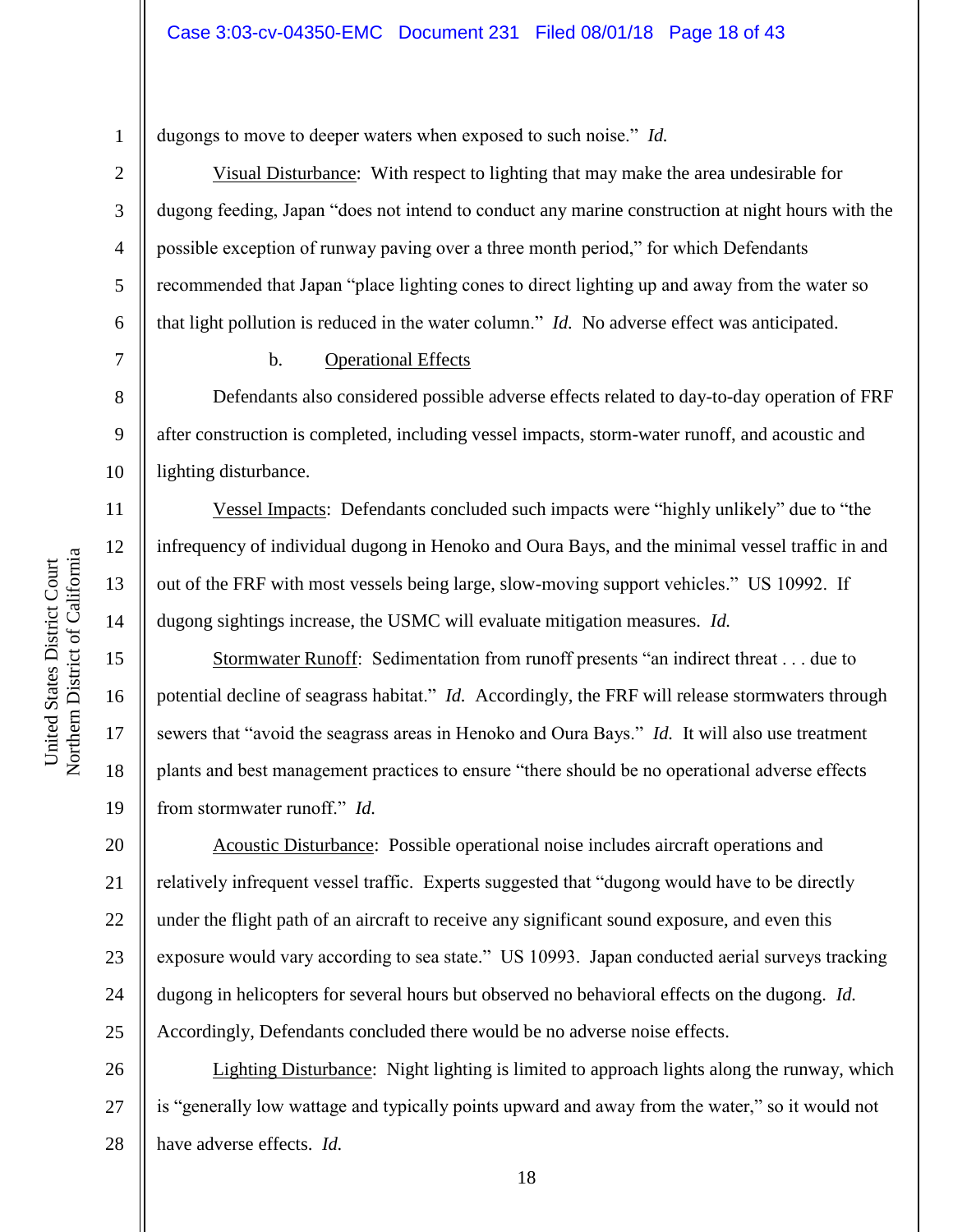3

4

5

6

7

8

9

10

11

12

13

14

15

16

17

18

19

20

21

27

28

## c. Overall Effect on Dugong Population

Defendants also considered declarations previously filed by Plaintiffs in this litigation, arguing that the FRF would contribute to the extinction of the dugong. US 11055 ("The process of analyzing the potential effects of the Undertaking on the Okinawa dugong as a historic property involved considering the declarations submitted by Plaintiffs . . . in the litigation . . . ."). Defendants concluded that "the construction and operation of the FRF will not have adverse effects on the local Okinawa dugong population [Henoko and Oura bays] and consequently will not substantially contribute to the extinction of the entire Okinawa dugong." US 10993. The substance of these declarations is discussed in further detail below in connection with Plaintiffs challenge to Defendants" failure to consult them directly during the take-into-account ("TIA") process.

Northern District of California Northern District of California United States District Court United States District Court

## 3. Mitigation Measures

Defendants also considered and adopted several mitigation measures. *See* US 10994- 10996. These are not material to the parties' cross-motions.

# **II. STATUTORY CONTEXT AND LEGAL STANDARD**

Where, as here, a case involves review of a final agency action under the Administrative Procedure Act ("APA"), 5 U.S.C. § 706, and review is limited to the administrative record, there are no genuine issues of material fact and summary judgment is appropriate. *Nw. Motorcycle Ass'n v. USDA*, 18 F.3d 1468, 1471-72 (9th Cir. 1994). The Court"s role is to "determine whether or not as a matter of law the evidence in the administrative record permitted the agency to make the decision it did." *Occidental Eng'g Co. v. INS*, 753 F.2d 766, 769 (9th Cir. 1985).

22 23 24 25 26 Plaintiffs allege that the agency action was unlawful for failure to comply with procedural requirements of Section 402 of the National Historic Preservation Act (NHPA), codified at 54 U.S.C. § 307101(e). Because the NHPA is a procedural statute which does not create a private cause of action, Plaintiffs" challenge is brought pursuant to the APA. *Ctr. for Biological Diversity v. Mattis*, 868 F.3d 803, 816 n.5 (9th Cir. 2017).Section 402 of the NHPA provides:

> **Prior to the approval of any undertaking outside the United States that may directly and adversely affect a property** that is on the World Heritage List or on the applicable country"s equivalent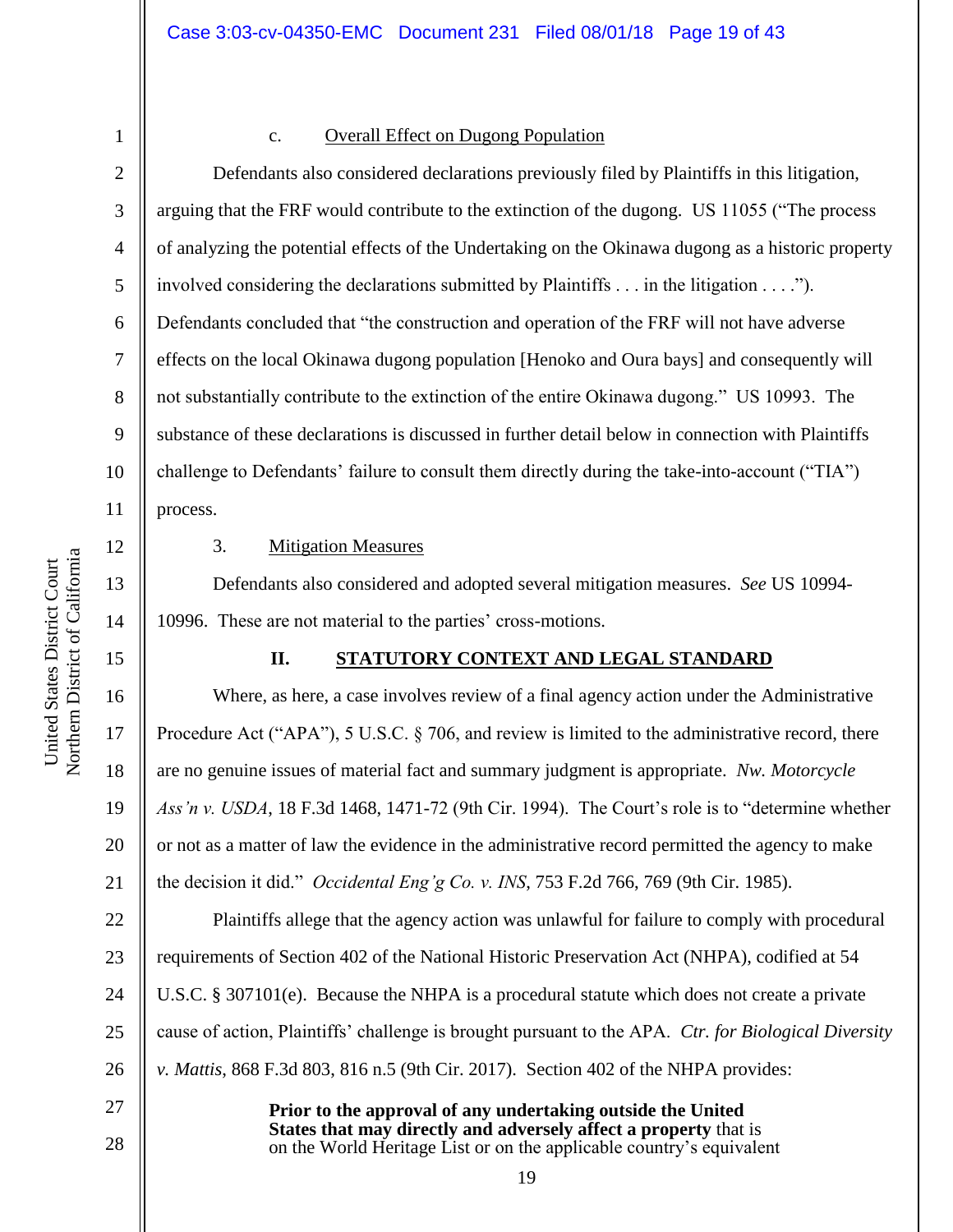of the National Register, **the head of a Federal agency** having direct or indirect jurisdiction over the undertaking **shall take into account the effect of the undertaking on the property for purposes of avoiding or mitigating any adverse effect**.

54 U.S.C. § 307101(e) (emphasis added).

Section 402 is the international parallel to Section 106 of the NHPA, codified at 54 U.S.C. § 306108, which similarly requires federal agencies to "take into account the effect of [an] undertaking on any historic property" "prior to the approval of the expenditure of any Federal funds." *Id.* § 306108. Sections 106 and 402 of the NHPA are "stop, look, and listen' provision[s] that require[] each federal agency to consider the effects of its programs." *Te-Moak Tribe of W. Shoshone of Nev. v. U.S. Dep't of the Interior*, 608 F.3d 592, 607 (9th Cir. 2010) (quoting *Muckleshoot Indian Tribe v. U.S. Forest Serv.*, 177 F.3d 800, 805 (9th Cir. 1999)). Section 402"s requirements are procedural. "If the Government has reached its conclusions about effects and mitigation after a sound NHPA Section 402 process, then it has complied with NHPA Section 402." *Ctr. for Biological Diversity*, 868 F.3d at 818. In contrast, "[i]f the Government has not followed NHPA Section 402 [then] the underlying determinations about effects and mitigation lack validity." *Id.* Section 402 requires the agency to "take into account the effect of [the project] *for purposes of avoiding or mitigating* any adverse effects." 54 U.S.C. § 307101(e) (emphasis added).

18 19 20 21 22 23 24 25 26 27 28 In addition to the procedural requirements of Section 402, findings thereunder are subject to review under the APA. Plaintiffs challenge certain of Defendants" findings as arbitrary and capricious under the APA. *See* 5 U.S.C. § 706(2)(A). "The scope of review under the "arbitrary and capricious" standard is narrow and a court is not to substitute its judgment for that of the agency." *Motor Vehicle Mfrs. Ass'n of U.S., Inc. v. State Farm Mut. Auto. Ins. Co.*, 463 U.S. 29, 43 (1983). Nevertheless, the agency must "examine the relevant data and articulate a satisfactory explanation for its action," and agency action may be struck down as "arbitrary and capricious if the agency has relied on facts which Congress has not intended it to consider, entirely failed to consider an important aspect of the problem, offered an explanation for its decision that runs counter to the evidence before the agency, or if the agency"s decision is so implausible that it could not be ascribed to a difference in view or the product of agency expertise." *Turtle Island* 

1

2

3

4

5

6

7

8

9

10

11

12

13

14

15

16

17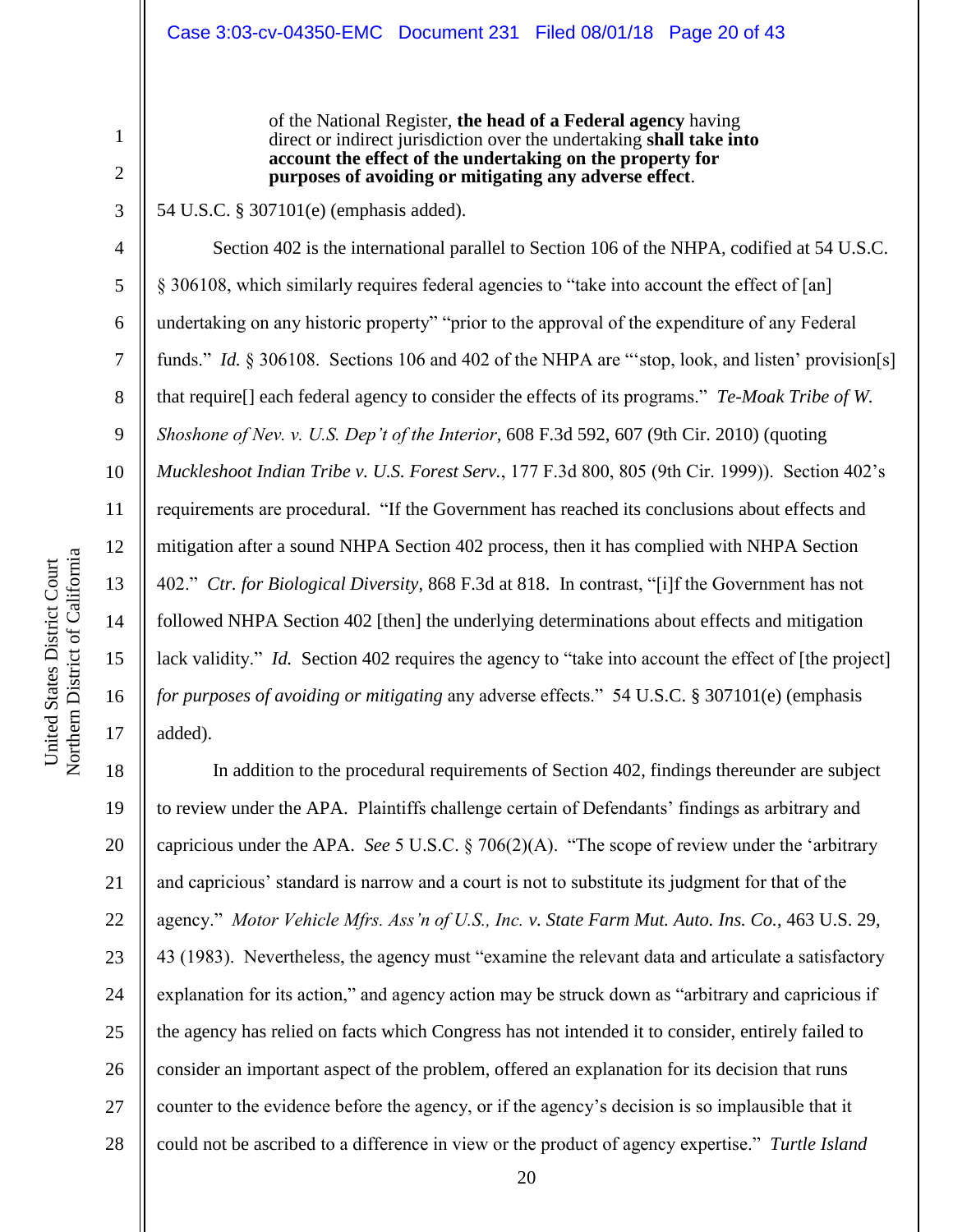1 2 *Restoration Network v. U.S. Dept. of Commerce*, 878 F.3d 725, 732-33 (9th Cir. 2017) (quotation and citation omitted).

3

4

5

6

7

8

9

10

11

12

13

14

15

16

17

18

19

20

#### **III. DISCUSSION**

A. Did Defendants Comply With NHPA's "Take Into Account" Requirements?

Plaintiffs challenge Defendants' failure to directly consult Plaintiffs; to consult the local Okinawa government; to speak directly with cultural practitioners; or to give public notice or solicit feedback from other interested parties. To the extent Defendants" consultants spoke to academics and others to assess the dugong"s cultural significance, Plaintiffs challenge the consultants" failure to specifically query their interlocutors about the FRF"s potential impact on cultural significance.

The Court addresses each argument in turn. However, before doing so, the Court determines the legal standard of review for Defendants" compliance with Section 402.

## 1. Legal Standard

Judge Patel held that the Section 402 TIA process should include "engag[ing] the host nation and other relevant private organizations and individuals in a cooperative partnership" and "consultation with interested parties and organizations." *Dugong II*, 543 F.Supp.2d at 1104. Judge Patel did not, however, identify any particular organizations or persons that Defendants were required to consult. Section 402 itself does not offer any specific guidance on what Defendants' "take into account" process must encompass. Nor have Defendants issued formal regulations or informal guidance interpreting Section 402.

21 22 23 24 In the absence of statutory text or formal regulations under Section 402, the Court looks to two other sources for guidance: (1) the regulations governing the analogous Section 106 domestic undertakings and (2) informal guidance issued by the U.S. Department of the Interior regarding Section 402 undertakings.

25

#### a. Section 106 Regulatory Framework

26 27 28 Section 106 is the domestic analog for Section 402. Its language is identical to Section 402 in all material respects, requiring that "[t]he head of any Federal agency having direct or indirect jurisdiction over a proposed Federal or federally assisted undertaking in any State and the head of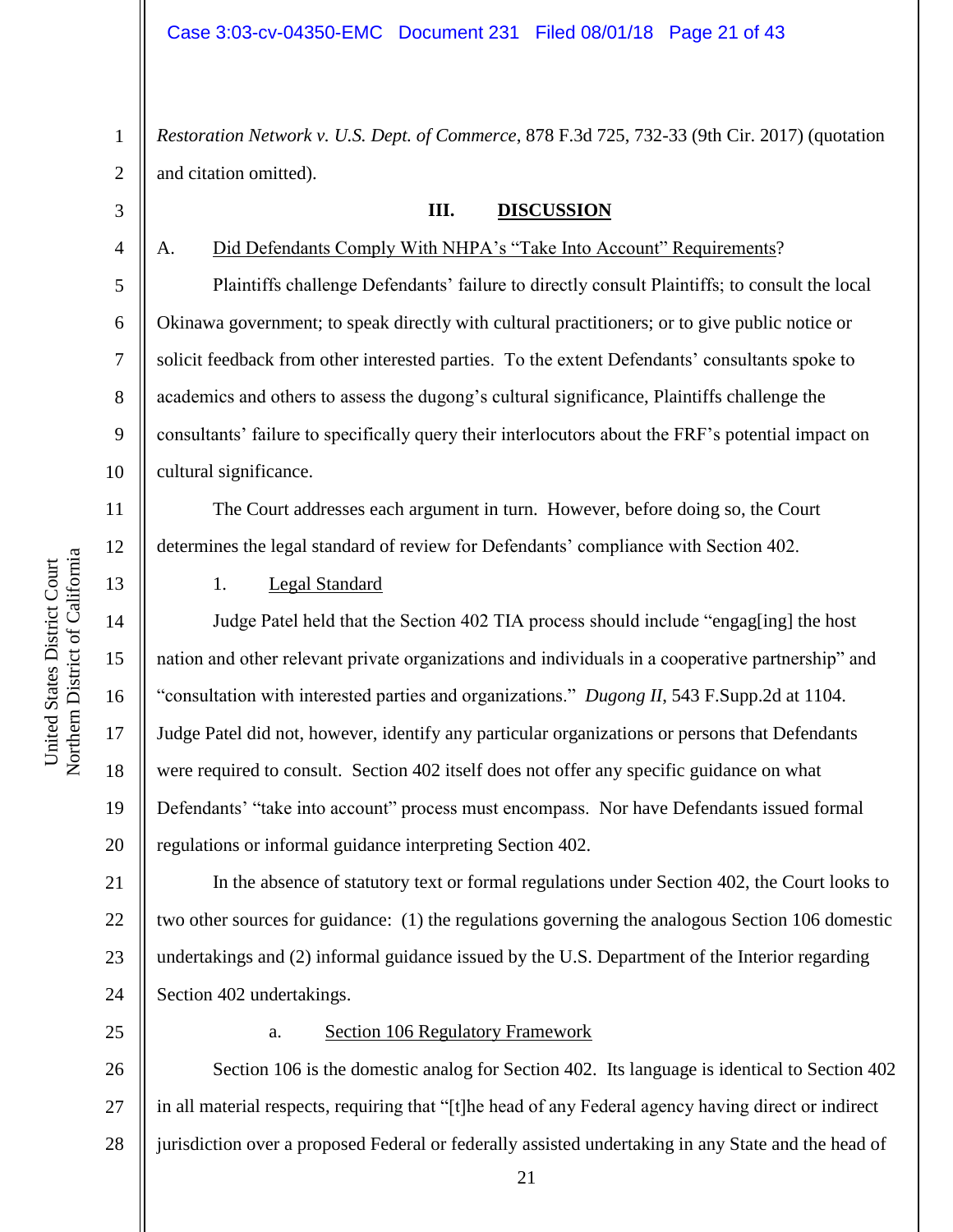### Case 3:03-cv-04350-EMC Document 231 Filed 08/01/18 Page 22 of 43

10

1

2

3

4

5

6

7

8

9

11

12

any Federal department or independent agency having authority to license any undertaking, prior to the approval of the expenditure of any Federal funds on the undertaking or prior to the issuance of any license, shall take into account the effect of the undertaking on any historic property." 54 U.S.C. § 306108. Regulations issued pursuant to that provision guarantee certain entities formal "consulting party" status, which confers the right to provide input regarding potential adverse effects for the agency"s consideration, 36 C.F.R. § 800.5(a), to review the agency"s draft finding of adverse effect and offer input before it becomes final, *id.* § 800.5(c), and, if an adverse effect is found, to provide input and review proposals for mitigation efforts, *id.* § 800.6. Only four groups of entities are entitled to formal consulting party status under those regulations: a designated State Historic Preservation Officer, Indian tribes and Native Hawaiian organizations, representatives of local governments in whose jurisdiction an undertaking occurs, and applicants for Federal assistance permits, licenses, and approvals. *See* 36 C.F.R. § 800.2(c)(1)-(4).

13 14 15 16 17 18 19 20 21 22 23 Section 106 regulations also permit agencies, at their discretion, to grant consulting party status to other "individuals and organizations with a demonstrated interest in the undertaking . . . due to the nature of their legal or economic relation to the undertaking or affected properties, or their concern with the undertaking"s effects on historic properties." 36 C.F.R. §  $800.2(c)(5)$  (emphasis added). To qualify for this category, an individual or organization must submit a written request for the agency"s consideration. *See* 36 C.F.R. § 800.3(f)(3). An organization that fails to make a request for discretionary consulting party status cannot later challenge the Section 106 TIA process for excluding them. *See Neighborhood Ass'n of the Back Bay, Inc. v. Fed. Transit Admin.*, 407 F.Supp.2d 323, 334-35 (D. Mass. 2005) (plaintiffs who did not request admission to process as formal consulting parties were not entitled to such status and so their participation rights were comparable only to the general public"s).

24 25 26 27 28 Finally, the Section 106 regulations provide for public notice and comment to solicit "[t]he views of the public [which] are essential to informed Federal decisionmaking." 36 C.F.R. §  $800.2(d)(1)$ . This provides a mechanism for parties who do not qualify as "consulting parties" to submit their views to the agency for consideration, although the public at large does not have the same procedural rights as consulting parties to review and comment on the agency's draft findings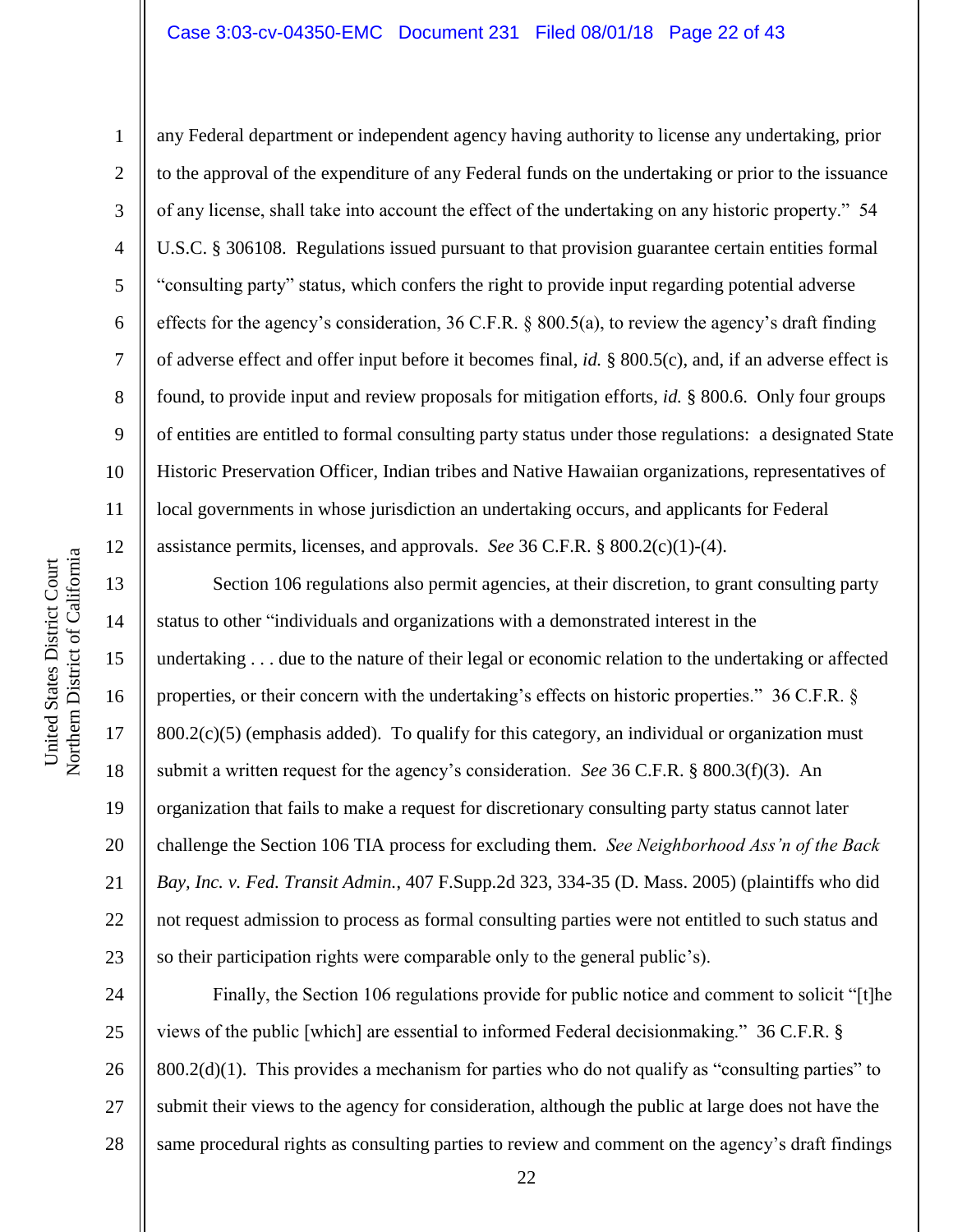1 regarding adverse effects and mitigation efforts.

The parties agree that the Section 106 regulations are not binding in this case. Nevertheless, Section 106 and Section 402 have broadly the same purpose; hence, the Section 106 regulations may be informative. *Dugong II*, 543 F.Supp.2d at 1105-1107. At the same time, because Section 402 applies to overseas undertakings, it raises foreign affairs and international relations concerns absent from the Section 106 context. Keeping both these similarities and distinctions in mind, whether Defendants failed to consult with entities analogous to those entitled to consulting status as a matter of right under the Section 106 regulatory framework may be a relevant consideration here. The Court does so as noted below.

10

2

3

4

5

6

7

8

9

#### b. U.S. Department of the Interior Guidance Re Section 402

11 12 13 14 15 16 17 18 19 20 21 22 23 Although there are no formal regulations interpreting Section 402, in 1998, the U.S. Department of the Interior (DoI) issued "Standards and Guidelines" for federal agencies to follow when fulfilling their obligations under the NHPA, including Section 402. *See* The Secretary of the Interior"s Standards and Guidelines for Federal Agency Historic Preservation Programs Pursuant to the National Historic Preservation Act, 63 Fed. Reg. 20496 (Apr. 24, 1998). With respect to foreign historic properties under Section 402, Standard 4 provides that "[e]fforts to identify and consider effects on historic properties in other countries should be carried out in consultation with the host country"s preservation authorities, with affected communities and groups, and with relevant professional organizations." *Id.* at 20504. In a section referring both to consultation under both Sections 106 and 402, the Guidelines provide that "[w]hile specific consultation requirements and procedures will vary among agencies depending on their missions and programs, the nature of historic properties that might be affected, and other factors, consultation should always include all affected parties." *Id.*

24 25 26 27 28 The parties agree that the DoI guidelines are non-binding, and they are correct: the guidelines say so explicitly. 63 Fed. Reg. at 20496 (stating the guidelines "have no regulatory effect"). As "guidelines," they are best understood as "goals, not requirements." *Western Watersheds Project v. Bennett*, 392 F.Supp.2d 1217, 1228 (D. Idaho 2005); *see also Muckleshoot Indian Tribe v. U.S. Forest Serv.*, 177 F.3d 800, 807 (9th Cir. 1999) (noting that "[c]ontravention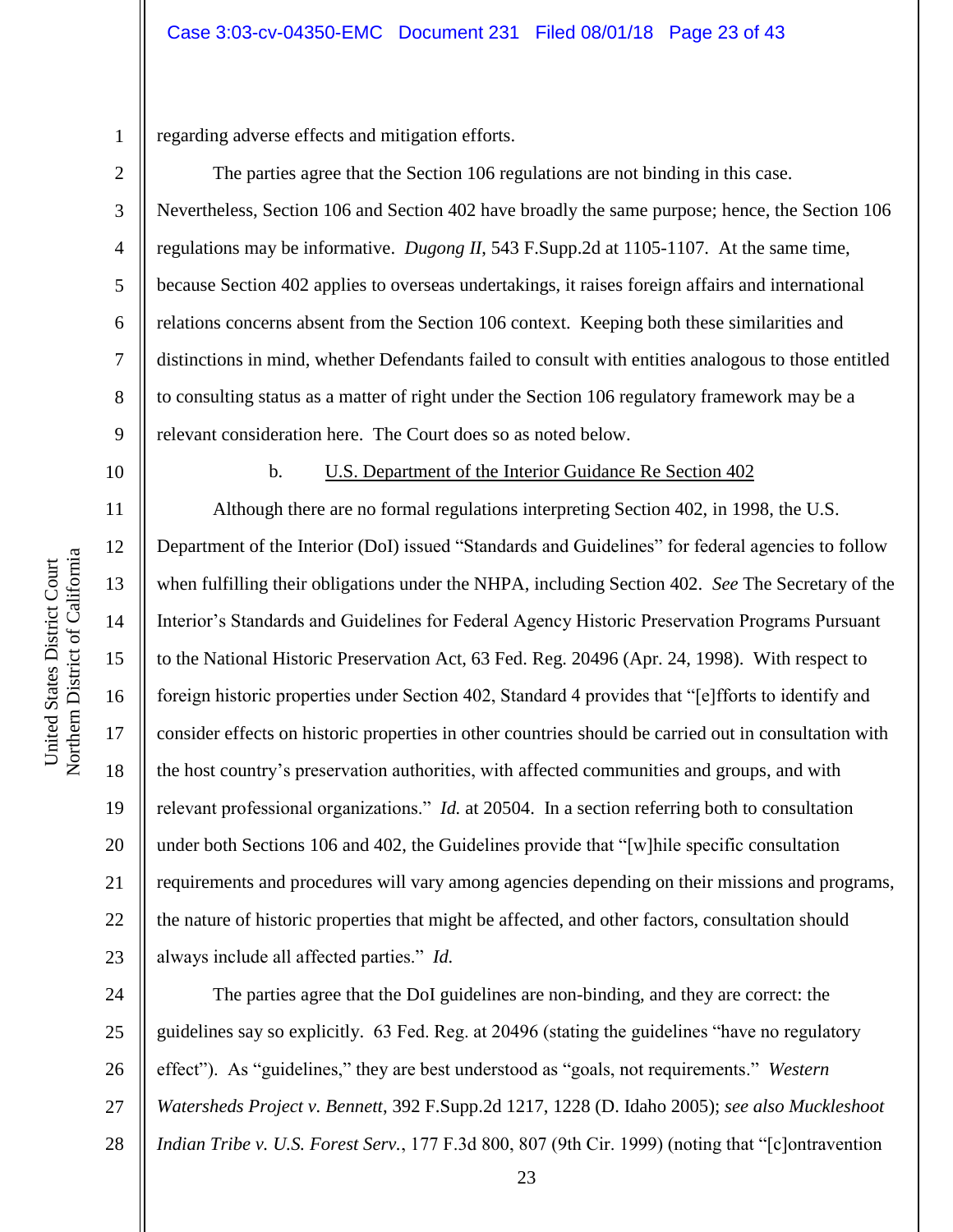#### Case 3:03-cv-04350-EMC Document 231 Filed 08/01/18 Page 24 of 43

of [DoI guidelines under NHPA Section 106], standing alone, probably does not constitute a violation of NHPA"). In light of the statute"s ambiguity and express delegation to the DoI the task of coordinating and directing federal agencies,<sup>3</sup> the Guidelines carry weight under *Skidmore v*. *Swift & Co.*, 323 U.S. 134 (1944) to the extent they have the "power to persuade." *Id.* at 140.

In connection with the questions who Defendants should have consulted in this case and to what extent, the DoI guidelines are not of significant assistance. Although the guidelines urge that "consultation should always include all affected parties," 63 Fed. Reg. at 20504, the guidelines" use of the word "should" means it is not directive. Moreover, they provide no standard for determining what parties meet the criteria for being "affected." Nor do the guidelines consider the possibility that in some cases, the nature of a property or of a particular undertaking might be such that the number of interested parties is intractable. In this case, the property is the Okinawa dugong, an animal species without a fixed location, and the potential effects on the dugong range from cultural to biological. That sets this case apart from the typical NHPA Section 106 cases in which the cultural property is a geological or archeological feature with a fixed location and only a small number of groups with an entitlement to consulting party status claim to live in or use the affected property.<sup>4</sup> In contrast, here, the cultural significance of the dugong to Okinawan society at large means that a variety of different groups (if not *all* individuals), could claim an interest in the dugong. Moreover, special concerns arise because most potentially interested parties under Section 402, by definition, live in the jurisdiction of another sovereign nation, not in the United States. Because this case is unlike the typical Section 106 case, the Court affords minimal weight

1

2

3

4

5

6

7

8

9

10

11

12

13

14

15

16

17

18

19

20

21

 $\overline{a}$ 

<sup>22</sup> 23 3 The NHPA charges the DoI with "direct[ing] and coordinat[ing] participation by the United States in the World Heritage Convention.<sup> $\frac{3}{54}$ </sup> U.S.C. § 307101(b). Section 402(e) codifies and is intended to carry out the United States' obligations under the convention.

<sup>24</sup> 25 26 27 4 *See*, *e.g.*, *Te-Moak Tribe of Western Shoshone of Nev. V. U.S. Dept. of Interior*, 608 F.3d 592 (9th Cir. 2010) (cultural property was a landscape inextricably linked with tribes" religion and culture, a mountain summit used for prayer and meditation, pinyon pine trees with dietary and ceremonial importance, and burial sites); *Muckleshoot Indian Tribe v. U.S. Forest Serv.*, 177 F.3d 800 (9th Cir. 1999) (claimed areas of historical importance were sites and trails near Huckleberry Mountain); *Tyler v. Cisneros*, 136 F.3d 603 (9th Cir. 1998) (cultural properties were privatelyowned homes of historic importance); *Quechan Tribe of Fort Yuma Indian Reservation v. U.S. Dept. of Interior*, 755 F.Supp.2d 1104 (S.D. Cal. 2010) (cultural properties included burial sites,

<sup>28</sup> religious sites, ancient trails, and buried artifacts).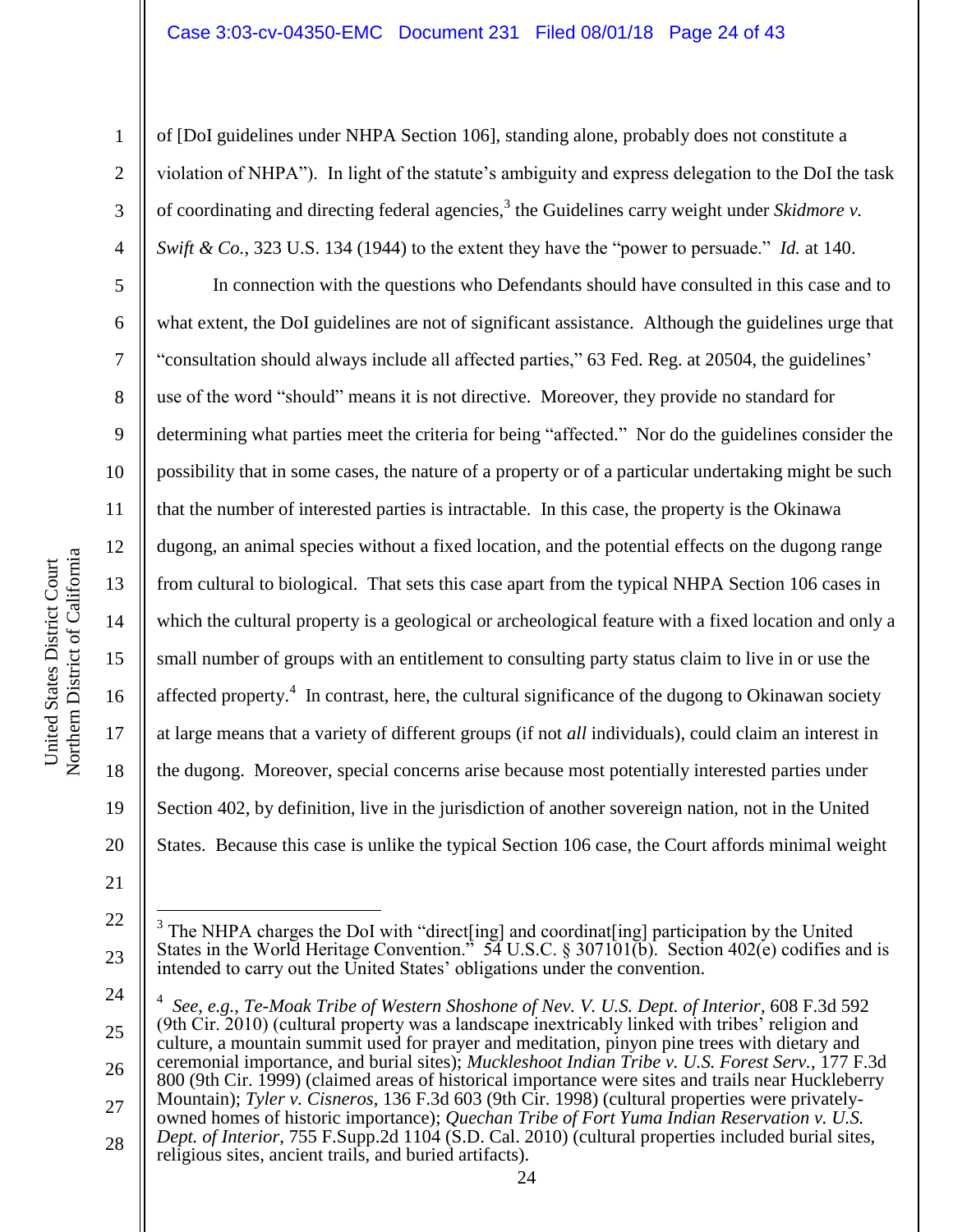to the DoI guidelines to the extent they urge that "consultation should always include all affected groups." 63 Fed. Reg. at 20504.

The Court, in interpreting Section 402 in the absence of persuasive agency guidance on point, must consider that this is a complex case where the nature of the property is atypical, the adverse effects are both tangible and intangible, and there are sensitive foreign relations concerns at play. Under these circumstances, Section 402 affords deference to an agency"s determination which parties should be consulted and to what extent. The agency"s choices need only be reasonable. *Cf. ONRC Action of Bureau of Land Mgmt.*, 150 F.3d 1132, 1139 (9th Cir. 1998) (an agency interpretation will be upheld if reasonable and does not conflict with the clear language of the statute). Such flexible standard is what Judge Patel envisioned. *See Dugong II*, 543 F.Supp.2d at 1106 (agreeing that "an agency has some discretion in deciding who will be consulted, to what extent, and at precisely what time").

In sum, in the absence of any specific requirement that Defendants consult with any particular person or group, the Court will review the exclusion of certain parties for reasonableness, taking into consideration the analogous requirements under Section 106 described above.

17

1

2

3

4

5

6

7

8

9

10

11

12

13

14

15

16

#### 2. Failure to Directly Consult Plaintiffs

18 19 20 21 22 In light of the litigation history, it is somewhat puzzling that Defendants did not notify Plaintiffs when they initiated the TIA process. But it is equally puzzling that, after pressing this litigation forward for a decade, Plaintiffs, after prevailing on summary judgment before Judge Patel, apparently did nothing to inquire with Defendants about the TIA process or attempt to insinuate themselves in it.

23 24 25 26 27 28 Though the reasons for this mutual silence are unclear, considering all of the circumstances, Defendants" failure to directly consult with Plaintiffs during the TIA was not unreasonable. Plaintiffs are private individuals and environmental organizations with an interest in the dugong, but they do not qualify as a group analogous to those entitled to formal consulting party status under Section 106. They are not local government representatives or the Japanese equivalent of an official Indian tribe or Native Hawaiian organization in the United States. Thus,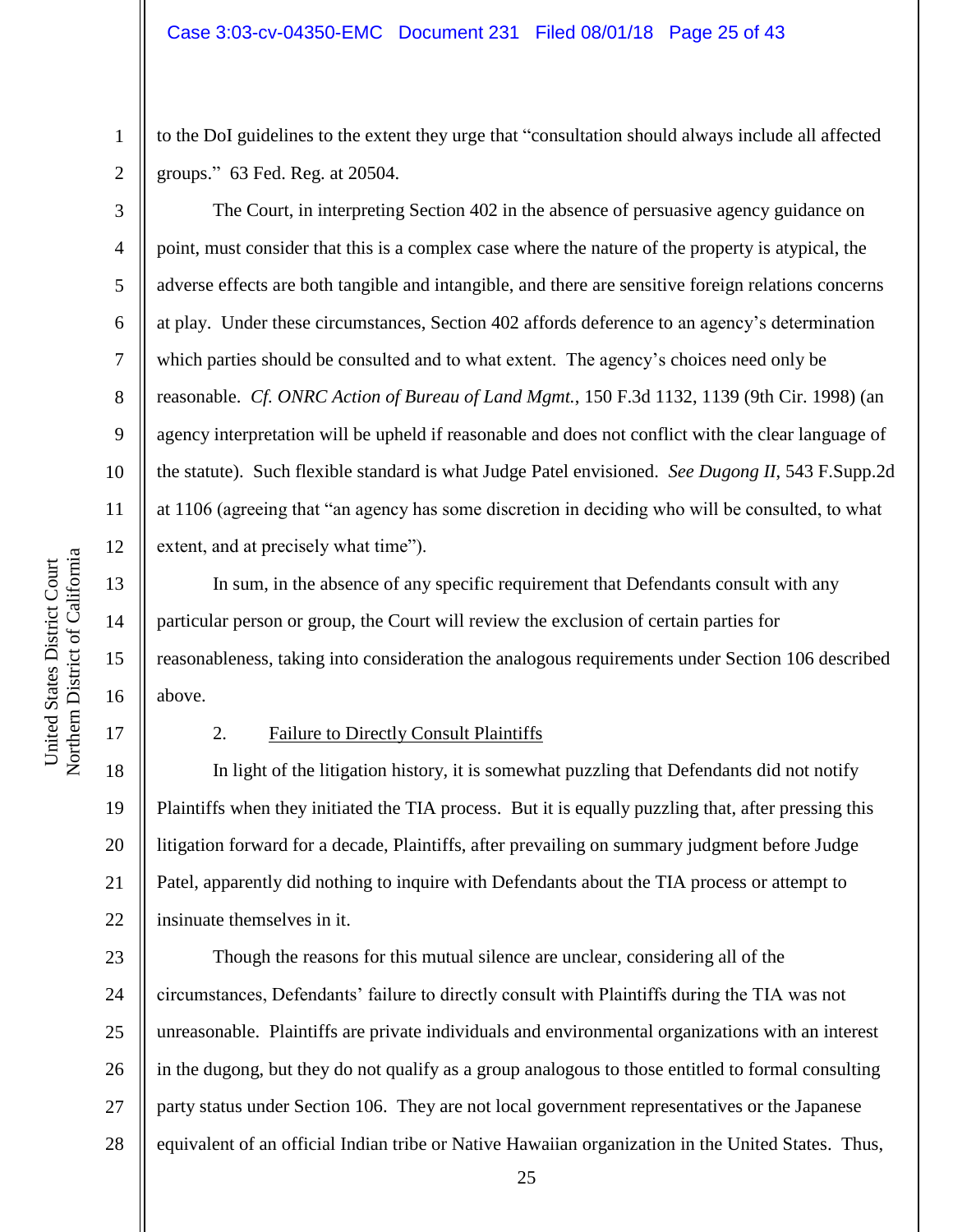even under the Section 106 regulatory framework, Plaintiffs would not be entitled to consulting party status.

Furthermore, Plaintiffs had other opportunities to make their views concerning the FRF"s impact on the dugong known to Defendants. Nearly all of the Plaintiffs are Japanese nationals or organizations. They had an opportunity to participate in the public notice-and-comment EIS process conducted by the Japanese government, which was then considered by the United States government. Although Defendants had obligations under Section 402 independent of the Japanese government's own review, "[d]uplicative, inconsistent efforts are not required." *Dugong II*, 543 F.Supp.2d at 1108. Plaintiffs do not allege that the Japanese notice-and-comment was inadequate to convey their views about the FRF and its potential impact on the dugong. Indeed, even under the analogous Section 106 framework, because Plaintiffs would not have been entitled to consulting party status, they would have been limited to a similar notice-and-comment framework. *See* 36 C.F.R. § 800.2(d)(1).

Additionally, Defendants *did* take Plaintiffs' views into account, albeit indirectly. In particular, four declarations that Plaintiffs filed in earlier stages of this litigation were ultimately included in the administrative record and considered by Defendants. *See* US 10980 ("The process of analyzing the potential effects of the Undertaking on the Okinawa dugong as a historic property involved considering the declarations submitted by Plaintiffs . . . in the litigation . . . ."). These declarations include:

20 21 22 23 24 25 26 27 1. Declaration of Isshu Maeda, a Special Researcher at Okinawa Kokusai University. Maeda"s specialty is "the significance of natural and living things on human culture in Okinawa Prefecture," and he prepared a declaration "for the purpose of explaining . . . various aspects of the Dugong's historic and cultural importance in Okinawa." Maeda Decl.  $\P$  1-2 (US 164). In the 13page declaration, Maeda describes the dugong"s role in creation mythology and tsunami legends (*id.* ¶¶ 6-9), its source as a sacred royal food (*id.* ¶¶ 10-12), the use of dugong bones for tools based on religious beliefs (*id.* ¶¶ 13-20), the different names given to the dugong (*id.* ¶¶ 21-25), blessings related to the dugong (*id.* ¶¶ 26-34). Maeda does not opine on the impacts of the FRF.

1

2

3

4

5

6

7

8

9

10

11

12

13

14

15

16

17

18

19

28

2. Declaration of Sekine Takamichi, a lawyer with the Japanese Environmental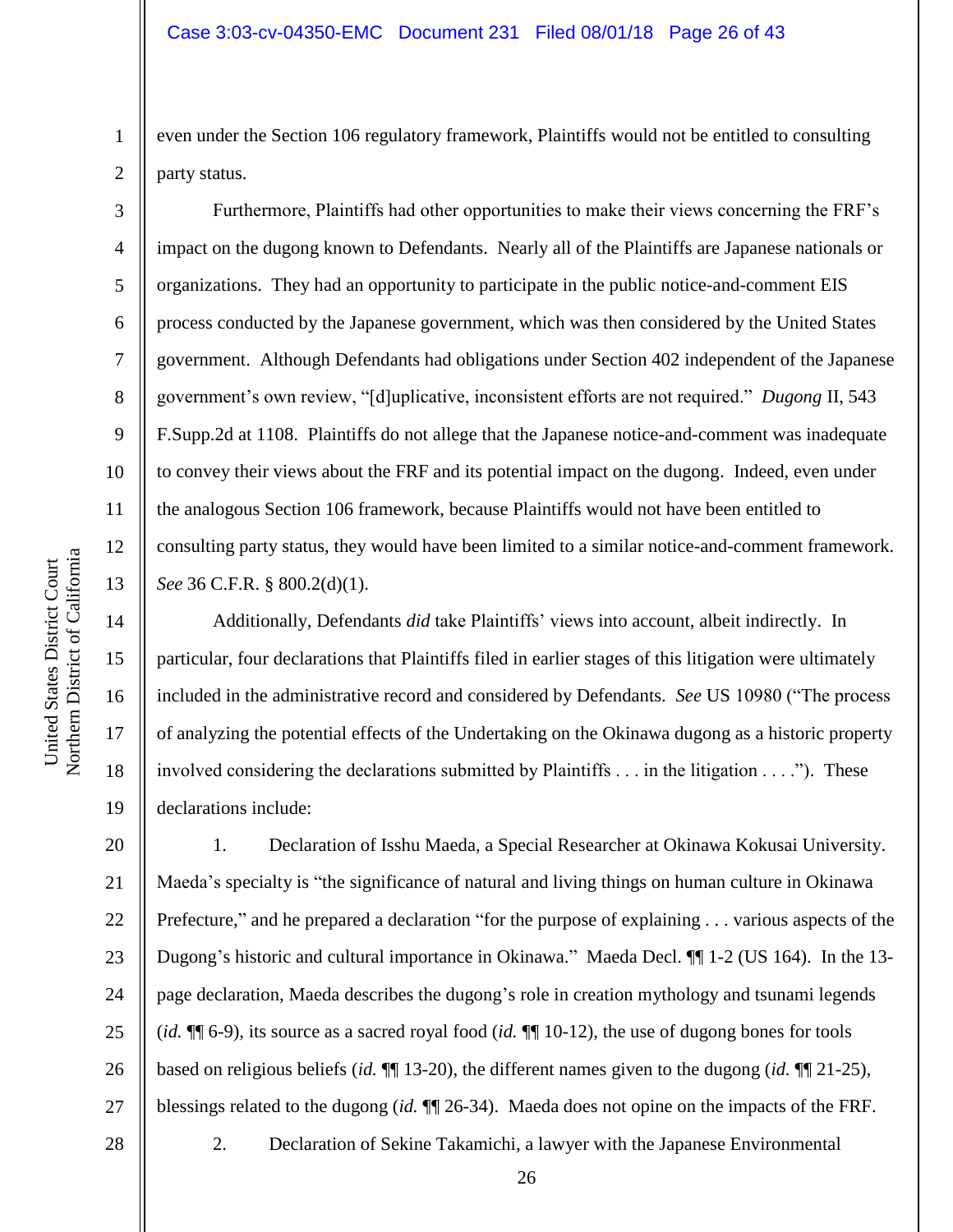Lawyers Federation (a plaintiff). US 177. This declaration explains the Japanese legal framework for preservation of cultural properties and that the dugong are considered cultural property under Japanese law.

3 & 4. Declaration of Dr. Ellen Hines, a professor of geography and human environmental studies who has researched dugongs. US 888. Dr. Hines' 30-page declaration is the most substantive with regard to the FRF"s potential impact on the dugong. She discusses the threats to the dugong, the importance of seagrass beds to dugong sustenance, threats to seagrass beds, acoustic disturbances and their potential impact on the dugong, and then specifically threats to the Okinawa dugong, Hines Decl. ¶¶ 25-29. She also identifies prospective impacts of base construction and operation on the Okinawa dugong, including noise and acoustic pollution, destruction and degradation of seagrass beds, contaminant pollution, and increased activity (general disturbances and possibility of ship strikes). Hines Decl. ¶¶ 30-34. Dr. Hines later submitted a second declaration in opposition to Defendants' experts on the first round of summary judgment setting forth her critique of their views. *See* US 1195.

Thus, these fairly robust viewpoints about how the FRF might adversely affect the dugong and how the dugong had cultural importance were part of the record considered by Defendants. Indeed, all the prospective impacts identified by Dr. Hines were addressed in the Japanese EIS and Defendants' independent analysis.

19 20 21 In addition, Defendants consulted experts that Plaintiffs themselves had identified in the course of this litigation. *See* US 4170. Thus, Defendants consulted many persons designated by Plaintiffs as sources of relevant information.

22 23 24 25 26 27 28 Finally, Plaintiffs have not identified any additional information that they would have provided to supplement or broaden Defendants" analysis. Courts have considered the absence of prejudice in rejecting challenges to the sufficiency of consultation under the NHPA. *Cf. Te-Moak*, 608 F.3d at 609 ("Plaintiffs do not identify any new information that the Tribe would have brought to the attention of the BLM had it been consulted earlier in the approval process," "fail to show or even argue that early consultation would have prevented any adverse effect on any yet-to-beidentified National Register eligible PCRI [properties of cultural and religious importance]," and

1

2

3

4

5

6

7

8

9

10

11

12

13

14

15

16

17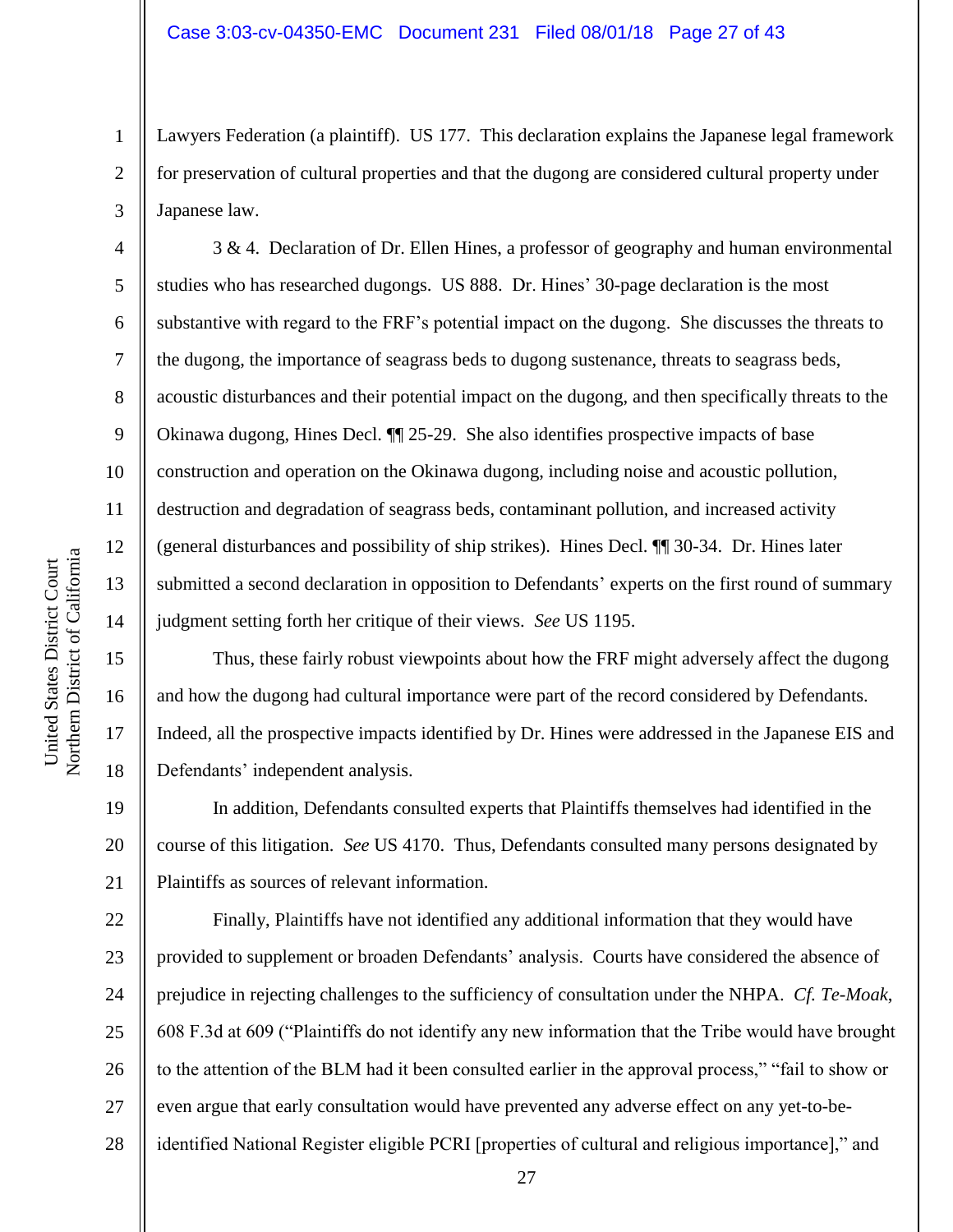## Case 3:03-cv-04350-EMC Document 231 Filed 08/01/18 Page 28 of 43

Northern District of California Northern District of California United States District Court United States District Court

11

12

13

14

15

17

18

19

21

23

25

1 2 3 4 5 6 7 8 "do not identify any new information regarding how additional exploration would adversely affect the identified PCRIs"); *Concerned Citizens and Retired Miners Coalition v. United States Forest Serv.*, 279 F.Supp.3d 898, 942 (D. Ariz. 2017) (noting that tribe did not "identify any cultural sites that were not properly considered in the EA"); *Coyote Valley Band of Pomo Indians of Cal. v. United States Dept. of Transp.*, Case No. 15-cv-04987-JSW, 2018 WL 1569714, at \*11 (N.D. Cal. Mar. 30, 2018) (tribe had adequate opportunity for consultation and "do[es] not identify any new information they would have provided to the Federal Defendants if they had been consulted earlier in the construction process").

9 10 In light of all these factors, Plaintiffs have failed to demonstrate that Defendants acted unreasonably by failing to directly consult them during this process.

3. Failure to Directly Consult Cultural Practitioners

16 20 22 24 26 Defendants retained IARII, a private research institute, to research the cultural significance of the dugong. As explained above, IARII assembled a team of archeologists, a cultural anthropologist, and a biologist to consult 16 interviewees. The team did not directly speak with cultural practitioners. Instead, the research team formed a list of persons to be interviewed. A team anthropologist, Dr. Arne Rokkum, with three decades of fieldwork in the region, conducted archival research and "knew individuals who were likely to have information about the dugong in Okinawan culture." US 4170. Cultural and natural resource specialists were also "consulted for the names of individuals who might have expertise regarding the cultural role of the dugong." *Id.* The research team "made it a point to include a number of people from the plaintiffs' list [of individuals and organizations with expertise in regard to the cultural and historical role of the dugong from the court case], but field time was not sufficient to allow us to contact and interview all the people on the list." *Id.* Rather, the research team selected six cultural experts from Plaintiffs' list. *Id.* In addition, IARII's team consulted subject matter experts, museum personnel from several Okinawa area museums, prefectural cultural authorities and several local Boards of Education located near the proposed project, and the Japanese government. US 11072.

27 28 Plaintiffs fault Defendants for failing to consult cultural practitioners directly rather than indirectly through academics and other experts. It is true that two members of Defendants' team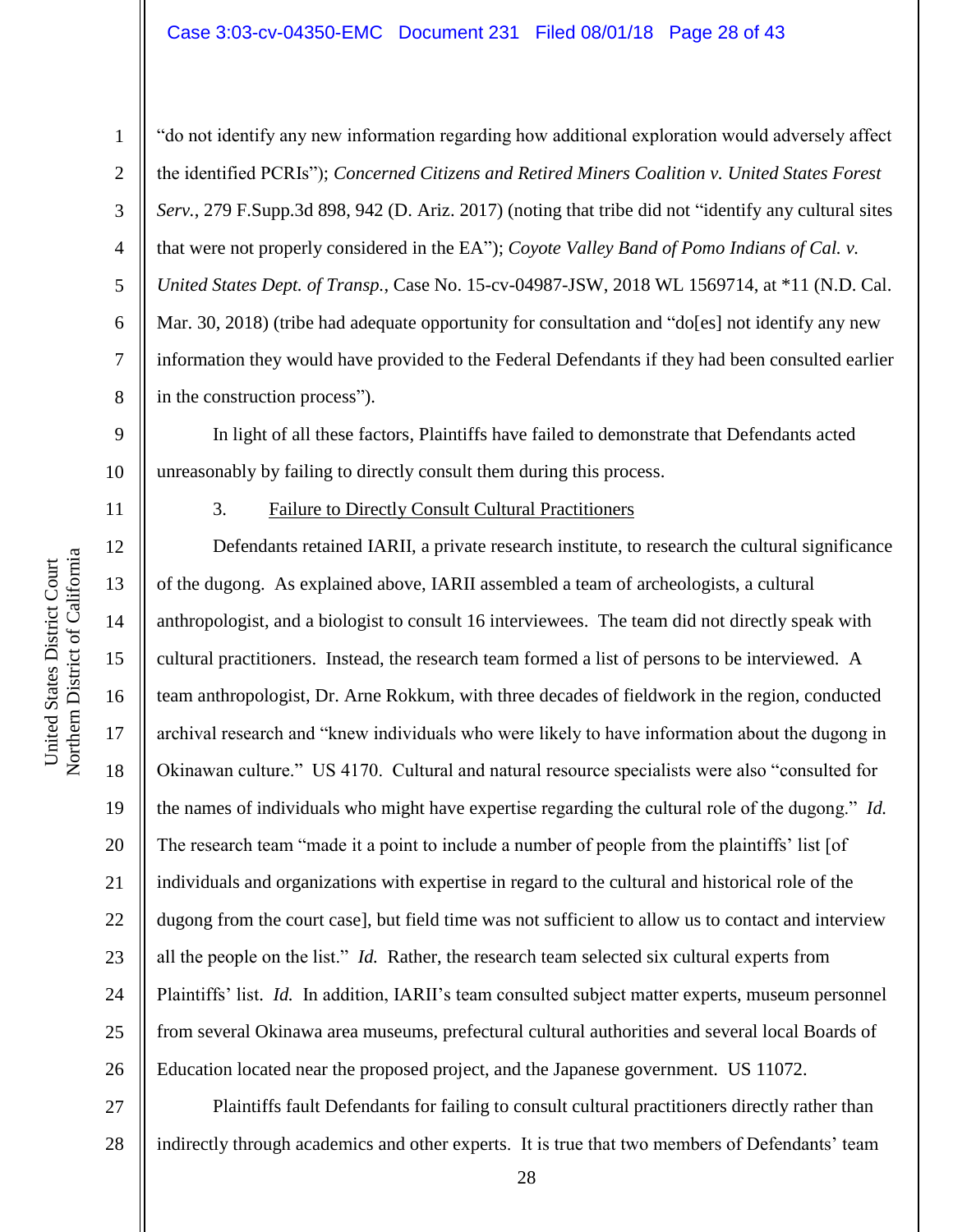7

8

9

11

13

15

17

18

19

21

1

recognized the importance of local practitioners. *See* US 3207 (Mr. Hideo Henzan"s advice "that if [DOD] really want[s] to learn about the role of Dugongs in Okinawa life then they should take to the local ward mayors and/or the elders living around Henoko Bay"); US 4149 (Dr. Goodfellow"s e-mail stating that "the one place where we are really weak is that we did not have sufficient time to contact and get meetings arranged with cultural practitioners. And this is probably an area where the Marine Corps should expect to be challenged in any kind of court case. To do this would have required the Marines to have radically altered the time allowed for this project.").

10 12 14 16 20 22 However, on the facts of this case, Defendants' reliance on academic experts was not unreasonable under Section 402. The agency acknowledged it did not speak directly with cultural practitioners, but determined its analysis was nevertheless reliable because it obtained sufficient information on cultural significance from other sources. In the view of the Navy"s cultural resource expert, the "cultural experts [who were consulted] and cultural practitioners [who were not] both do have overlap with one another so if [the investigators] talked to one [group] that could get the gist of what the other does." US 4149. Furthermore, some of IARII's interviewees *had* spoken directly with cultural practitioners who passed on their views to the research team. *See* US 4172-73 ("A few of the informants had talked to cultural practitioners to whom the interview team could not get access and had information regarding rituals and other cultural practices that has never been published . . . . In particular as [a] result of his own research Mr. Isshu Maeda possessed extensive knowledge of unpublished cultural practices related to the dugong."). Plaintiffs have not identified any information that cultural practitioners would have provided that might have led Defendants to discover adverse effects that were not considered.

23 24 25 26 27 In addition, the cultural practitioners do not appear to be analogous to any of the four analogous entities entitled to consulting party status as a matter of right under the Section 106 guidelines. They are not analogous to State Historic Preservation Officers, local government representatives, applications for a permit or license, or native tribal organizations. *See* 36 C.F.R. §  $800.2(c)(1)-(4)$ .

28

Finally, it is worth noting that Defendants did not have free access to the cultural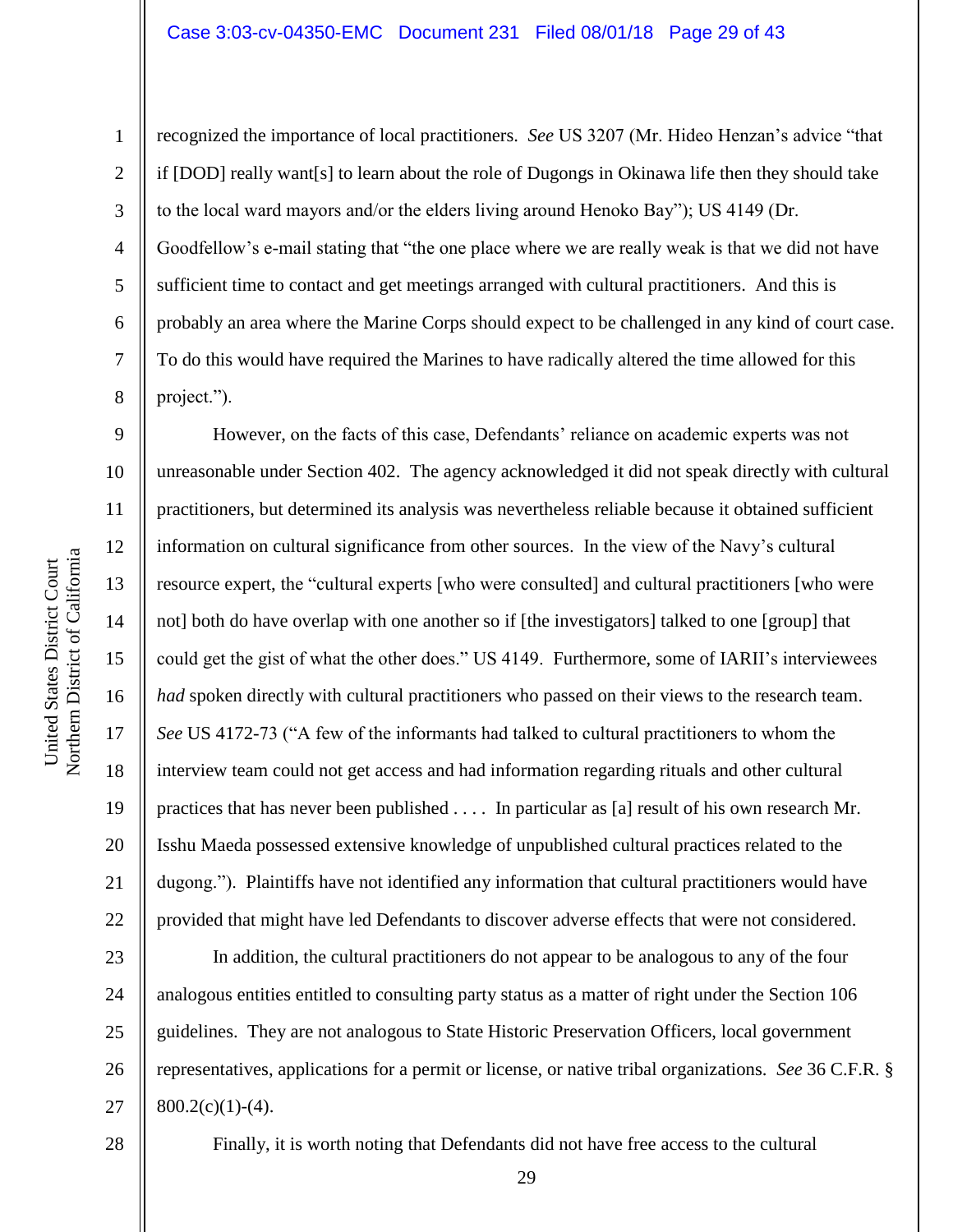practitioners. *See* US 10987 ("[T]he secretive nature of this group has limited the ability of the study researchers to obtain detailed information concerning the locations, times and activities of most such rituals."). As Plaintiffs" counsel recognized at the hearing, "the traditional native Okinawan communities are quite secretive about some of their practices." Docket No. 230 at 27:9-10. Additionally, the researchers were required to obtain advanced permission from the Japanese embassy before speaking to any Japanese nationals. *See* US 4149. The limited access to the persons in question must be taken into consideration. Plaintiffs have not claimed that cultural practitioners attempted to consult with Defendants but were refused.

9 10 11 In light of these factors, Defendants' decision to rely on academic cultural experts was not unreasonable where, in Defendants" judgment, direct sources were inaccessible but the researchers could access the necessary information through other means.

12

13

14

15

16

17

18

1

2

3

4

5

6

7

8

## 4. Failure to Consult Local Okinawa Government

Plaintiffs also claim that Defendants did not consult the local Okinawa government. This is not an accurate characterization of the record.

In fact, Defendants' researchers consulted the Okinawa Prefectural Board of Education and municipal Boards of Education in nearby towns, *see* US 11072, which have responsibility over cultural properties and are equivalent to State Historic Preservation Offices in the U.S. (with which consultation is required under Section 106 of the NHPA). *See* 36 C.F.R. § 800.2(c)(1).

19 20 21 22 23 24 25 Furthermore, as discussed above, Defendants indirectly took into consideration the views of the Okinawa Prefectural Government as set forth in detailed, comprehensive comments submitted by then-governor Hirokazu Nakaima during the Japanese EIS amounting to approximately 60 pages of comments. *See* US 1251, 1319, 8150. Defendants also considered comments from Okinawa"s Department of Cultural Affairs. *See* US 1567. These entities could be considered an analog to local government representatives under the Section 106 framework. *See*  36 C.F.R. § 800.2(c)(3).

26 27 28 Plaintiffs" only evidence of a failure to consult the local government is an April 2018 letter from Takeshi Onaga, a newly elected Governor of Okinawa, claiming the Okinawa Prefectural Government was not consulted or notified and that it would have provided (unspecified) views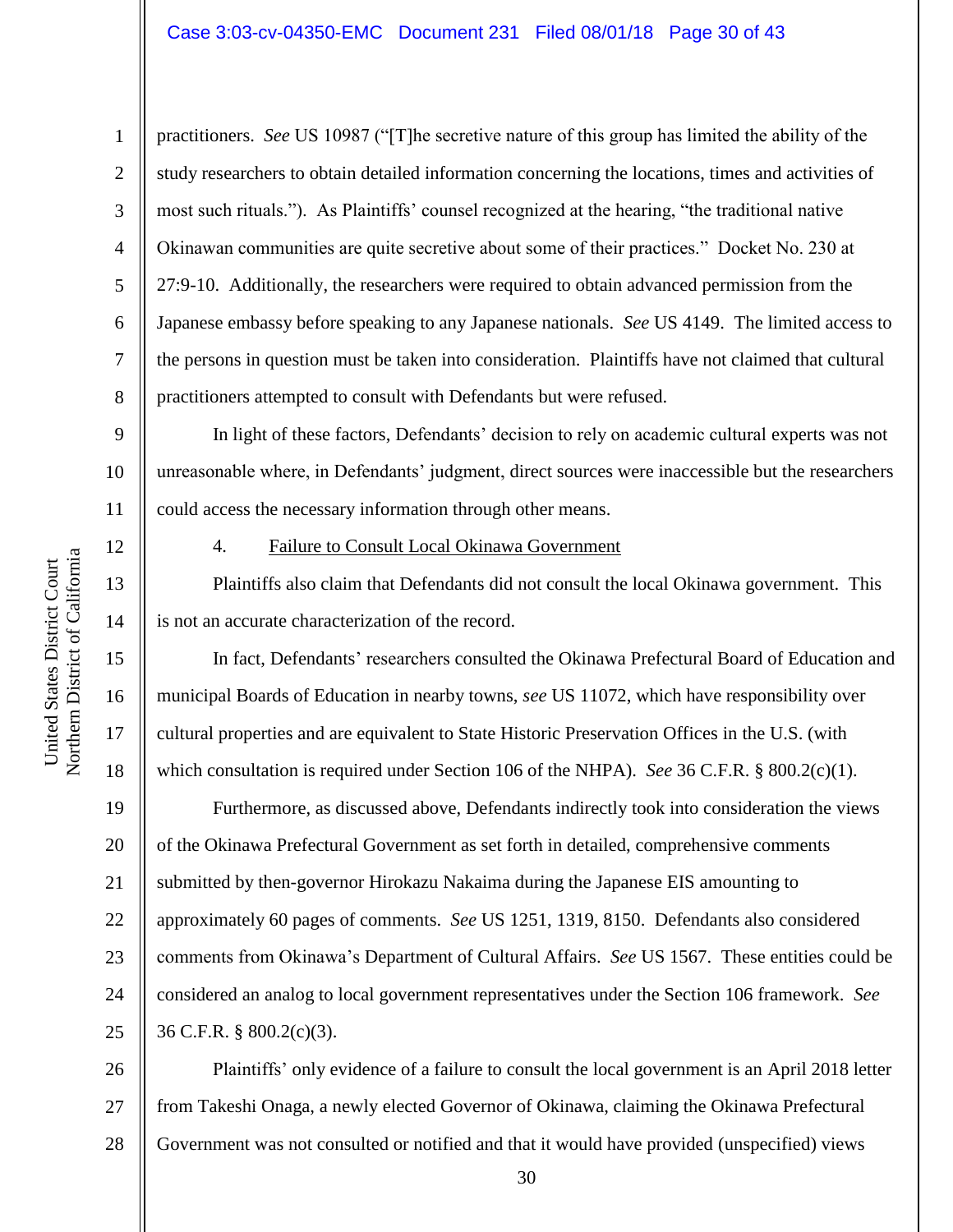contrary to those presented in the Japanese EIS. *See* Mot. at 12, n. 3. However, Mr. Onaga was elected *after* Defendants completed the TIA process, and his letter was sent four years *after* the process was completed. The record demonstrates that the views of Okinawa"s prior leadership were in fact considered.

Importantly, throughout this entire process, Defendants have been in direct consultation with the Japanese national government. Defendants' direct consultation with the Japanese government is reasonable; "the Okinawa dugong is Japan"s cultural and historical property and therefore, Japan"s judgment regarding how best to protect that property should be of great concern to [Defendants]." *Dugong II*, 543 F.Supp.2d at 1108. Of course, it is rarely the case that a single government entity can purport to represent the full panoply of views held by a country"s entire population. Although the Japanese national government's position regarding the FRF may be in tension with or different from the views held by the Okinawa Prefectural government or the population of Okinawa, Defendants did receive the views of local government actors and agencies. Given the political complexity of Japan's internal political divisions on the matter, NHPA's Section 402 should be read to afford deference to Defendants' judgment of how to conduct a Section 402 consultation in a manner sensitive to Japan"s sovereignty, diplomatic relations between Japan and the United States, and international norms.

18 19 20 21 22 23 24 In light of these considerations, it was not unreasonable for Defendants to engage in direct consultation only with the Japanese national government, and to consider the views of the local Okinawa province indirectly through the Japanese EIS public-and-comment and through the contacts made by Defendants" researchers with Okinawan cultural authorities and practitioners. Moreover, as above, Plaintiffs have not identified what information would have been obtained that might have led to the evaluation of additional potential adverse effects had Defendants engaged in direct (as opposed to indirect) consultation with local representatives.

25

5. Failure to Give Public Notice or Solicit Public Comment

26 27 28 Plaintiffs also criticize Defendants for failing to give public notice of their TIA process or to solicit public comment from the Japanese public. Section 402 does not create an express obligation for such notice-and-comment. Although Section 106 regulations require such a process

31

1

2

3

4

5

6

7

8

9

10

11

12

13

14

15

16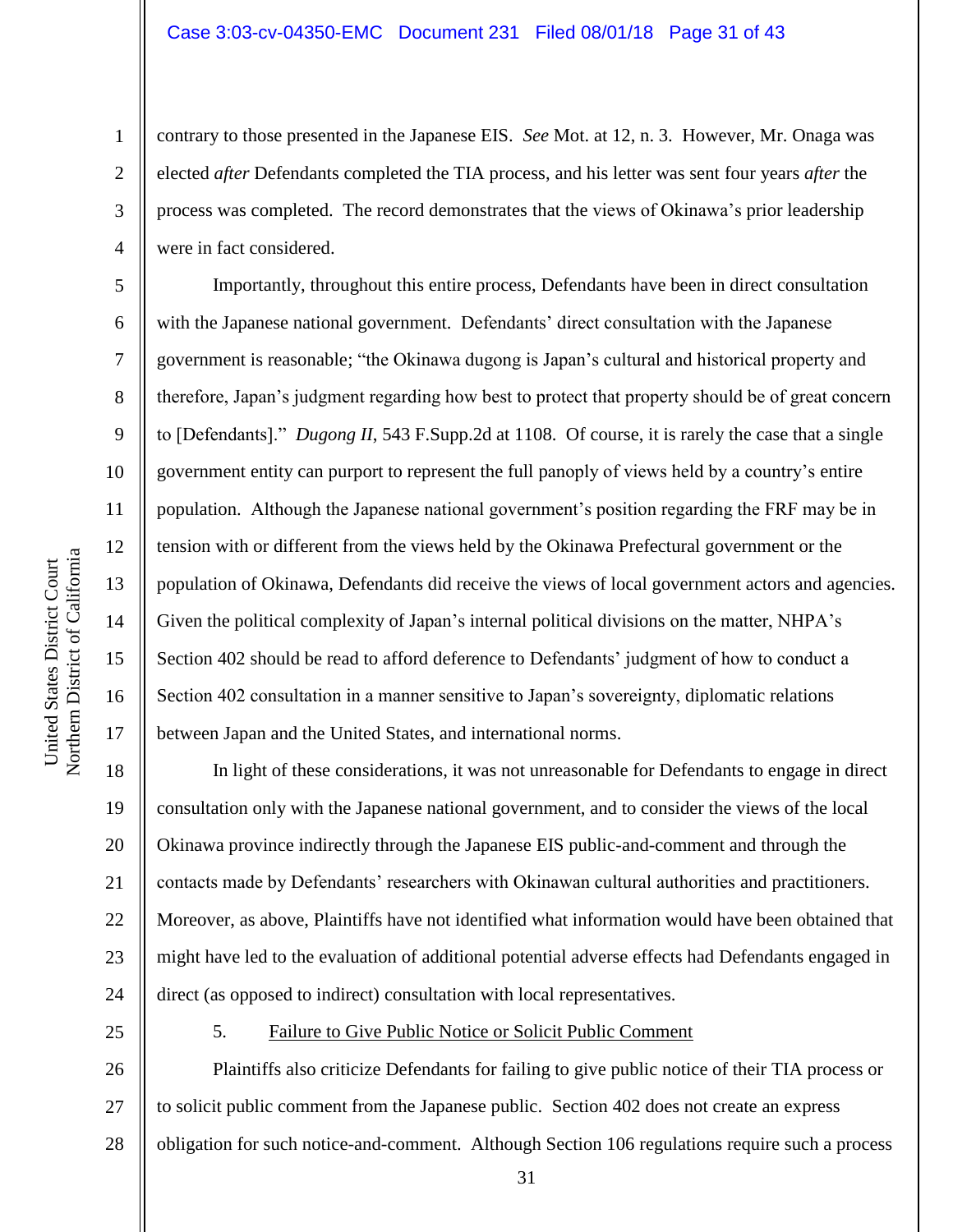2

3

4

5

6

7

8

9

11

12

13

14

15

17

18

19

in the context of domestic undertakings, no such input is mandated by the Section 402 guidelines. It was not unreasonable for Defendants to refrain from doing so under the circumstances of this case. As discussed above, the Japanese government performed its own robust public notice-andcomment process in connection with its EIS. *See*, *e.g.*, 3032 (flow chart describing at what steps there were opportunities for public comment in Japanese EIS process, including public comment before and after the draft and final EIS); US 3062 (PowerPoint apparently summarizing local residents" opinions on draft EIS); US 3069 (chart apparently indicating over 700 public comments received); US 1218 (33-page English translation of the summary of public comments on EIS). That EIS is part of the record considered by Defendants.

10 16 20 Plaintiffs claim that this process was inadequate because the Japanese EIS did not assess the effects of the FRF on the dugong as a cultural resource. *See* Reply at 10. However, the Japanese EIS involves extensive discussion of the dugong and potential impacts of the FRF. *See*, *e.g.*, US 5015 (beginning of section summarizing surveys of dugong sightings); US 5027 (noting that dugongs have been designated as "national protected animals under the Act on Protection of Cultural Properties"); US 5108 (noting that one effect considered is on seaweed beds "which provide a feeding ground to dugongs"). Furthermore, the public comment submitted in connection with the Japanese EIS did, in fact, include extensive discussion of the FRF's potential impact on the dugong. *See* US 1238-41. Plaintiffs have not established what would have been gained had Defendants pursued their own, separate public notice-and-comment. *See Dugong II*, 543 F.Supp.2d at 1108 ("Duplicative, inconsistent efforts are not required.").

21 22 Plaintiffs have thus failed to demonstrate that Defendants" reliance on the public noticeand-comment undertaken by Japan"s government was unreasonable under Section 402.

23

6. Failure to Inquire About Adverse Impact

24 25 26 27 28 Plaintiffs also argue that Defendants" consultation with academics and cultural figures through the Welch report was inadequate because they consulted those figures only regarding the cultural significance of the dugong, without asking their views on "the *effect* of the undertaking [i.e., FRF] on the property [i.e., dugong]." 54 U.S.C. § 307101(e) (emphasis added). It is true that the informants contacted by the consultants were told only that they would be interviewed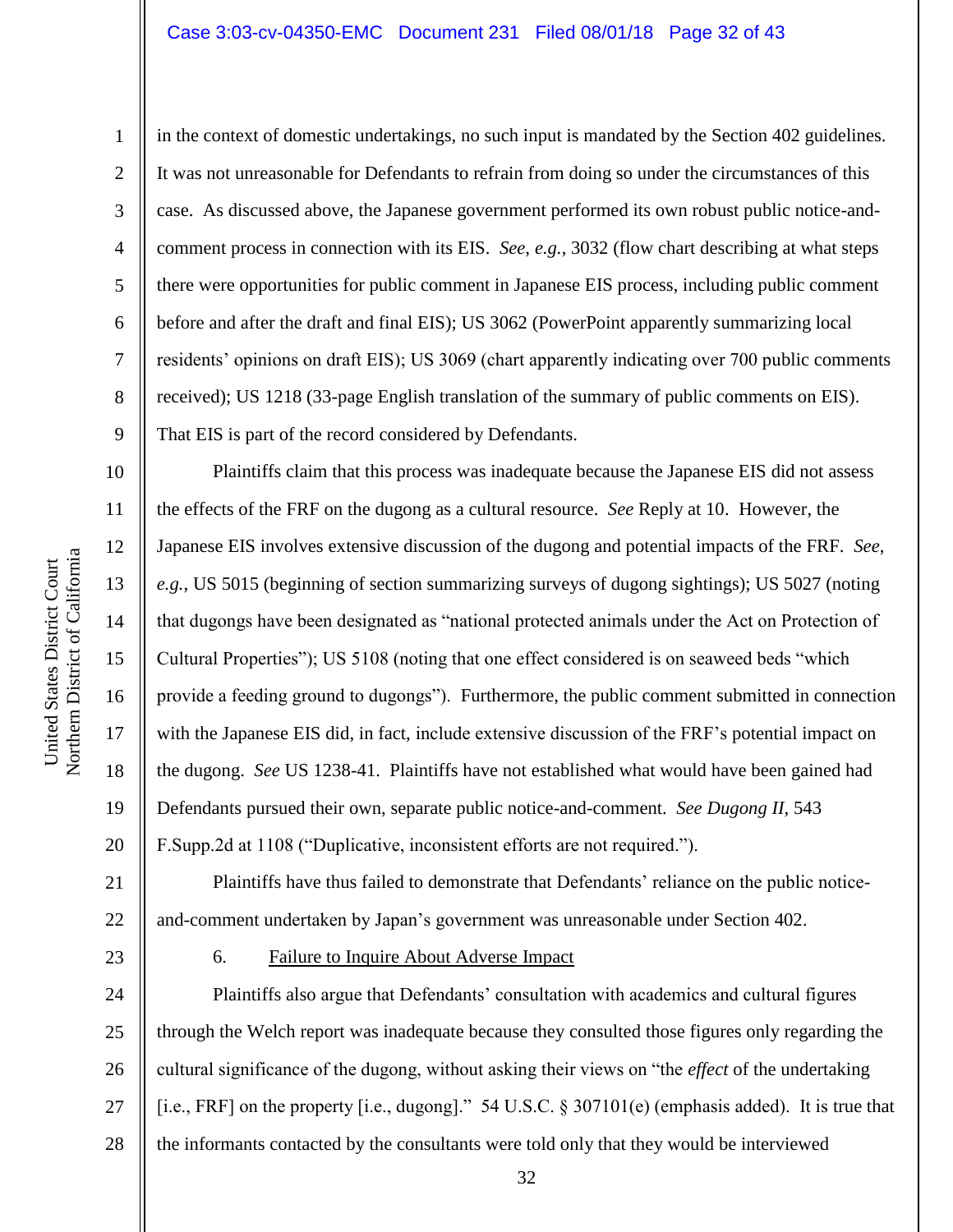### Case 3:03-cv-04350-EMC Document 231 Filed 08/01/18 Page 33 of 43

"concerning the role of the dugong in Okinawan culture" to "help the Marine Corps carry out its mission and future planning in Okinawa." US 3252. The outreach letter does not identify the FRF or state that the purpose was to understand "the effect" of the FRF on the Okinawa dugong. 54 U.S.C. § 307101(e). Arguably, that reflects a weakness in the TIA process.

However, standing alone, that weakness does not render Defendants" TIA process unreasonable under Section 402. The Section 402 TIA process does not necessarily require that *every* consultation address *both* the cultural significance of the monument *and* the expected effects. Indeed, certain interlocutors may have expertise on one aspect (cultural significance) but not the other (assessing the physiological or biological impact of the FRF). It was not necessarily unreasonable for the IARII consultants to speak with cultural experts about cultural significance, and then analyze separately the biological research to determine, scientifically, how the FRF would impact those cultural features. As Judge Patel noted, "an agency has some discretion in deciding who will be consulted, *to what extent*, and at precisely what time." *Dugong II*, 543 F.Supp.2d at 1106 (emphasis added). It was not unreasonable to limit the scope of consultation with certain parties to issues germane to their expertise or knowledge.<sup>5</sup>

Moreover, even if the IARII consultants did not specifically ask their interlocutors about the effects of the FRF, the Japanese public had an opportunity to comment through Japan"s EIS about such effects, as discussed above. The record demonstrates that Defendants' analysis of the effects was based on a consideration of the information collected through both processes. Further, Defendants engaged in a full consultation with the Japanese government itself and considered the views of local agencies. The Court cannot conclude that the failure to specifically ask local cultural experts about the impacts of the FRF rendered the TIA process unreasonable or noncompliant under Section 402 in these circumstances.

24

 $\overline{a}$ 

25 26 27 5 Plaintiffs cite only *Montana Wilderness Ass'n v. Fry*, 310 F.Supp.2d 1127, 1153 (D. Mont. 2004) as an example of inadequate consultation, but in that case the defendants failed to undertake *any* consultation at all. Here, the challenge is to the scope of consultation. Moreover, *Montana Wilderness* was a case under NHPA Section 106, for which the formally promulgated and binding regulations require consultation with Indian tribes regarding the effects of an undertaking. As

28 noted, Section 106 regulations do not apply here, except by analogy.

1

2

3

4

5

6

7

8

9

10

11

12

13

14

15

16

17

18

19

20

21

22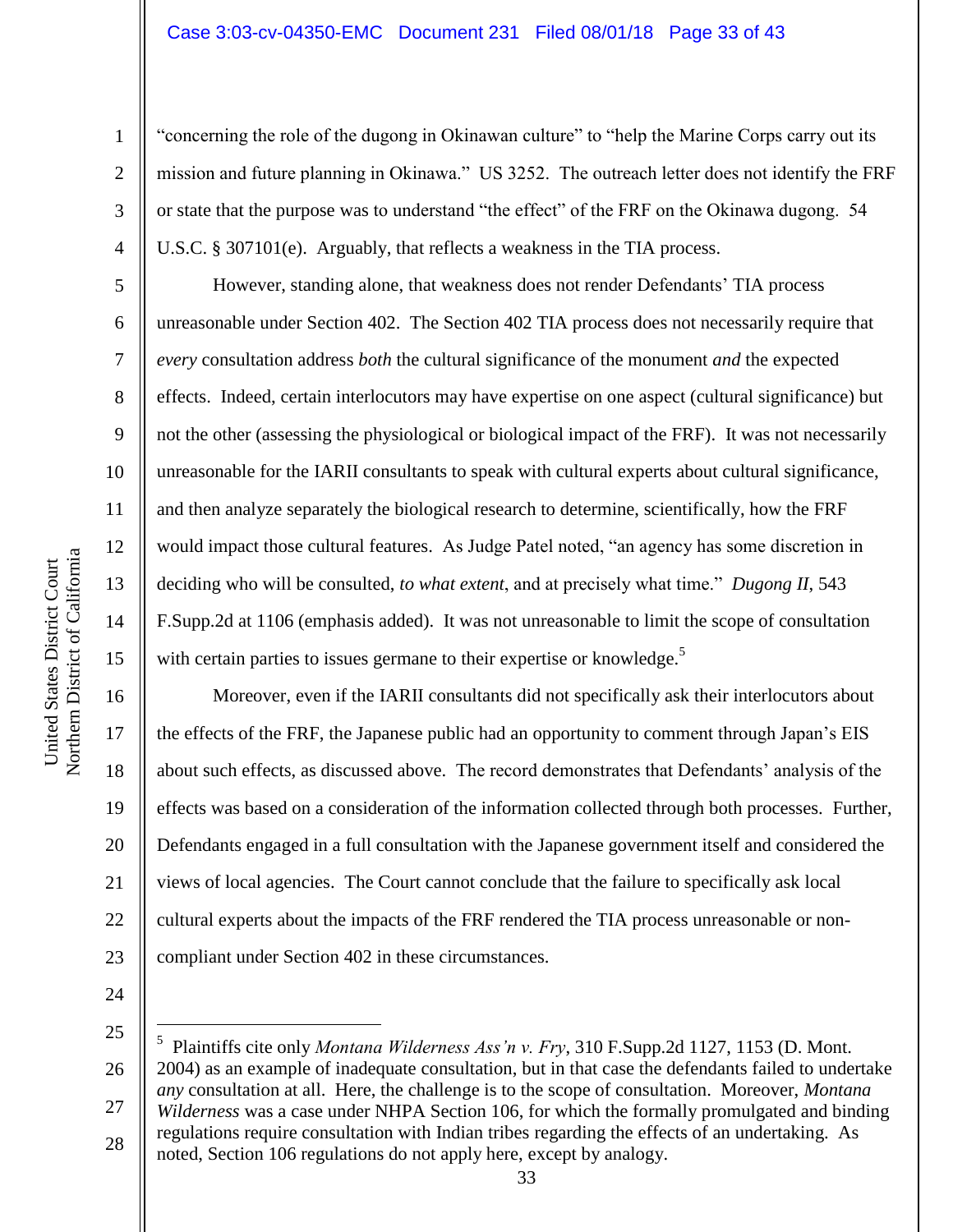## 7. Conclusion

4 6 Plaintiffs have not shown that Defendants" scoping of the consultation was unreasonable and violative of Section 402. Nor have Plaintiffs identified any new or additional material information that Defendants would have learned by consulting Plaintiffs or cultural practitioners directly. The Court **DENIES** Plaintiffs" motion for summary judgment and **GRANTS** Defendants' cross-motion for summary judgment with respect to Section 402 of the NHPA. B. Was Defendants' Finding of "No Adverse Effect" on the Dugong Population "Arbitrary" and Capricious"?

Plaintiffs" remaining challenges are brought directly under the APA to challenge Defendants' conclusions as arbitrary and capricious to the extent they rely on scientifically indefensible studies, fail to consider important aspects of the problem, or reach findings contrary to the evidence. Each issue is discussed below.

13

1

2

3

5

7

8

9

10

11

12

14

15

16

17

18

19

20

#### 1. Were Defendants" Findings "Scientifically and Legally Defensible"?

Plaintiffs attack Defendants' reliance on the Japanese government's EIS despite statements by a few government consultants criticizing the Japanese EIS and recommending further study to come up with precise, scientifically-reliable estimates of the size of the total Okinawa dugong population in the affected area. Despite these criticisms, Defendants did not act unreasonably under these circumstances because they considered other sources of information about the intermittent and sporadic presence of Okinawa dugong in the affected FRF area. As explained below, that is sufficient under the arbitrary and capricious standard of review.

21

### 2. Internal Criticism

22 23 Plaintiffs rely on certain examples of internal criticism but, as explained below, these remarks are taken out of context.

24 25 26 27 28 First, Plaintiffs identify a March 2010 e-mail by Dr. Thomas Jefferson who stated that "[t]he quality of the EIA itself think [sic] it was extremely poorly-done and does not withstand scientific scrutiny in my opinion am happy to change the wording in the report to reflect this but as we discussed we need to do this in diplomatic fashion." US 4706. However, it is not clear to which specific aspect of the 1,600-page Japanese EIS Dr. Jefferson was referring. This stray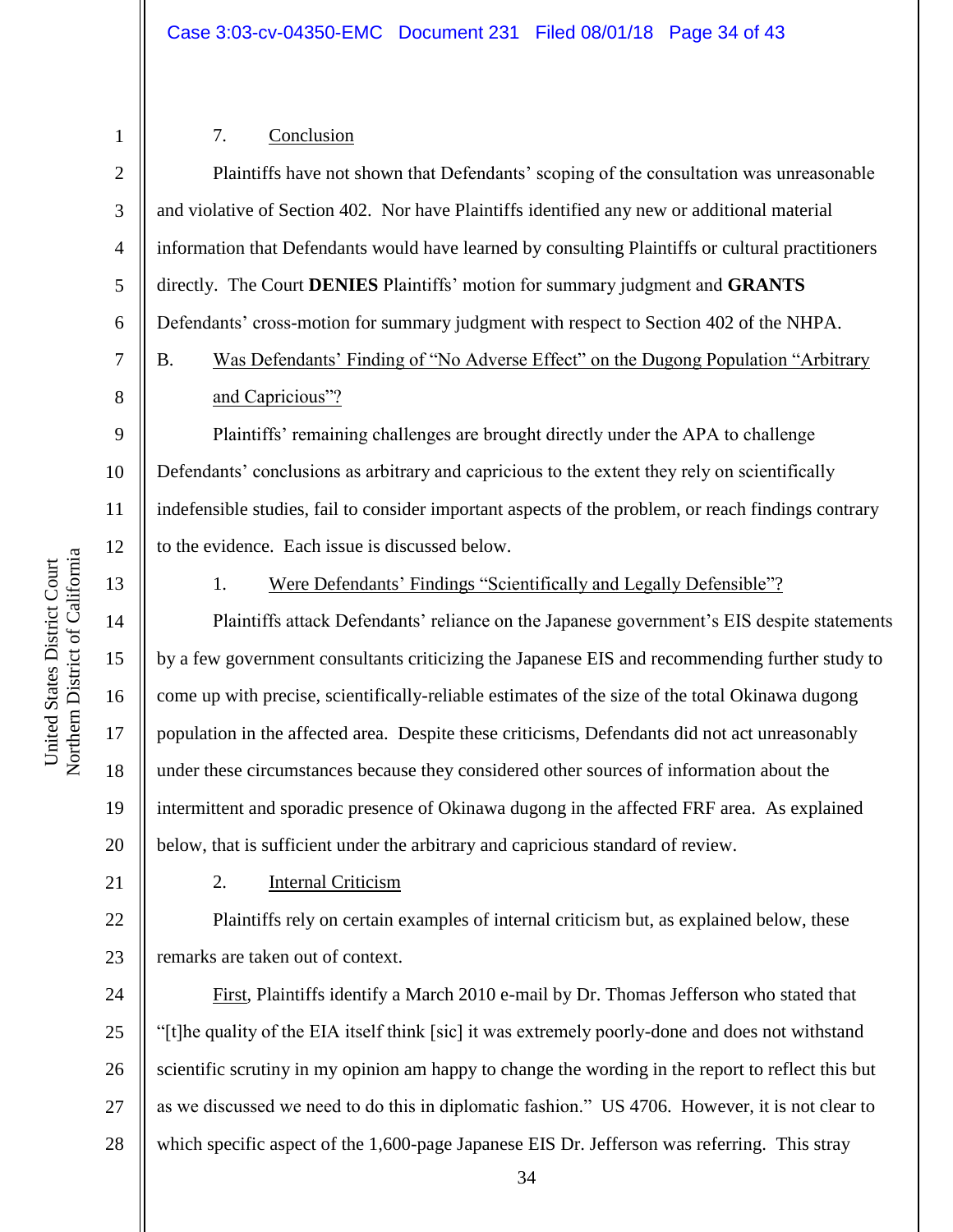comment provides little insight about the nature of Dr. Jefferson"s criticism and whether it is

material in particular to Plaintiffs" complaint about the population studies, or otherwise

undermines Defendants' conclusions.

4 5 6 7 8 Second, Plaintiffs claim that Defendants "concede" that "the data are not sufficient to establish population size, status, and viability" of the dugong and that "it would be beneficial for [the Government of Japan] to conduct new systematic surveys or modeling" to develop information about the Okinawa dugong population. US 10988, 10993. In fact, Defendants' complete findings state:

> The USMC has reviewed all available studies regarding the distribution of the Okinawa dugong in waters around Okinawa. Observations include at least one mother-calf pair, which indicates that reproduction is still occurring in the population. Estimates made over the past thirteen years of the Okinawa dugong population range between 3 to 50 individuals. The available data are sufficient to conclude that a remnant population of dugongs exists around Okinawa. However, the data are not sufficient to establish population size, status, and viability. In the immediate vicinity of the FRF, seagrass beds are found to the north at Kayo and south of the FRF, in Henoko Bay. As noted in Section 2.4, *dugongs have been sighted in the vicinity of the FRF or FRF footprint only sporadically since June 2009*. During that time, steady and routine dugong activity has been documented off Kayo (north and east of the FRF), *with only sporadic dugong activity observed directly in Henoko and Oura Bays* (6/09, 4/12, 5/12, 6/1, 3/13, 5/13, and 11/13).

US 10988 (emphasis added).

19 20 21 22 23 24 25 26 27 28 Thus, although Defendants acknowledged the lack of scientifically reliable estimates about the total size of the Okinawa dugong population, they had sufficient information about the relatively sporadic and intermittent presence of dugong in the FRF-affected areas and those immediately adjacent (Henoko and Oura Bays and Kayo). Further, with respect to their statement that "it would be beneficial" if Japan conducted further studies, Plaintiffs ignore the immediately subsequent statement that: "Notwithstanding the absence of recent *total* population data, *we do have current and valid population data for Henoko and Oura bays*." Findings at 17 (emphasis added). Thus, Plaintiffs' claim that no data was available about the dugong population in the FRF-area is incorrect. Third, Plaintiffs identify a July 28, 2011 e-mail from Morgan Richie, a Marine Resources

1

2

3

9

10

11

12

13

14

15

16

17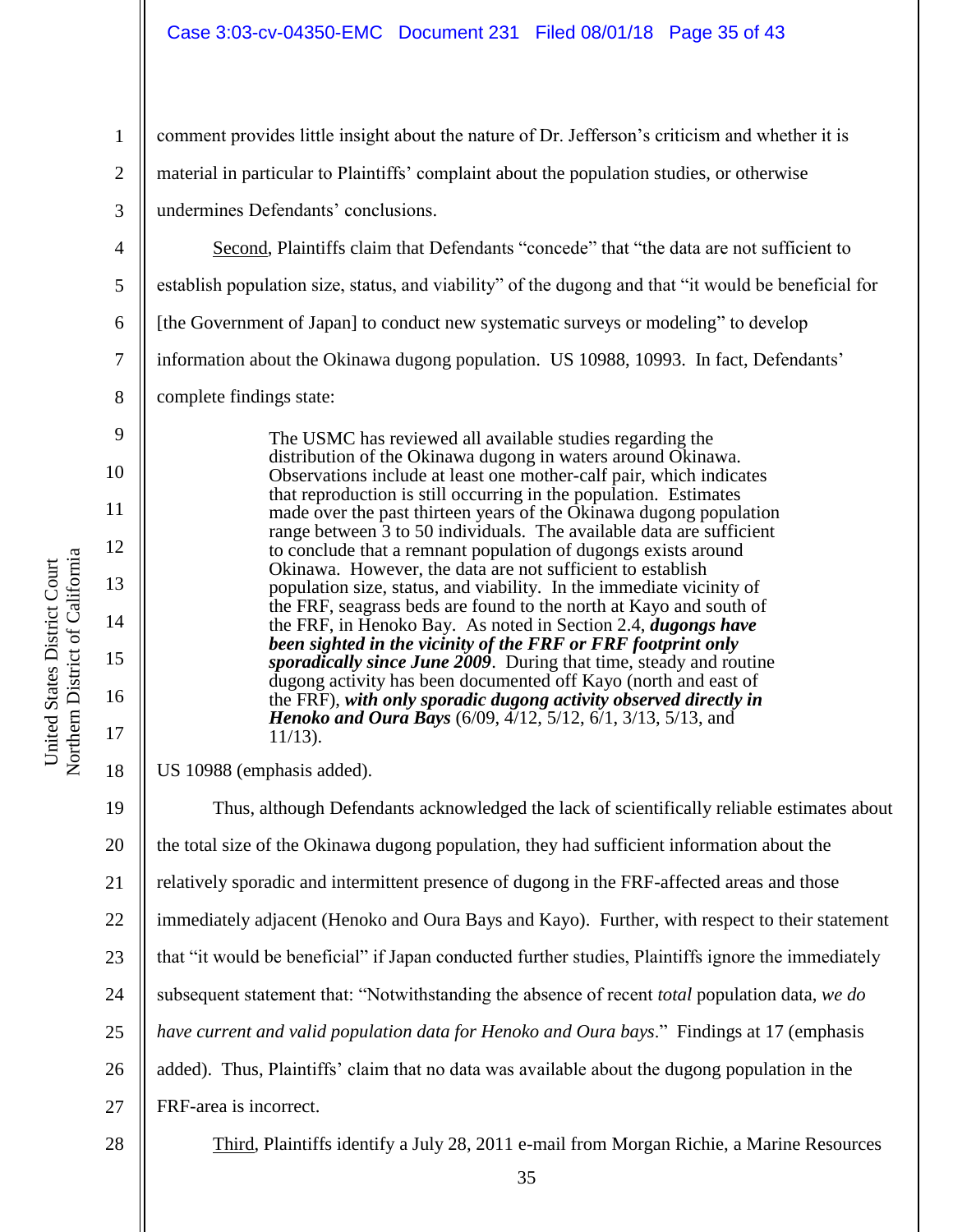1 2 3 4 5 6 7 8 9 17 18 19 20 21 Specialist at the Naval Facilities Engineering Command—Pacific (Navfac-Pac) who co-authored the 2011-2012 Survey of Marine Mammals in Okinawa (SuMMO), which discusses the proposed scope of a project designed to monitor cetacean and dugong presence in the Henoko and Oura Bays. *See* US 8095. Richie states that "[a]s background . . . in the Fall of 2010, Navfac-Pac provided an estimate on placing 3 passive acoustic monitoring devices in the Henoko and Oura Bay area in order to monitor for dugongs. However, after performing additional analysis since that time, it became clear to us that monitoring for a population of dugongs *with such extremely low density* would require techniques in addition to the 3 PAM devices as well as increased monitoring effort overall." *Id.* (emphasis added). She thereafter criticized the current proposal as providing "a greater understanding of the presence . . . of cetaceans," but only "opportunistic detections of dugongs." *Id.* She also stated that the data "will have a high likelihood of not being able to *conclusively* tell us if, where, when, or how dugongs are using seagrass beds near Henoko and Oura Bay," and that she did not recommend using the resulting data "to make legally defensible claims regarding the presence or absence of dugongs." *Id*. (emphasis added)*.* In response, Dr. Sue Goodfellow, the supervisor of the project, stated that "[t]he USMC sees no need for the more elaborate SOW that NAVFACPAC is now proposing," and noted that the lack of resolution was delaying execution of the survey contract and funds might be lost until the following budget cycle if not used soon. US 8094. In line with Richie's prediction, the SuMMO final report states that "[i]t is not possible to say anything *definitive* about densities of dugongs," because the study did not involve an "effective dugong monitoring program." AR 9269 (emphasis added).

22 23 24 25 26 27 28 Although Richie stated a more thorough method was required to provide "conclusive" and "definitive" information about dugong density, that does not render Defendants' ultimate conclusions arbitrary and capricious. Indeed, as Richie made clear in the e-mail, the need for more rigorous methods was caused by the very low density of dugong in the FRF area itself. *See*  US 9269. In other words, the available data confirmed a very low density of dugong in the FRF area. *See*, *e.g.*, US 10979(citing data revealing intermittent observance in Oura Bay in several months between September 2010 and November 2013 and in the seagrass beds in the FRF-area

United States District Court

United States District Court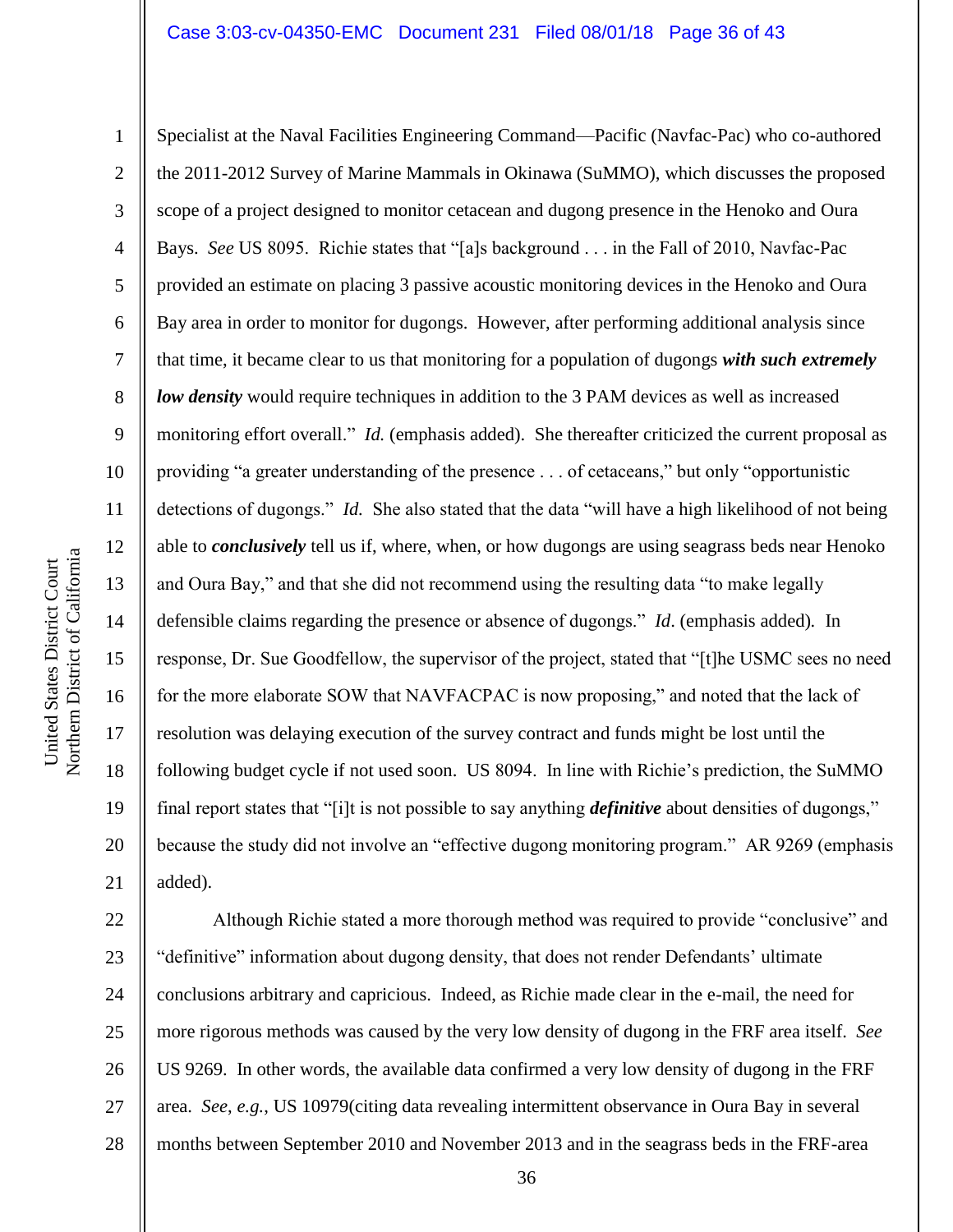Northern District of California Northern District of California United States District Court United States District Court

1

2

3

4

5

6

7

8

9

10

11

12

13

14

15

16

17

18

19

20

21

between June 2009 and November 2013); US 10984(citing Japan"s EIS surveys reporting sightings of dugong); US 5015-19 (citing surveys reporting sporadic sightings in Okinawa waters, analysis of feeding trails, and so on); USREF 1580, 2064 (external academic literature re: dugong sightings and feeding trails around Okinawa). Defendants' conclusion of low dugong presence in the FRF area was not unreasonable in light of the available data. *Cf. Env. Protection Info. Ctr. v. U.S. Forest Serv.*, 451 F.3d 1005, 1018 (9th Cir. 2006) (under National Forest Protection Act, which imposes certain substantive requirements, "monitoring difficulties [of a species' presence in a particular area] do not render a habitat-based analysis [of the species" viability in that area] unreasonable, so long as the analysis uses all the scientific data currently available").

That low density, in turn, was the basis for Defendants' conclusion that the FRF was unlikely to have an adverse effect (*e.g.*, because of the low probability of vessel impact). Indeed, this close connection between the low density in the FRF-area and Defendants" conclusion confirms why it was not unreasonable to refrain from a more detailed scientific study. Defendants recognized there was a lack of reliable global population studies. *See* US 9243 ("There are many recent records of sightings, strandings, and captures (both direct and indirect), although by all accounts the species is now badly depleted and considered endangered in Okinawa. There are no statistically-defensible estimates of abundance for the species around Okinawa, but six individuals were observed in a single group in 1999."). But Section 402 did not require Defendants to determine the total global Okinawa dugong population; it only required them to take into account the impacts on the dugong in the FRF-area based on data sufficient to show their relative density in the affected area and resulting potential impact.

22 23 24 25 26 27 28 This situation is very much unlike the case cited by Plaintiffs, *Bonnichsen v. United States*, 217 F.Supp.2d 1116, 1163-64 (D. Or. 2002), *aff'd*, 357 F.3d 962 (9th Cir. 2004), *amended by* 367 F.3d 864 (9th Cir. 2004). There, in a dispute under Section 106 of the NHPA, the defendant was required to consider the potential adverse effects of burying a site where culturally significant human remains were found. An Army Corps of Engineers scientist had noted that "the erosion at the site was "not as serious as that occurring at many other Corps of Engineers Reservoirs,"" but advised ""cautio[n] about long term deleterious effects of engineering site protection measures.""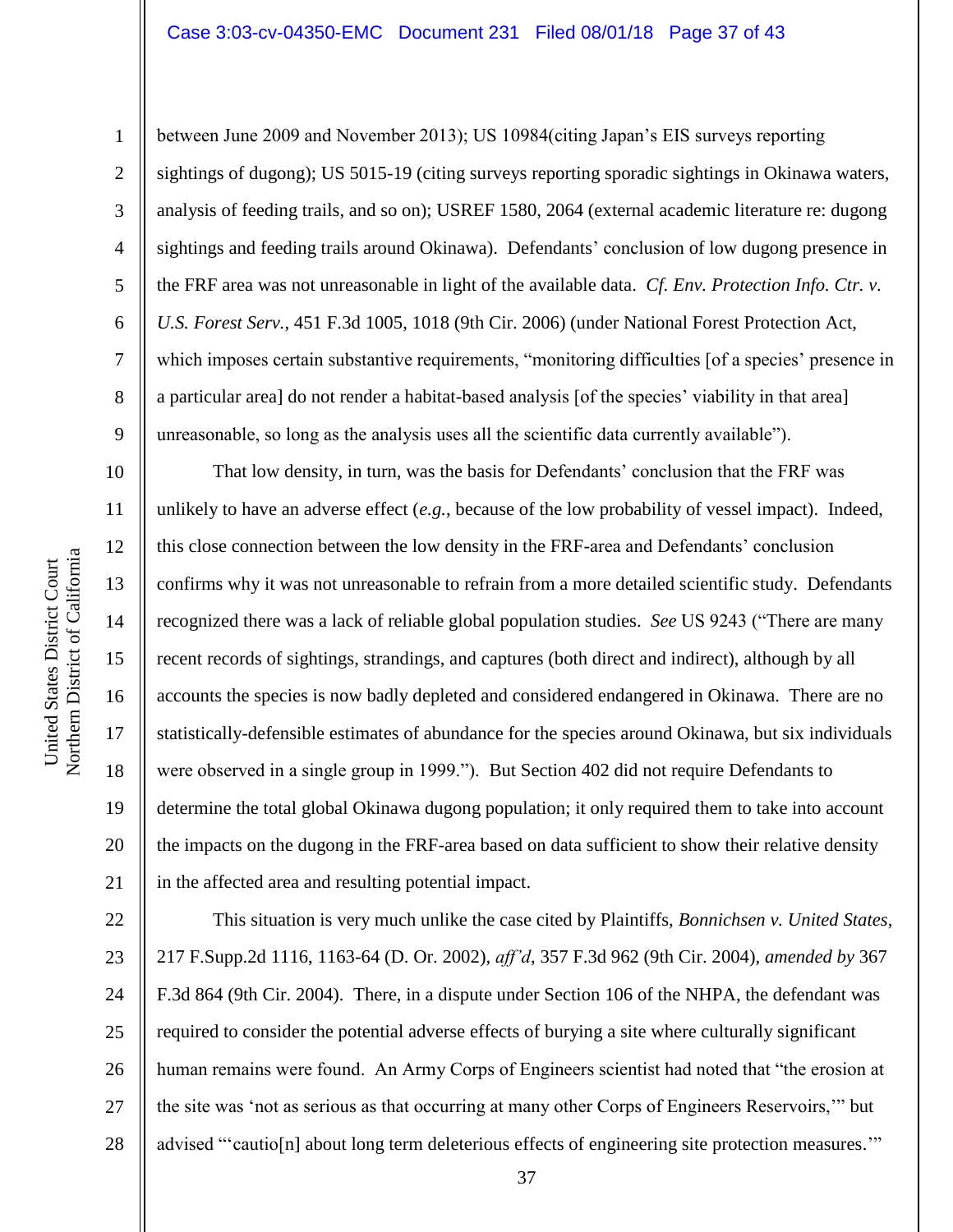*Id.* Nevertheless, "the project proceeded without significant study to determine the characteristics of the site, including what archaeological resources might exist, and there [was] little evidence that alternative methods of erosion[] control that might mitigate potential data loss were seriously considered." *Id.* at 1163-64.

In contrast, here, Richie did not warn about potential adverse effects that went unstudied, but rather, described what would be needed for a scientifically defensible population study of the dugong in light of their very low density. There is no reason to construe Richie's criticisms (premised on the difficulty of a low density population) to suggest that the local dugong population was even greater than believed and thus at greater risk of negative encounters with FRF construction or operational activities. Plaintiffs do not suggest that a more detailed study would have revealed that the dugongs in fact traversed the area more than "intermittently" or feed more than "occasionally." *See* US 10979. Defendants had sufficient material information on which to base their analysis. Defendants adequately explained why existing data was sufficient for their purposes. *See City of Carmel-By-The-Sea v. U.S. Dep't of Transp.*, 123 F.3d 1142, 1151 (9th Cir. 1997) (NEPA only requires "a "reasonably thorough" discussion of the environmental consequences in question, not unanimity of opinion, expert or otherwise"); *see N. Plains Res. Council, Inc. v. Surface Transp. Bd.*, 668 F.3d 1067, 1078 (9th Cir. 2011) (holding that an agency is "afforded deference in choosing its scientific method for modeling data" even under NEPA"s more stringent "hard look" analysis); *Alaska Survival v. Surface Transp. Bd.*, 705 F.3d 1073, 1088 (9th Cir. 2013) (under NEPA "hard look," "[i]t is not the role of th[e] court to decide whether an [environmental impact study] is based on the best scientific methodology available" (citation omitted)).

23

## 3. Full Range of Impacts

24 25 26 27 28 Plaintiffs also argue that Defendants failed to consider the full range of impacts of the FRF on the dugong including "population fragmentation, the disruption of travel routes, and the loss of habitat that may be required in the future to sustain a viable population, which would be larger than the present population." Mot. at 19; *see Turtle Island Restoration*, 878 F.3d at 732 (agency action may be arbitrary and capricious if the agency "entirely fail[s] to consider an important

1

2

3

4

5

6

7

8

9

10

11

12

13

14

15

16

17

18

19

20

21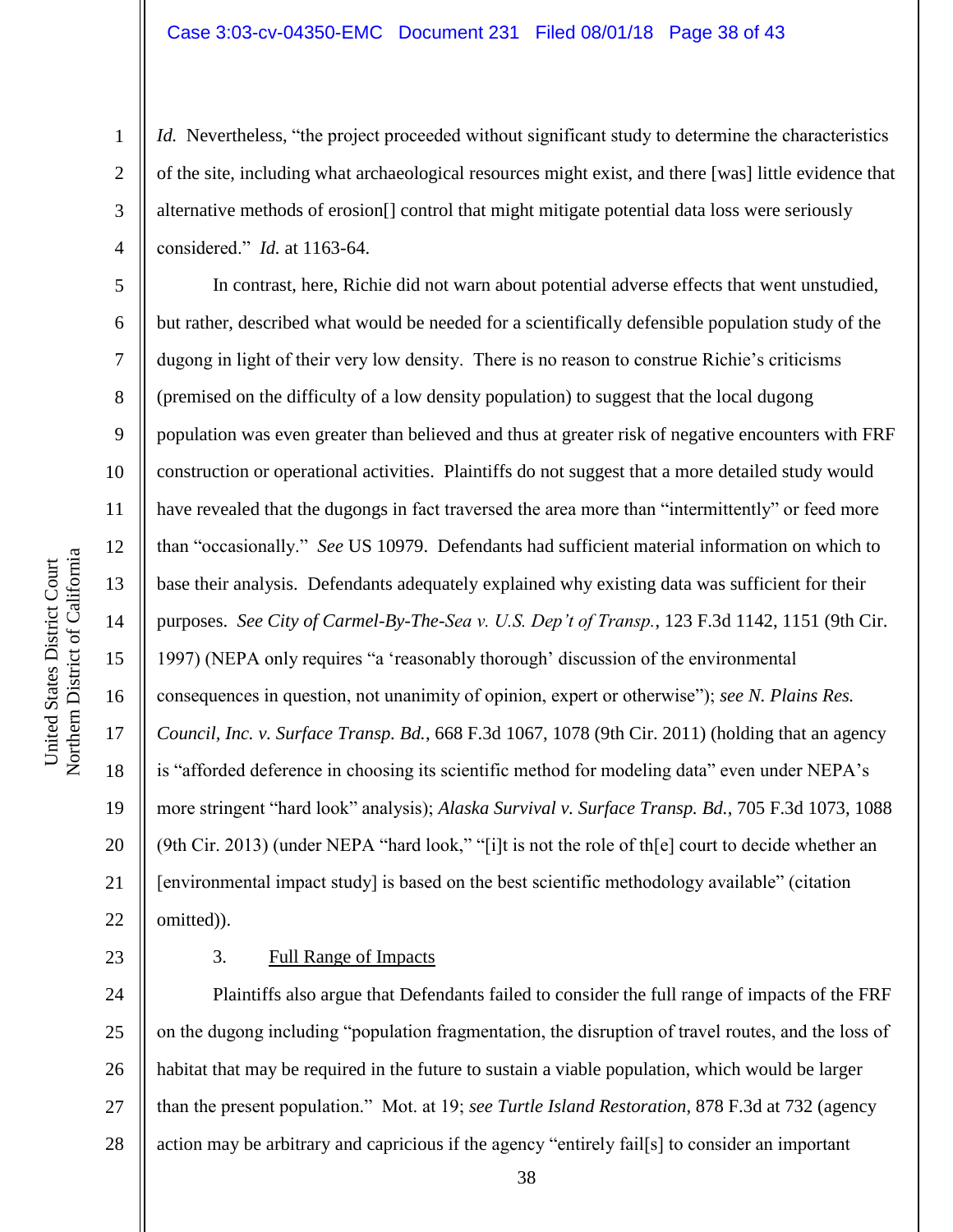9

10

11

12

13

14

15

16

17

18

19

1

2

aspect of the problem"). Instead, Defendants allegedly "limited [their] inquiry into the possible impacts of the FRF on the dugong to a list of potential impacts identified by this Court before [Defendants] had undertaken any inquiry at all." *Id*; see also US 10980. Judge Patel had identified potential effects to include "physical destruction of the Okinawa dugong resulting from contamination of seagrass feeding grounds and collisions with boats and vessels, as well as longterm immune and reproductive damage resulting from exposure to toxins and acoustic pollution." *Dugong II*, 543 F.Supp.2d at 1101.

The Court agrees that Judge Patel did not purport to offer an exhaustive list of potential impacts on the dugong. Nevertheless, it is not accurate to state that Defendants simply limited their study to the impacts identified by Judge Patel. Rather, the Welch 2010 report identified six general threats to the dugong as a species: hunting, bycatch/incidental catch (including in gill nets), vessel traffic, acoustic disturbance, chemical pollution, and habitat loss/destruction. US 4180-83. It opined that threats from military activities could include pollution, habitat destruction/alteration, and vessel collisions. US 4183. The Jefferson report identified the same six general threats and noted that the primary threats were bycatch and habitat destruction/alteration. US 3369-70. Notably, these are the same threats identified by Plaintiffs' expert, Dr. Hines. *See* Hines Decl. ¶¶ 30-34 (listing noise and acoustic pollution, destruction and degradation of seagrass beds, contaminant pollution, and increased vessel activity as potential threats to the dugong).

20 21 22 23 24 25 26 Defendants properly focused on and discussed each of the threats identified by all the relevant experts, both their own and Plaintiffs". The Japanese EIS, which Defendants relied upon, considered the impact of ship routes, including the possibility of incidental capture in gill nets if dugongs entered the Bay, effects on water quality, and effects on habitat by harm to seabeds. *See*  US 6141-47. Defendants considered those issues as well. US 10988-93. It was not unreasonable for Defendants to examine and consider the threats specifically identified by three experts as the most significant to the dugong possibly exacerbated by the FRF.

27 28 Although Plaintiffs suggest the study should have also considered population fragmentation, none of the experts (including Plaintiffs" own expert, Dr. Hines) identified that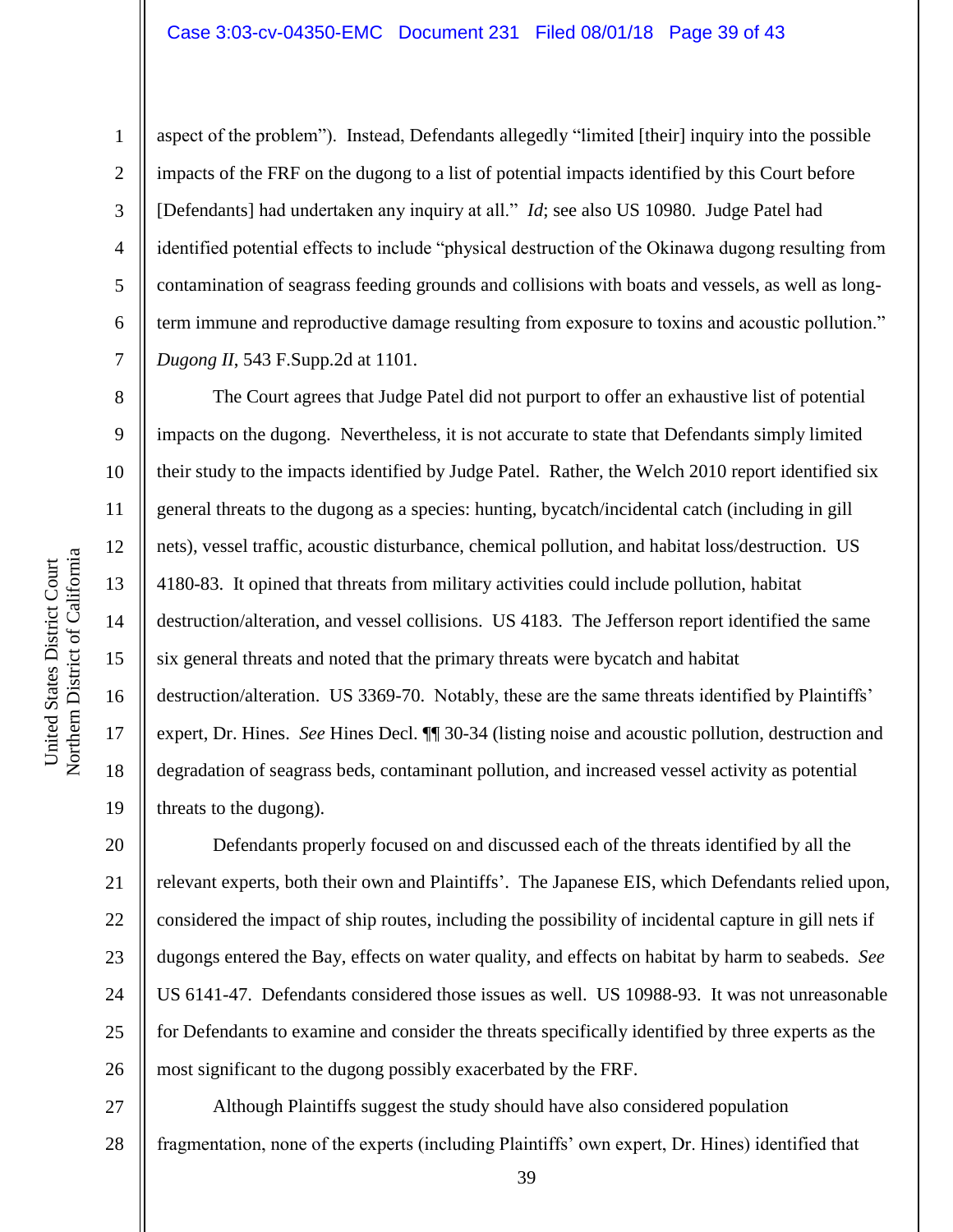8

9

10

11

12

13

1

issue as a threat to the Okinawa dugong. Plaintiffs also claim Defendants did not consider the disruption of dugong travel routes, but Defendants considered whether ship routes and aircraft noise would alter dugong "behavior." Finally, the Welch report explicitly notes that "[r]egardless of whether [seabeds in Henoko and Oura Bay] are currently being used by dugongs, destruction of seagrass beds along Henoko Bay will limit areas that could provide habitat in the event of recovery and increase in the current dugong populations." US 4156. Thus, the issue of how the FRF might impede future recovery efforts (if not harm the current population) was before Defendants.

In short, Plaintiffs have not shown a failure to consider an important aspect of the problem. The NHPA 402 does not identify particular issues that must be considered, and the agency"s identification of the scope of issues—based on the threats to the dugong identified in the Welch and Jefferson reports, which were consistent with the threats identified by Plaintiffs" expert Dr. Hines—was reasonable.

#### 14

United States District Court

United States District Court

## C. Whether "No Adverse Effect" Is Supported By Record

15 16 23 24 25 Finally, Plaintiffs challenge Defendants' conclusion of no adverse effect on the merits, arguing that the record shows the FRF *is* likely to adversely impact the dugong. They claim that Defendants' conclusion runs counter to the 2010 Welch Report. However, the Welch report identified *potential* or *possible* effects without any attempt to quantify the likelihood they would materialize. As explained above, the Japanese EIS, like Defendants" own findings, concluded that because of the very low presence of dugong in the FRF-area, the potential adverse effects identified in part by the Welch report were unlikely to materialize in practice. That conclusion, though debatable, was based on a reasonable interpretation of the data, and was not arbitrary and capricious. *See Protect Our Comtys. Found. v. Jewell*, 825 F.3d 571, 583 (9th Cir. 2016) ("When the agency"s determination is founded on reasonable inferences from scientific data, a reviewing court will not 'substitute its judgment for that of the agency." (citation omitted)). $<sup>6</sup>$ </sup>

26

 $\overline{a}$ 

Northern District of California Northern District of California 17 18 19 20 21 22

<sup>27</sup> 6 An August 2010 bi-lateral expert study group that examined the FRF which stated that "the impact on animal and plant habitat remains to be assessed," US 7311, does not support Plaintiffs" claim. As explained above, *supra* at [8,](#page-7-0) this language refers to the alternative "I" runway plan, not the "V" runway plan that Defendants adopted and for which effects on animal habitat *were*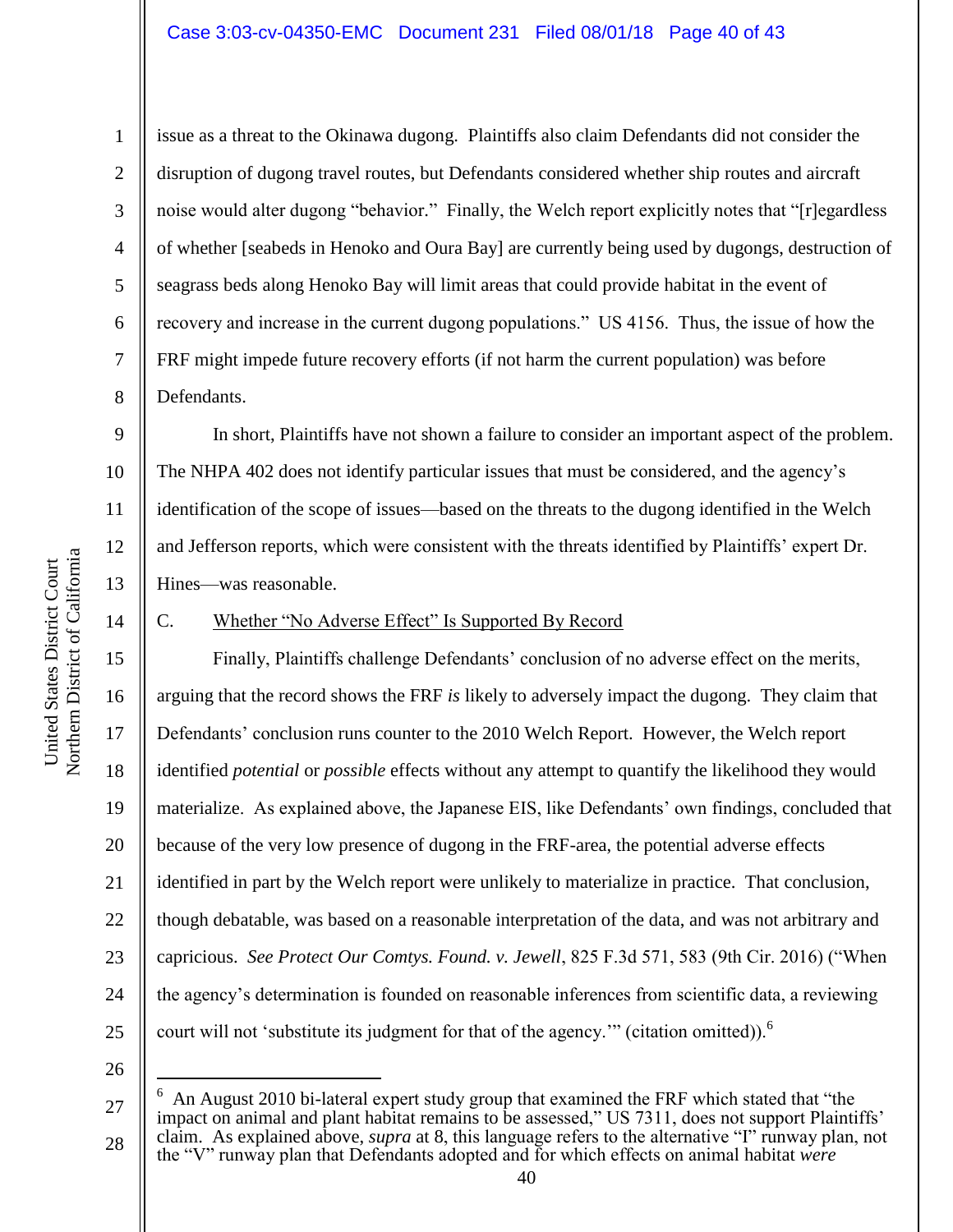Moreover, Defendants' finding of "no adverse effect" was based in part on the extensive mitigation measures that will be adopted, including, *inter alia*:

- standoff and speed limits for vessel traffic, US 10989, 10992;
- measures to prevent red-soil runoff such as the installation of contamination prevention covers and other management practices, US 10990, 10992;
- measures intended to minimize acoustic impact such as using pile driving methods that generate the least amount of noise, monitoring for any changes in dugong activity and responding accordingly, using weak strikes at the start of activity and gradually increasing force in order not to startle dugong, and halting activity if dugong are observed approaching the construction zone, US 10991, 10993; and,
- measures to reduce the impact of lighting at night such as refraining from night-time construction and using lighting cones to direct lighting up and away from the water, US 10991, 10993.

Far from undermining the conclusion of "no adverse effects," these mitigation measures show that the Section 402 achieved its purpose of having the agency take into consideration what steps could be taken to avoid or mitigate any potential harm to the dugong. *See* 54 U.S.C. § 307101(e) (the TIA process is undertaken "for purposes of avoiding or mitigating any adverse effect"). The extensive mitigation measures combined with infrequent dugong presence bolster the reasonableness of the conclusion that an adverse effect is unlikely to manifest.

# **IV. CONCLUSION**

21 22 23 24 25 26 27 The scoping of Defendants" TIA process was not unreasonable: they commissioned a biological report and a cultural report, the latter of which involved outreach to cultural experts, some of whom had knowledge of ritual practices and the views of cultural practitioners. Defendants also relied on the Japanese EIS, which involved a public outreach process in which Plaintiffs and others had an opportunity to participate, and in which the Okinawa Prefectural Government submitted extensive comments. Defendants also considered Plaintiffs" views as 1

28 assessed. *See* US 7309. In any case, this bilateral study was not the only one performed and Defendants had other data at their disposal to assess the impact on the dugong.

1

2

3

4

5

6

7

8

9

10

11

12

13

14

15

16

17

18

19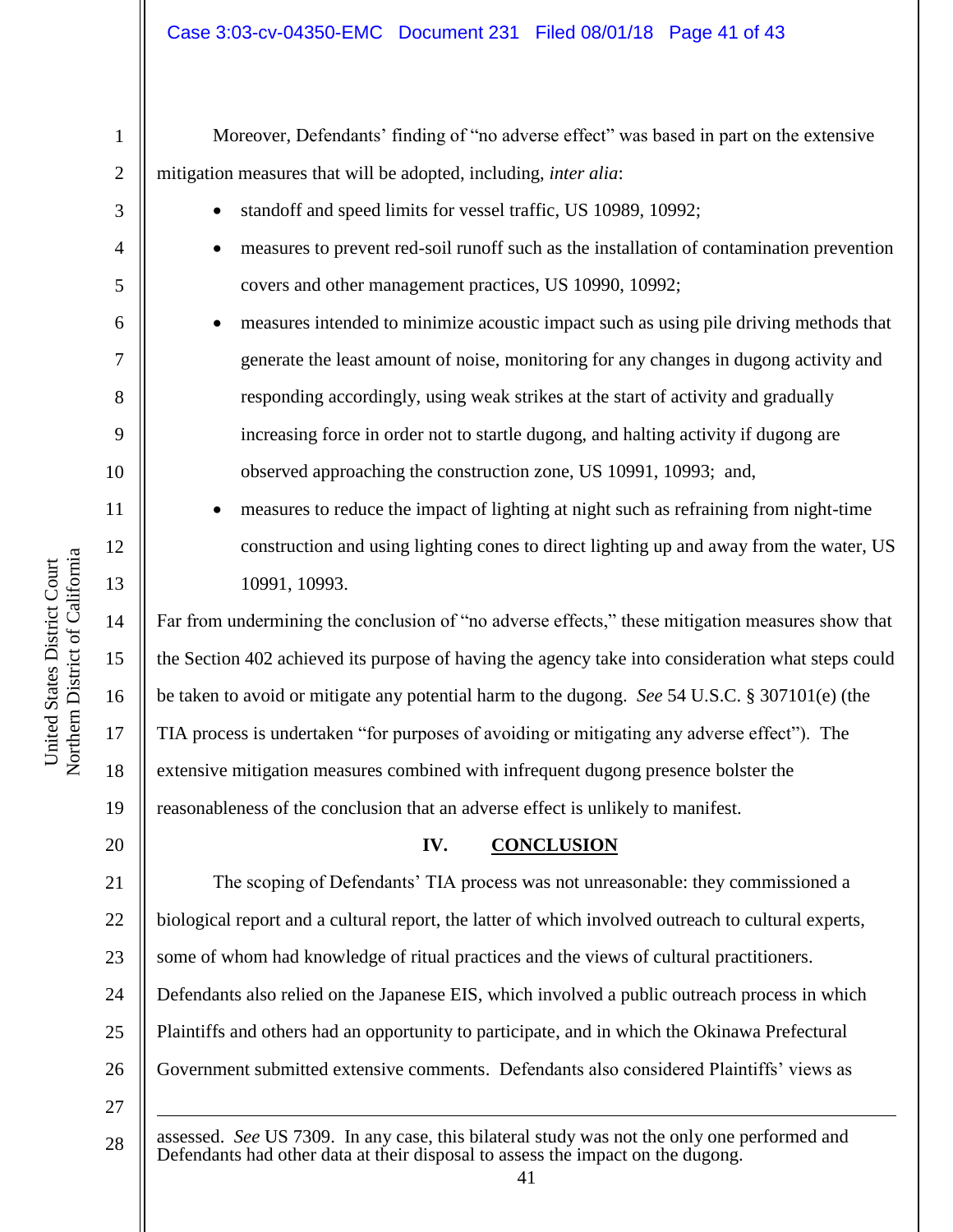## Case 3:03-cv-04350-EMC Document 231 Filed 08/01/18 Page 42 of 43

presented in this litigation. Defendants engaged in direct consultation with the Japanese national government. While Defendants" outreach could and perhaps should have been broader to individuals, *inter alia*, Plaintiffs, the Court cannot say Defendants violated to procedural requirements of Section 402. On the facts of this case, defendants discharged their obligations to "take into account" potential adverse effects of the FRF on the Okinawa dugong under Section 402 of the NHPA.

Furthermore, Defendants" conclusions of no adverse effect were not arbitrary or capricious. They had sufficient scientific information upon which to conclude there was a very low density of dugong in the Oura and Henoko Bays. They reasonably concluded it was unlikely that events related to the FRF would harm the dugong, particularly in light of the particular details of their construction and operational plans. Their conclusion of no adverse effect was not arbitrary and capricious.

The Court is aware of the high stakes at issue. The Court understands the concern of Plaintiffs and those of affected citizens about the potential harm to the endangered dugongs of Okinawa. But Section 402, while requiring the U.S. government to take account the effect of its undertaking in constructing the FRF, offers a limited scope of judicial review. Under that limited scope of review, the efforts taken by Defendants to comply with Section 402, including implementation of mitigating measures, fulfill the requirements of Section 402 and support a finding of no adverse effect.

14

15

16

17

18

19

20

///

///

///

///

///

///

///

///

///

21

22

23

24

25

26

27

28

1

2

Northern District of California Northern District of California United States District Court United States District Court